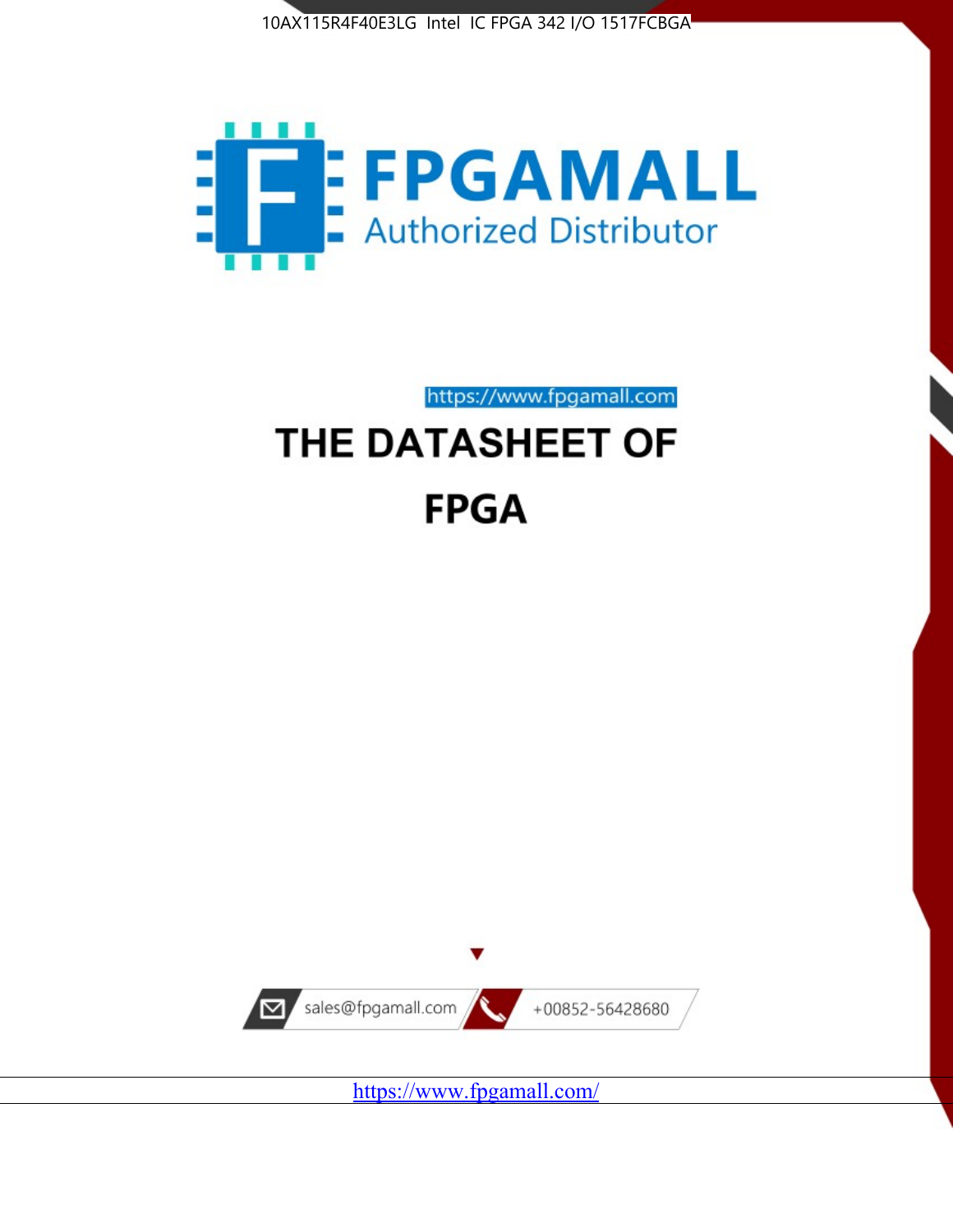10AX115R4F40E3LG Intel IC FPGA 342 I/O 1517FCBGA



# **Intel® Arria® 10 Device Overview**



**A10-OVERVIEW | 2018.12.06** Latest document on the web: **[PDF](https://www.intel.com/content/dam/www/programmable/us/en/pdfs/literature/hb/arria-10/a10_overview.pdf)** | **[HTML](https://www.intel.com/content/www/us/en/programmable/documentation/sam1403480274650.html)**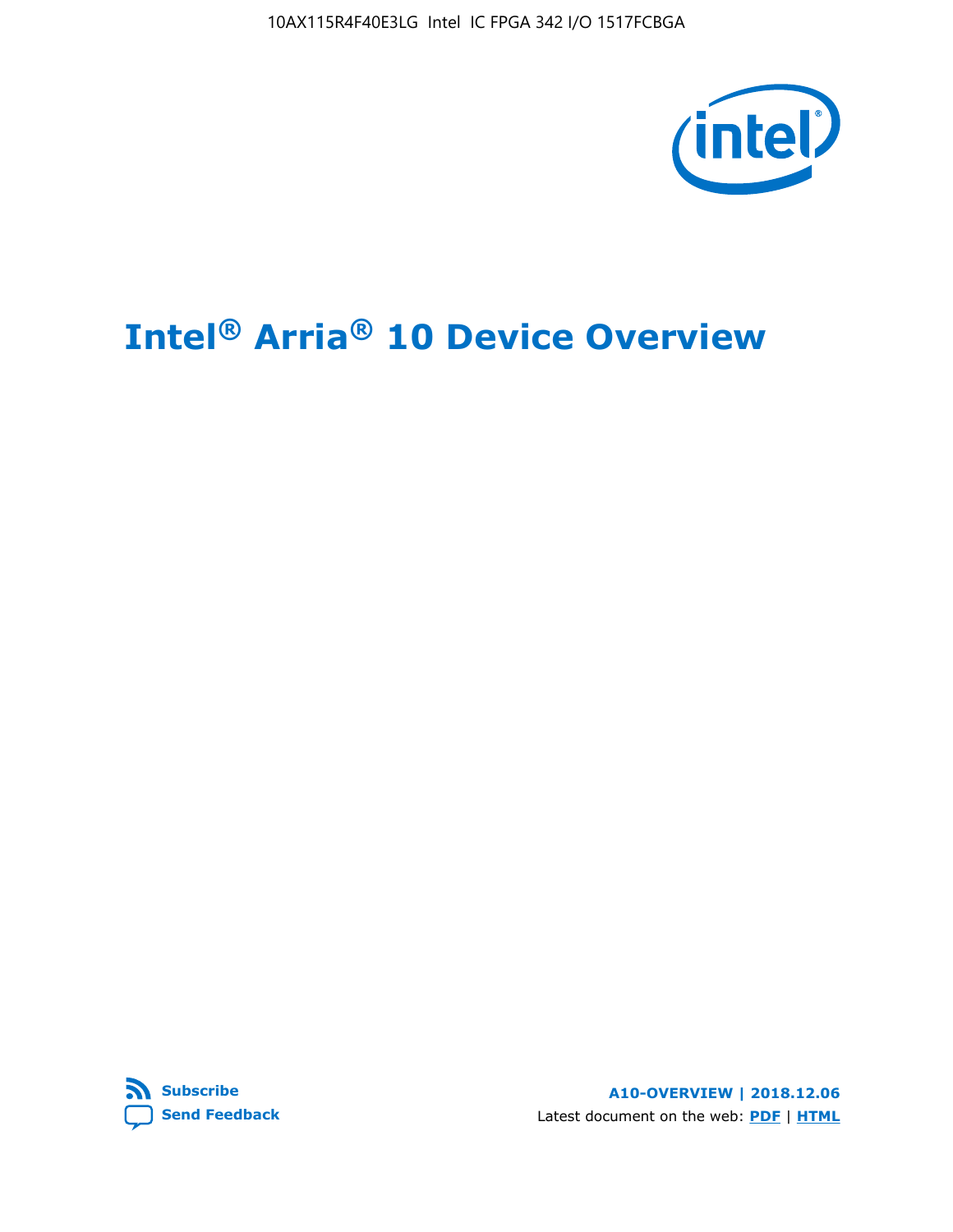

**Contents** 

# **Contents**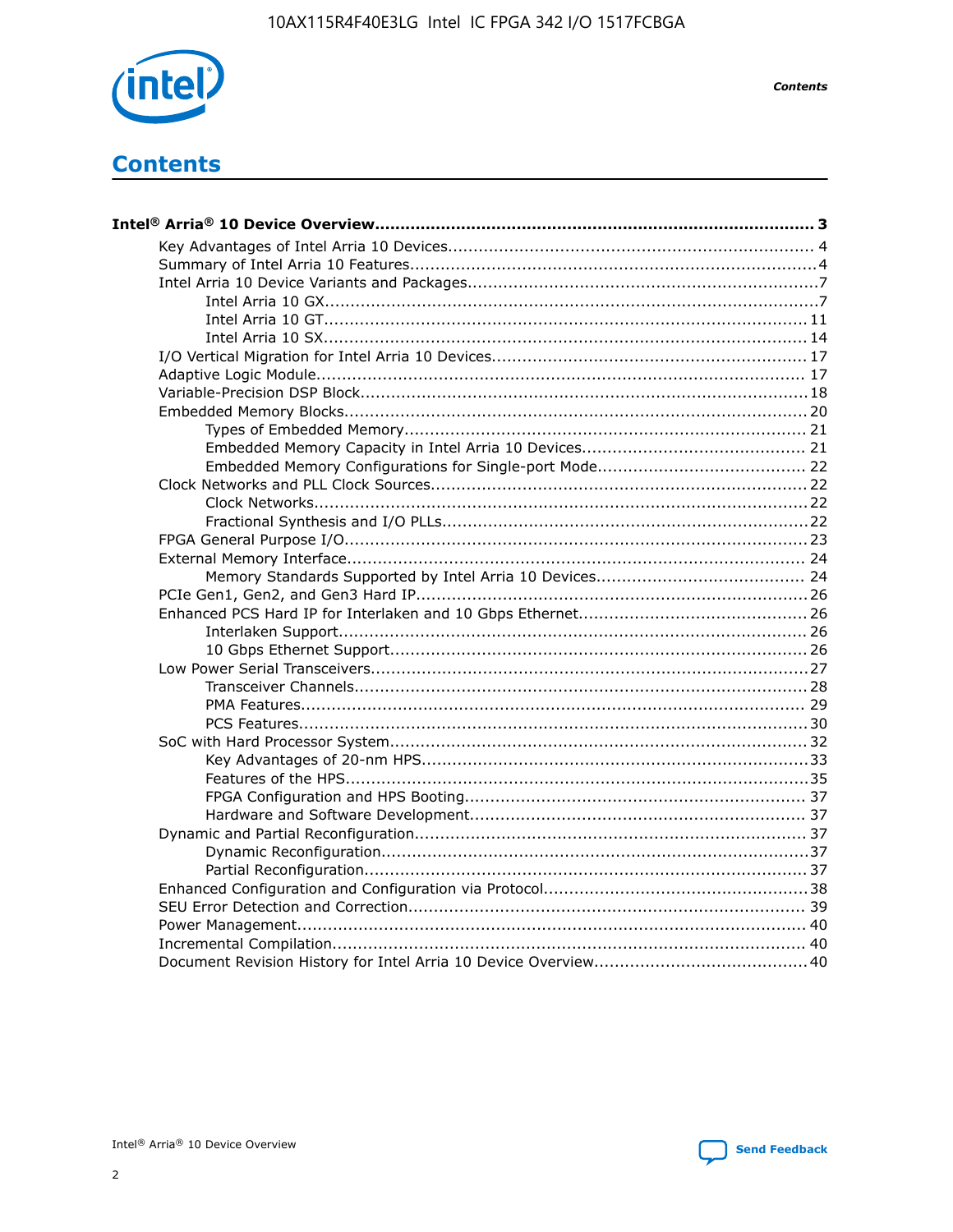**A10-OVERVIEW | 2018.12.06**

**[Send Feedback](mailto:FPGAtechdocfeedback@intel.com?subject=Feedback%20on%20Intel%20Arria%2010%20Device%20Overview%20(A10-OVERVIEW%202018.12.06)&body=We%20appreciate%20your%20feedback.%20In%20your%20comments,%20also%20specify%20the%20page%20number%20or%20paragraph.%20Thank%20you.)**



# **Intel® Arria® 10 Device Overview**

The Intel<sup>®</sup> Arria<sup>®</sup> 10 device family consists of high-performance and power-efficient 20 nm mid-range FPGAs and SoCs.

Intel Arria 10 device family delivers:

- Higher performance than the previous generation of mid-range and high-end FPGAs.
- Power efficiency attained through a comprehensive set of power-saving technologies.

The Intel Arria 10 devices are ideal for high performance, power-sensitive, midrange applications in diverse markets.

| <b>Market</b>         | <b>Applications</b>                                                                                               |
|-----------------------|-------------------------------------------------------------------------------------------------------------------|
| Wireless              | Channel and switch cards in remote radio heads<br>٠<br>Mobile backhaul<br>٠                                       |
| Wireline              | 40G/100G muxponders and transponders<br>٠<br>100G line cards<br>٠<br><b>Bridging</b><br>٠<br>Aggregation<br>٠     |
| <b>Broadcast</b>      | Studio switches<br>٠<br>Servers and transport<br>٠<br>Videoconferencing<br>٠<br>Professional audio and video<br>٠ |
| Computing and Storage | Flash cache<br>٠<br>Cloud computing servers<br>٠<br>Server acceleration<br>٠                                      |
| Medical               | Diagnostic scanners<br>٠<br>Diagnostic imaging<br>٠                                                               |
| Military              | Missile guidance and control<br>٠<br>Radar<br>٠<br>Electronic warfare<br>٠<br>Secure communications<br>٠          |

#### **Table 1. Sample Markets and Ideal Applications for Intel Arria 10 Devices**

#### **Related Information**

- [Intel Arria 10 Device Handbook: Known Issues](http://www.altera.com/support/kdb/solutions/rd07302013_646.html) Lists the planned updates to the *Intel Arria 10 Device Handbook* chapters.
- [Intel Arria 10 GX/GT Device Errata and Design Recommendations](https://www.intel.com/content/www/us/en/programmable/documentation/agz1493851706374.html#yqz1494433888646)
- [Intel Arria 10 SX Device Errata and Design Recommendations](https://www.intel.com/content/www/us/en/programmable/documentation/cru1462832385668.html#cru1462832558642)

Intel Corporation. All rights reserved. Intel, the Intel logo, Altera, Arria, Cyclone, Enpirion, MAX, Nios, Quartus and Stratix words and logos are trademarks of Intel Corporation or its subsidiaries in the U.S. and/or other countries. Intel warrants performance of its FPGA and semiconductor products to current specifications in accordance with Intel's standard warranty, but reserves the right to make changes to any products and services at any time without notice. Intel assumes no responsibility or liability arising out of the application or use of any information, product, or service described herein except as expressly agreed to in writing by Intel. Intel customers are advised to obtain the latest version of device specifications before relying on any published information and before placing orders for products or services. \*Other names and brands may be claimed as the property of others.

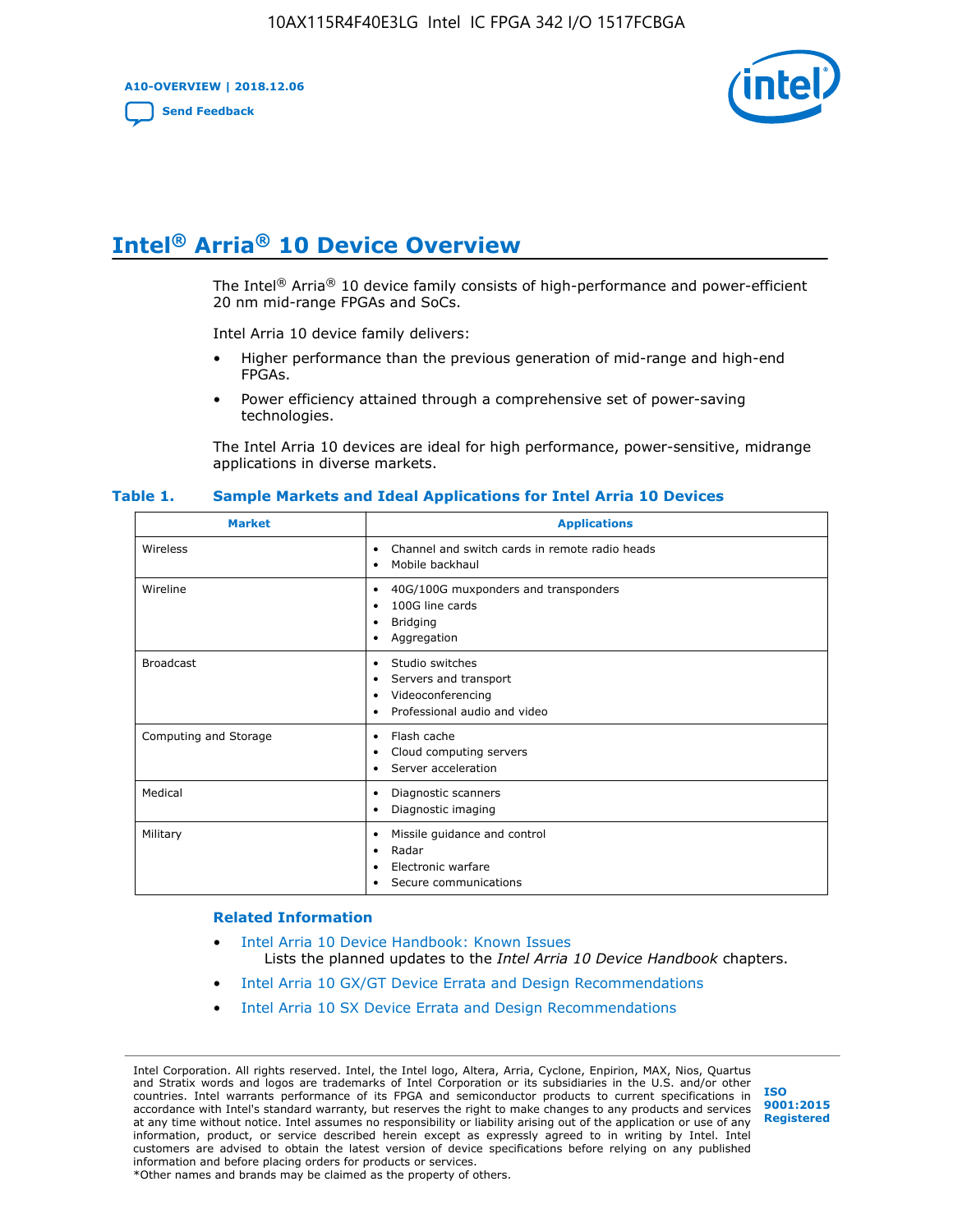

## **Key Advantages of Intel Arria 10 Devices**

## **Table 2. Key Advantages of the Intel Arria 10 Device Family**

| <b>Advantage</b>                                                                                          | <b>Supporting Feature</b>                                                                                                                                                                                                                                                                                                |  |  |  |  |  |  |
|-----------------------------------------------------------------------------------------------------------|--------------------------------------------------------------------------------------------------------------------------------------------------------------------------------------------------------------------------------------------------------------------------------------------------------------------------|--|--|--|--|--|--|
| Enhanced core architecture                                                                                | Built on TSMC's 20 nm process technology<br>٠<br>60% higher performance than the previous generation of mid-range FPGAs<br>٠<br>15% higher performance than the fastest previous-generation FPGA<br>٠                                                                                                                    |  |  |  |  |  |  |
| High-bandwidth integrated<br>transceivers                                                                 | Short-reach rates up to 25.8 Gigabits per second (Gbps)<br>٠<br>Backplane capability up to 12.5 Gbps<br>٠<br>Integrated 10GBASE-KR and 40GBASE-KR4 Forward Error Correction (FEC)<br>٠                                                                                                                                   |  |  |  |  |  |  |
| Improved logic integration and<br>hard IP blocks                                                          | 8-input adaptive logic module (ALM)<br>٠<br>Up to 65.6 megabits (Mb) of embedded memory<br>٠<br>Variable-precision digital signal processing (DSP) blocks<br>Fractional synthesis phase-locked loops (PLLs)<br>Hard PCI Express Gen3 IP blocks<br>Hard memory controllers and PHY up to 2,400 Megabits per second (Mbps) |  |  |  |  |  |  |
| Second generation hard<br>processor system (HPS) with<br>integrated ARM* Cortex*-A9*<br>MPCore* processor | Tight integration of a dual-core ARM Cortex-A9 MPCore processor, hard IP, and an<br>٠<br>FPGA in a single Intel Arria 10 system-on-a-chip (SoC)<br>Supports over 128 Gbps peak bandwidth with integrated data coherency between<br>$\bullet$<br>the processor and the FPGA fabric                                        |  |  |  |  |  |  |
| Advanced power savings                                                                                    | Comprehensive set of advanced power saving features<br>٠<br>Power-optimized MultiTrack routing and core architecture<br>٠<br>Up to 40% lower power compared to previous generation of mid-range FPGAs<br>Up to 60% lower power compared to previous generation of high-end FPGAs                                         |  |  |  |  |  |  |

## **Summary of Intel Arria 10 Features**

## **Table 3. Summary of Features for Intel Arria 10 Devices**

| <b>Feature</b>                  | <b>Description</b>                                                                                                                                                                                                                                                                                                                                                                                 |
|---------------------------------|----------------------------------------------------------------------------------------------------------------------------------------------------------------------------------------------------------------------------------------------------------------------------------------------------------------------------------------------------------------------------------------------------|
| Technology                      | TSMC's 20-nm SoC process technology<br>Allows operation at a lower $V_{\text{CC}}$ level of 0.82 V instead of the 0.9 V standard $V_{\text{CC}}$ core voltage                                                                                                                                                                                                                                      |
| Packaging                       | 1.0 mm ball-pitch Fineline BGA packaging<br>٠<br>0.8 mm ball-pitch Ultra Fineline BGA packaging<br>Multiple devices with identical package footprints for seamless migration between different<br><b>FPGA</b> densities<br>Devices with compatible package footprints allow migration to next generation high-end<br>Stratix $@10$ devices<br>RoHS, leaded $(1)$ , and lead-free (Pb-free) options |
| High-performance<br>FPGA fabric | Enhanced 8-input ALM with four registers<br>Improved multi-track routing architecture to reduce congestion and improve compilation time<br>Hierarchical core clocking architecture<br>Fine-grained partial reconfiguration                                                                                                                                                                         |
| Internal memory<br>blocks       | M20K-20-Kb memory blocks with hard error correction code (ECC)<br>Memory logic array block (MLAB)-640-bit memory                                                                                                                                                                                                                                                                                   |
|                                 | continued                                                                                                                                                                                                                                                                                                                                                                                          |



<sup>(1)</sup> Contact Intel for availability.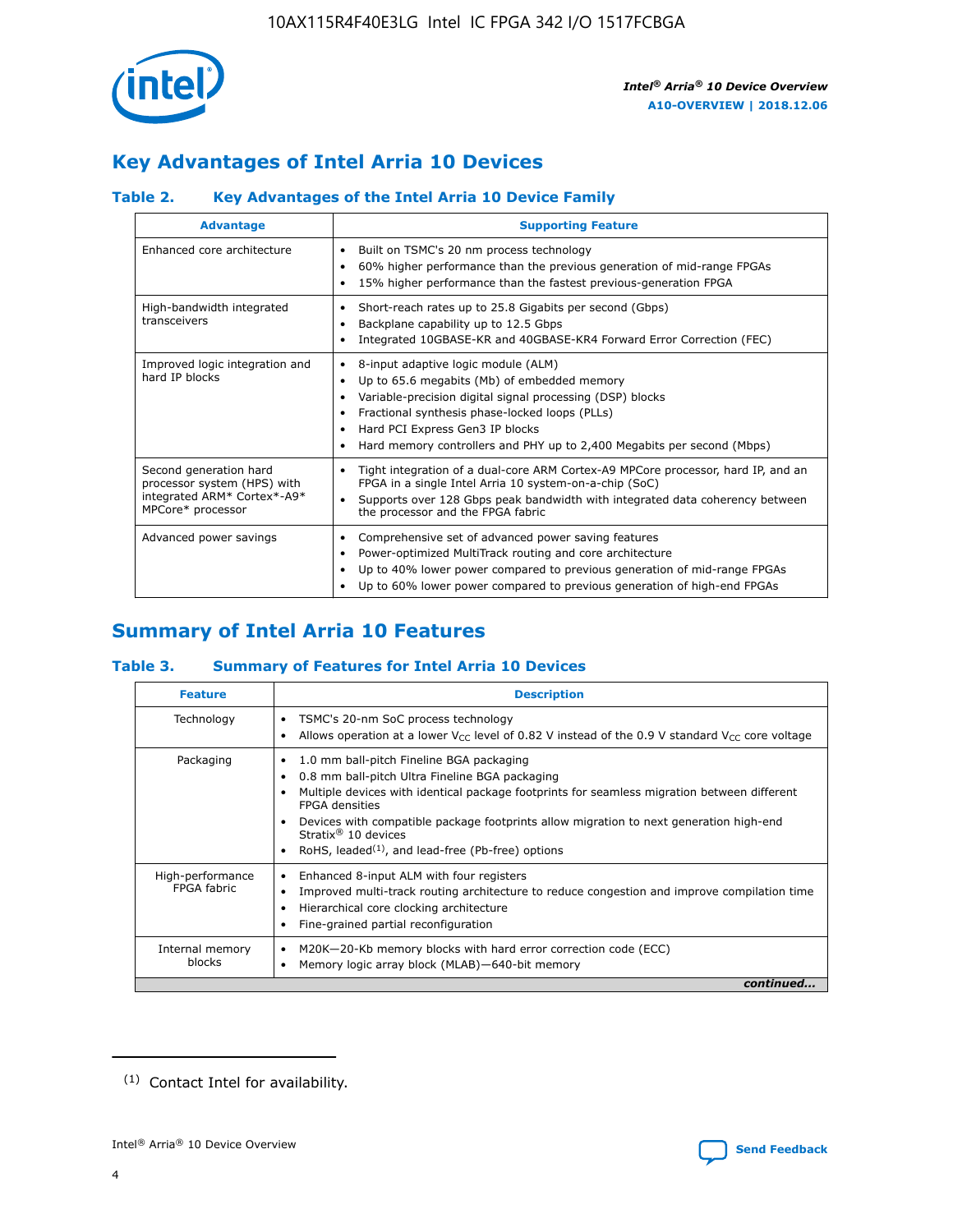$\mathbf{r}$ 



| <b>Feature</b>                         | <b>Description</b>                                                                                             |                                                                                                                                                                                                                                                                                                                                                                                                                                                                                                                                                                                                                                                                                                                                                                                                                                                                  |  |  |  |  |  |
|----------------------------------------|----------------------------------------------------------------------------------------------------------------|------------------------------------------------------------------------------------------------------------------------------------------------------------------------------------------------------------------------------------------------------------------------------------------------------------------------------------------------------------------------------------------------------------------------------------------------------------------------------------------------------------------------------------------------------------------------------------------------------------------------------------------------------------------------------------------------------------------------------------------------------------------------------------------------------------------------------------------------------------------|--|--|--|--|--|
| Embedded Hard IP<br>blocks             | Variable-precision DSP                                                                                         | Native support for signal processing precision levels from $18 \times 19$ to<br>$\bullet$<br>54 x 54<br>Native support for 27 x 27 multiplier mode<br>$\bullet$<br>64-bit accumulator and cascade for systolic finite impulse responses<br>(FIRs)<br>Internal coefficient memory banks<br>$\bullet$<br>Preadder/subtractor for improved efficiency<br>Additional pipeline register to increase performance and reduce<br>power<br>Supports floating point arithmetic:<br>- Perform multiplication, addition, subtraction, multiply-add,<br>multiply-subtract, and complex multiplication.<br>- Supports multiplication with accumulation capability, cascade<br>summation, and cascade subtraction capability.<br>- Dynamic accumulator reset control.<br>- Support direct vector dot and complex multiplication chaining<br>multiply floating point DSP blocks. |  |  |  |  |  |
|                                        | Memory controller                                                                                              | DDR4, DDR3, and DDR3L                                                                                                                                                                                                                                                                                                                                                                                                                                                                                                                                                                                                                                                                                                                                                                                                                                            |  |  |  |  |  |
|                                        | PCI Express*                                                                                                   | PCI Express (PCIe*) Gen3 (x1, x2, x4, or x8), Gen2 (x1, x2, x4, or x8)<br>and Gen1 (x1, x2, x4, or x8) hard IP with complete protocol stack,<br>endpoint, and root port                                                                                                                                                                                                                                                                                                                                                                                                                                                                                                                                                                                                                                                                                          |  |  |  |  |  |
|                                        | Transceiver I/O                                                                                                | 10GBASE-KR/40GBASE-KR4 Forward Error Correction (FEC)<br>PCS hard IPs that support:<br>- 10-Gbps Ethernet (10GbE)<br>- PCIe PIPE interface<br>- Interlaken<br>- Gbps Ethernet (GbE)<br>- Common Public Radio Interface (CPRI) with deterministic latency<br>support<br>- Gigabit-capable passive optical network (GPON) with fast lock-<br>time support<br>13.5G JESD204b<br>$\bullet$<br>8B/10B, 64B/66B, 64B/67B encoders and decoders<br>Custom mode support for proprietary protocols                                                                                                                                                                                                                                                                                                                                                                        |  |  |  |  |  |
| Core clock networks                    | $\bullet$                                                                                                      | Up to 800 MHz fabric clocking, depending on the application:<br>- 667 MHz external memory interface clocking with 2,400 Mbps DDR4 interface<br>- 800 MHz LVDS interface clocking with 1,600 Mbps LVDS interface<br>Global, regional, and peripheral clock networks<br>Clock networks that are not used can be gated to reduce dynamic power                                                                                                                                                                                                                                                                                                                                                                                                                                                                                                                      |  |  |  |  |  |
| Phase-locked loops<br>(PLLs)           | High-resolution fractional synthesis PLLs:<br>$\bullet$<br>Integer PLLs:<br>- Adjacent to general purpose I/Os | - Precision clock synthesis, clock delay compensation, and zero delay buffering (ZDB)<br>- Support integer mode and fractional mode<br>- Fractional mode support with third-order delta-sigma modulation<br>- Support external memory and LVDS interfaces                                                                                                                                                                                                                                                                                                                                                                                                                                                                                                                                                                                                        |  |  |  |  |  |
| FPGA General-purpose<br>$I/Os$ (GPIOs) | On-chip termination (OCT)<br>$\bullet$                                                                         | 1.6 Gbps LVDS-every pair can be configured as receiver or transmitter<br>1.2 V to 3.0 V single-ended LVTTL/LVCMOS interfacing                                                                                                                                                                                                                                                                                                                                                                                                                                                                                                                                                                                                                                                                                                                                    |  |  |  |  |  |
| <b>External Memory</b><br>Interface    | $\bullet$                                                                                                      | Hard memory controller- DDR4, DDR3, and DDR3L support<br>$-$ DDR4-speeds up to 1,200 MHz/2,400 Mbps<br>- DDR3-speeds up to 1,067 MHz/2,133 Mbps<br>Soft memory controller—provides support for RLDRAM $3^{(2)}$ , QDR IV $^{(2)}$ , and QDR II+<br>continued                                                                                                                                                                                                                                                                                                                                                                                                                                                                                                                                                                                                     |  |  |  |  |  |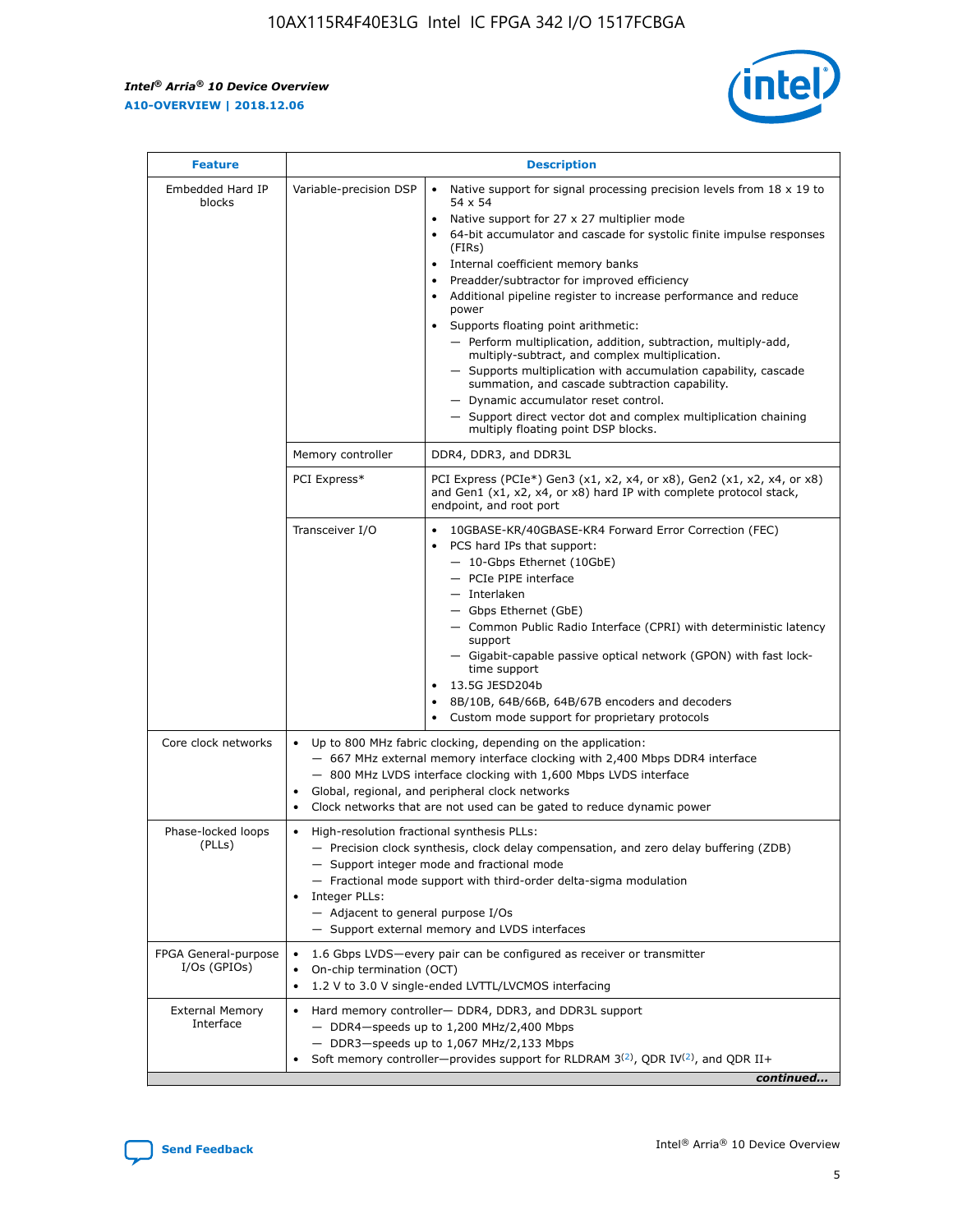

| <b>Feature</b>                                    | <b>Description</b>                                                                                                                                                                                                                                                                                                                                                                                                                                                                                                                                                                                                                                  |
|---------------------------------------------------|-----------------------------------------------------------------------------------------------------------------------------------------------------------------------------------------------------------------------------------------------------------------------------------------------------------------------------------------------------------------------------------------------------------------------------------------------------------------------------------------------------------------------------------------------------------------------------------------------------------------------------------------------------|
| Low-power serial<br>transceivers                  | • Continuous operating range:<br>- Intel Arria 10 GX-1 Gbps to 17.4 Gbps<br>- Intel Arria 10 GT-1 Gbps to 25.8 Gbps<br>Backplane support:<br>- Intel Arria 10 GX-up to 12.5<br>- Intel Arria 10 GT-up to 12.5<br>Extended range down to 125 Mbps with oversampling<br>ATX transmit PLLs with user-configurable fractional synthesis capability<br>Electronic Dispersion Compensation (EDC) support for XFP, SFP+, QSFP, and CFP optical<br>module<br>Adaptive linear and decision feedback equalization<br>$\bullet$<br>Transmitter pre-emphasis and de-emphasis<br>$\bullet$<br>Dynamic partial reconfiguration of individual transceiver channels |
| <b>HPS</b><br>(Intel Arria 10 SX<br>devices only) | Dual-core ARM Cortex-A9 MPCore processor-1.2 GHz CPU with<br>Processor and system<br>$\bullet$<br>1.5 GHz overdrive capability<br>256 KB on-chip RAM and 64 KB on-chip ROM<br>System peripherals—general-purpose timers, watchdog timers, direct<br>memory access (DMA) controller, FPGA configuration manager, and<br>clock and reset managers<br>Security features-anti-tamper, secure boot, Advanced Encryption<br>Standard (AES) and authentication (SHA)<br>ARM CoreSight* JTAG debug access port, trace port, and on-chip<br>trace storage                                                                                                    |
|                                                   | <b>External interfaces</b><br>Hard memory interface-Hard memory controller (2,400 Mbps DDR4,<br>$\bullet$<br>and 2,133 Mbps DDR3), Quad serial peripheral interface (QSPI) flash<br>controller, NAND flash controller, direct memory access (DMA)<br>controller, Secure Digital/MultiMediaCard (SD/MMC) controller<br>Communication interface-10/100/1000 Ethernet media access<br>control (MAC), USB On-The-GO (OTG) controllers, I <sup>2</sup> C controllers,<br>UART 16550, serial peripheral interface (SPI), and up to 62<br>HPS GPIO interfaces (48 direct-share I/Os)                                                                       |
|                                                   | High-performance ARM AMBA* AXI bus bridges that support<br>Interconnects to core<br>$\bullet$<br>simultaneous read and write<br>HPS-FPGA bridges-include the FPGA-to-HPS, HPS-to-FPGA, and<br>$\bullet$<br>lightweight HPS-to-FPGA bridges that allow the FPGA fabric to issue<br>transactions to slaves in the HPS, and vice versa<br>Configuration bridge that allows HPS configuration manager to<br>configure the core logic via dedicated 32-bit configuration port<br>FPGA-to-HPS SDRAM controller bridge-provides configuration<br>interfaces for the multiport front end (MPFE) of the HPS SDRAM<br>controller                              |
| Configuration                                     | Tamper protection—comprehensive design protection to protect your valuable IP investments<br>Enhanced 256-bit advanced encryption standard (AES) design security with authentication<br>٠<br>Configuration via protocol (CvP) using PCIe Gen1, Gen2, or Gen3<br>continued                                                                                                                                                                                                                                                                                                                                                                           |

<sup>(2)</sup> Intel Arria 10 devices support this external memory interface using hard PHY with soft memory controller.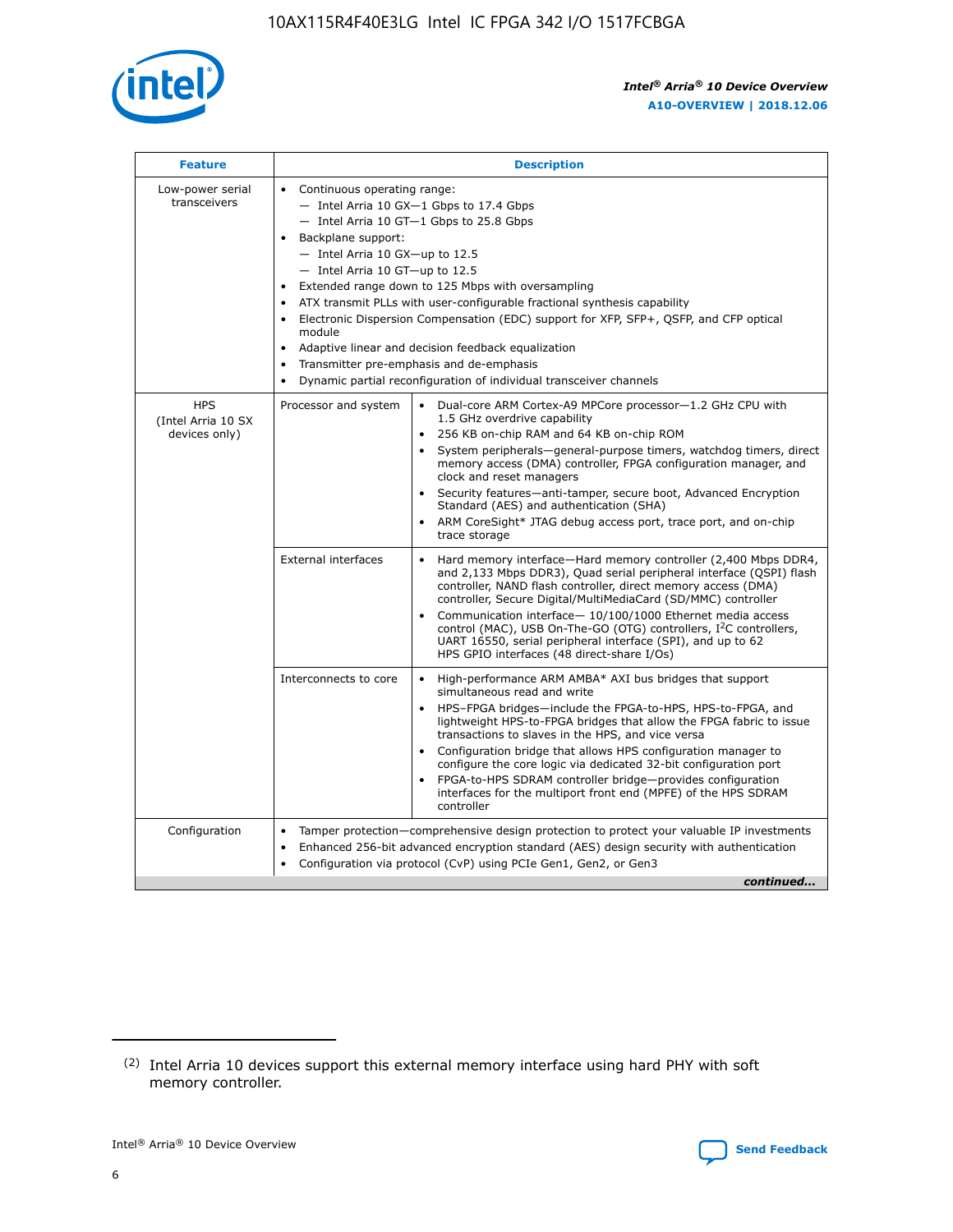

| <b>Feature</b>     | <b>Description</b>                                                                                                                                                                                               |
|--------------------|------------------------------------------------------------------------------------------------------------------------------------------------------------------------------------------------------------------|
|                    | Dynamic reconfiguration of the transceivers and PLLs<br>Fine-grained partial reconfiguration of the core fabric<br>Active Serial x4 Interface<br>$\bullet$                                                       |
| Power management   | SmartVID<br>Low static power device options<br>Programmable Power Technology<br>Intel Quartus <sup>®</sup> Prime integrated power analysis                                                                       |
| Software and tools | Intel Quartus Prime design suite<br>Transceiver toolkit<br>Platform Designer system integration tool<br>DSP Builder for Intel FPGAs<br>OpenCL <sup>™</sup> support<br>Intel SoC FPGA Embedded Design Suite (EDS) |

## **Related Information**

[Intel Arria 10 Transceiver PHY Overview](https://www.intel.com/content/www/us/en/programmable/documentation/nik1398707230472.html#nik1398706768037) Provides details on Intel Arria 10 transceivers.

## **Intel Arria 10 Device Variants and Packages**

#### **Table 4. Device Variants for the Intel Arria 10 Device Family**

| <b>Variant</b>    | <b>Description</b>                                                                                                                                                                                                     |
|-------------------|------------------------------------------------------------------------------------------------------------------------------------------------------------------------------------------------------------------------|
| Intel Arria 10 GX | FPGA featuring 17.4 Gbps transceivers for short reach applications with 12.5 backplane driving<br>capability.                                                                                                          |
| Intel Arria 10 GT | FPGA featuring:<br>17.4 Gbps transceivers for short reach applications with 12.5 backplane driving capability.<br>25.8 Gbps transceivers for supporting CAUI-4 and CEI-25G applications with CFP2 and CFP4<br>modules. |
| Intel Arria 10 SX | SoC integrating ARM-based HPS and FPGA featuring 17.4 Gbps transceivers for short reach<br>applications with 12.5 backplane driving capability.                                                                        |

## **Intel Arria 10 GX**

This section provides the available options, maximum resource counts, and package plan for the Intel Arria 10 GX devices.

The information in this section is correct at the time of publication. For the latest information and to get more details, refer to the Intel FPGA Product Selector.

#### **Related Information**

#### [Intel FPGA Product Selector](http://www.altera.com/products/selector/psg-selector.html) Provides the latest information on Intel products.

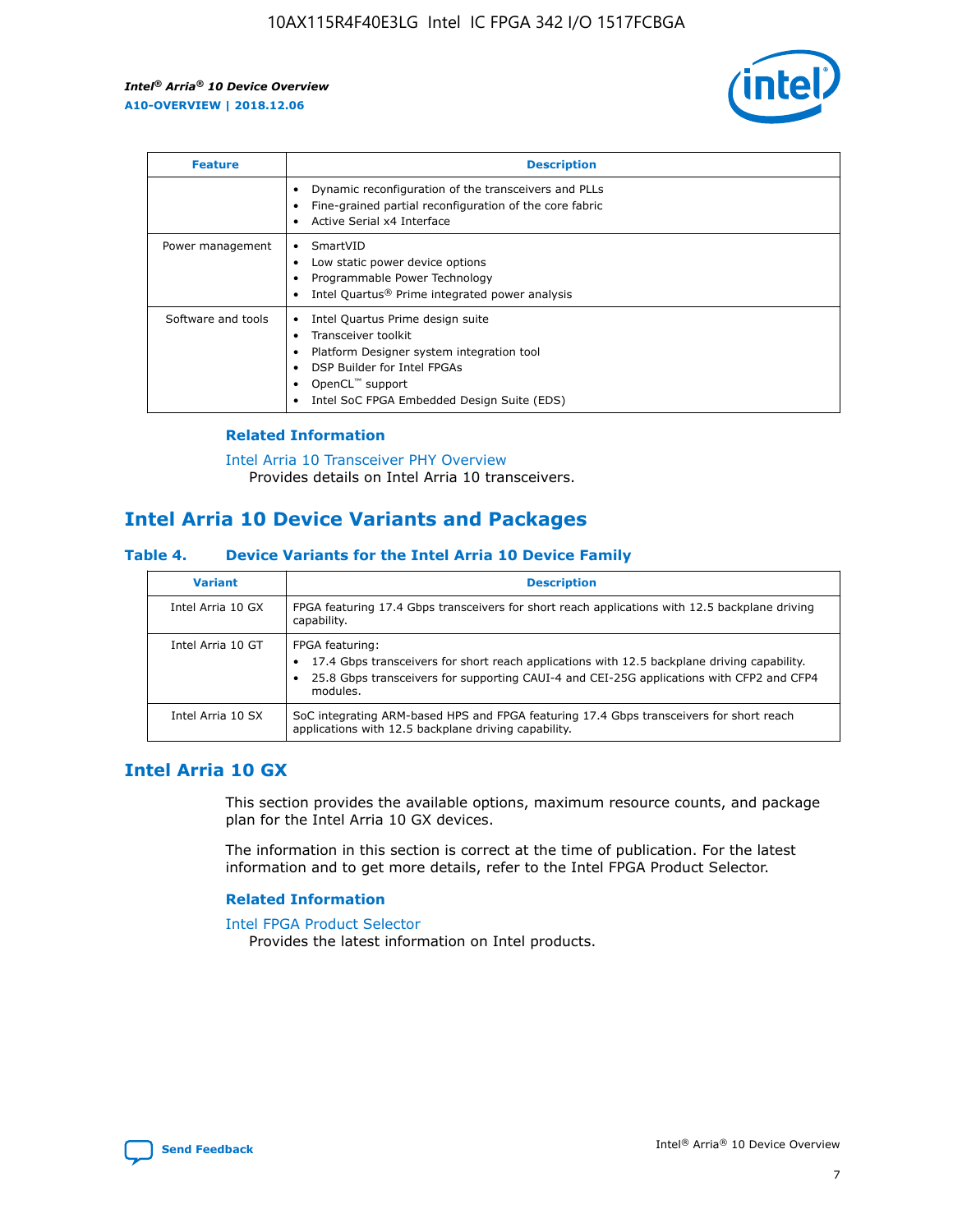

## **Available Options**





#### **Related Information**

[Transceiver Performance for Intel Arria 10 GX/SX Devices](https://www.intel.com/content/www/us/en/programmable/documentation/mcn1413182292568.html#mcn1413213965502) Provides more information about the transceiver speed grade.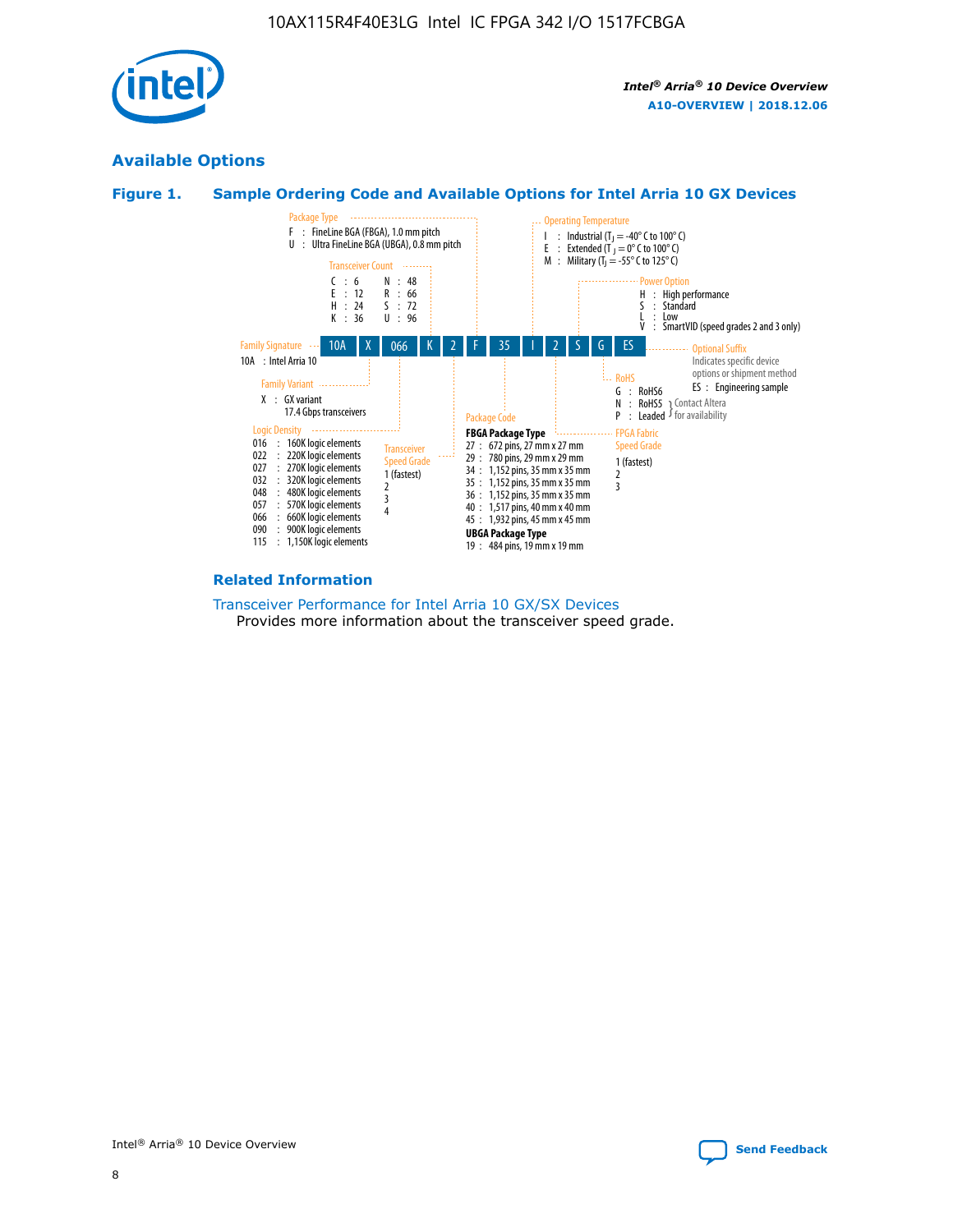

## **Maximum Resources**

#### **Table 5. Maximum Resource Counts for Intel Arria 10 GX Devices (GX 160, GX 220, GX 270, GX 320, and GX 480)**

| <b>Resource</b>         |                                                          | <b>Product Line</b> |                                                 |            |                |                |  |  |  |
|-------------------------|----------------------------------------------------------|---------------------|-------------------------------------------------|------------|----------------|----------------|--|--|--|
|                         |                                                          | <b>GX 160</b>       | <b>GX 220</b><br><b>GX 270</b><br><b>GX 320</b> |            |                | <b>GX 480</b>  |  |  |  |
| Logic Elements (LE) (K) |                                                          | 160                 | 220                                             | 270        | 320            | 480            |  |  |  |
| <b>ALM</b>              |                                                          | 61,510              | 80,330                                          | 101,620    | 119,900        | 183,590        |  |  |  |
| Register                |                                                          | 246,040             | 321,320                                         | 406,480    | 479,600        | 734,360        |  |  |  |
| Memory (Kb)             | M <sub>20</sub> K                                        | 8,800               | 11,740                                          | 15,000     | 17,820         | 28,620         |  |  |  |
| <b>MLAB</b>             |                                                          | 1,050               | 1,690                                           | 2,452      | 2,727          | 4,164          |  |  |  |
|                         | Variable-precision DSP Block<br>156<br>192<br>830<br>985 |                     |                                                 |            | 1,368          |                |  |  |  |
| 18 x 19 Multiplier      |                                                          | 312                 | 384                                             | 1,660      | 1,970          | 2,736          |  |  |  |
| PLL                     | Fractional<br>Synthesis                                  | 6                   | 6                                               | 8          | 8              | 12             |  |  |  |
|                         | I/O                                                      | 6                   | 6                                               | 8          | 8              | 12             |  |  |  |
| 17.4 Gbps Transceiver   |                                                          | 12                  | 12                                              | 24         | 24             |                |  |  |  |
| GPIO <sup>(3)</sup>     |                                                          | 288                 | 288                                             | 384<br>384 |                | 492            |  |  |  |
| LVDS Pair $(4)$         |                                                          | 120                 | 120                                             | 168        | 168            | 222            |  |  |  |
| PCIe Hard IP Block      |                                                          | 1                   | 1                                               | 2          | $\overline{2}$ | $\overline{2}$ |  |  |  |
| Hard Memory Controller  |                                                          | 6                   | 6                                               | 8          | 8              | 12             |  |  |  |

<sup>(4)</sup> Each LVDS I/O pair can be used as differential input or output.



<sup>(3)</sup> The number of GPIOs does not include transceiver I/Os. In the Intel Quartus Prime software, the number of user I/Os includes transceiver I/Os.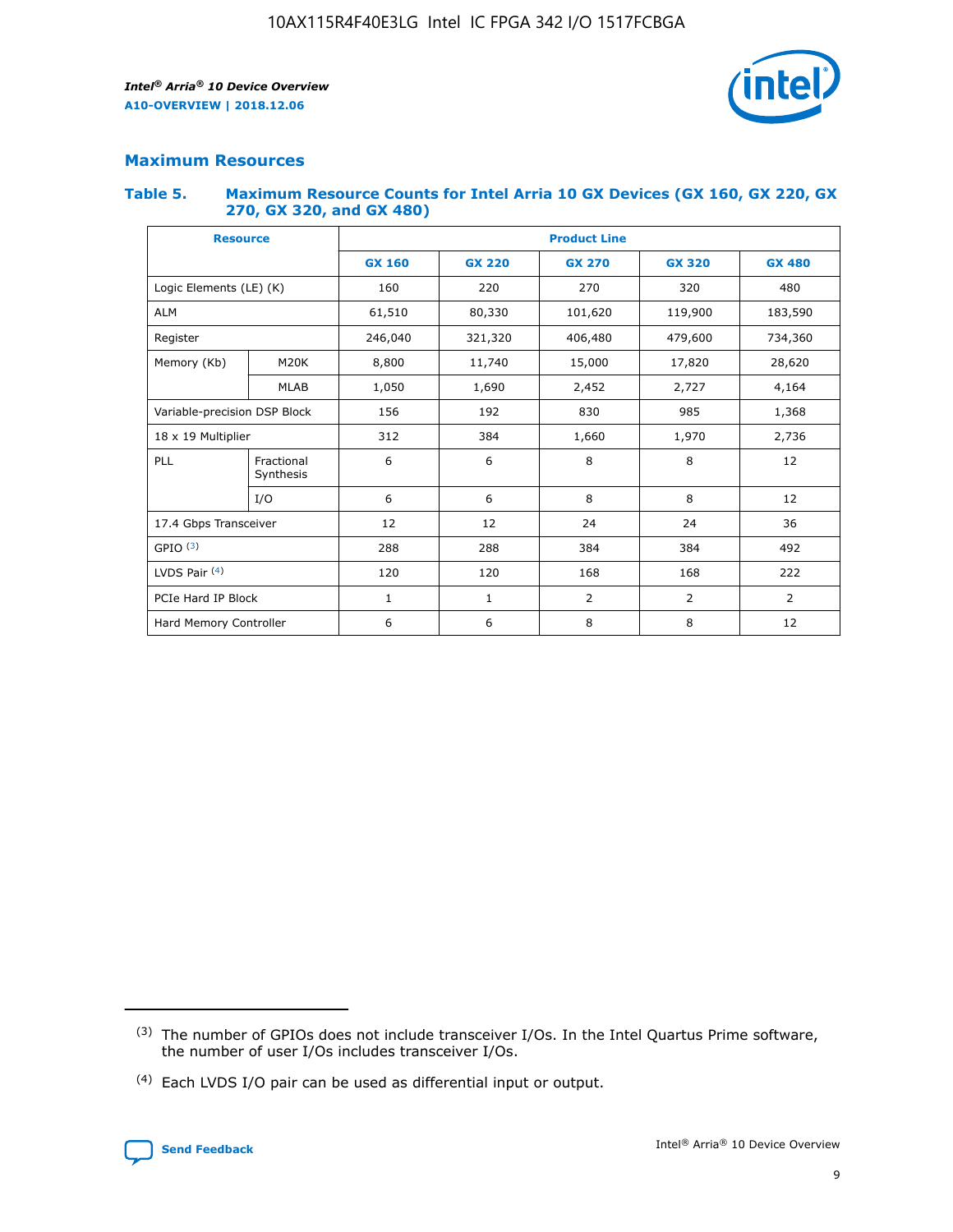

## **Table 6. Maximum Resource Counts for Intel Arria 10 GX Devices (GX 570, GX 660, GX 900, and GX 1150)**

|                              | <b>Resource</b>         | <b>Product Line</b> |                |                |                |  |  |  |
|------------------------------|-------------------------|---------------------|----------------|----------------|----------------|--|--|--|
|                              |                         | <b>GX 570</b>       | <b>GX 660</b>  |                | <b>GX 1150</b> |  |  |  |
| Logic Elements (LE) (K)      |                         | 570                 | 660            | 900            | 1,150          |  |  |  |
| <b>ALM</b>                   |                         | 217,080             | 251,680        | 339,620        | 427,200        |  |  |  |
| Register                     |                         | 868,320             | 1,006,720      | 1,358,480      | 1,708,800      |  |  |  |
| Memory (Kb)                  | <b>M20K</b>             | 36,000              | 42,620         | 48,460         | 54,260         |  |  |  |
|                              | <b>MLAB</b>             | 5,096               | 5,788          | 9,386          | 12,984         |  |  |  |
| Variable-precision DSP Block |                         | 1,523               | 1,687          | 1,518          | 1,518          |  |  |  |
| $18 \times 19$ Multiplier    |                         | 3,046               | 3,374          | 3,036          | 3,036          |  |  |  |
| PLL                          | Fractional<br>Synthesis | 16                  | 16             | 32             | 32             |  |  |  |
|                              | I/O                     | 16                  | 16             | 16             | 16             |  |  |  |
| 17.4 Gbps Transceiver        |                         | 48                  | 48<br>96       |                | 96             |  |  |  |
| GPIO <sup>(3)</sup>          |                         | 696                 | 696            | 768            | 768            |  |  |  |
| LVDS Pair $(4)$              |                         | 324                 | 324            |                | 384            |  |  |  |
| PCIe Hard IP Block           |                         | 2                   | $\overline{2}$ | $\overline{4}$ | 4              |  |  |  |
| Hard Memory Controller       |                         | 16                  | 16             | 16             | 16             |  |  |  |

## **Package Plan**

## **Table 7. Package Plan for Intel Arria 10 GX Devices (U19, F27, and F29)**

Refer to I/O and High Speed I/O in Intel Arria 10 Devices chapter for the number of 3 V I/O, LVDS I/O, and LVDS channels in each device package.

| <b>Product Line</b> | U <sub>19</sub><br>$(19 \text{ mm} \times 19 \text{ mm})$<br>484-pin UBGA) |          |             |         | <b>F27</b><br>(27 mm × 27 mm,<br>672-pin FBGA) |             | <b>F29</b><br>(29 mm × 29 mm,<br>780-pin FBGA) |          |             |  |
|---------------------|----------------------------------------------------------------------------|----------|-------------|---------|------------------------------------------------|-------------|------------------------------------------------|----------|-------------|--|
|                     | 3 V I/O                                                                    | LVDS I/O | <b>XCVR</b> | 3 V I/O | <b>LVDS I/O</b>                                | <b>XCVR</b> | 3 V I/O                                        | LVDS I/O | <b>XCVR</b> |  |
| GX 160              | 48                                                                         | 192      | 6           | 48      | 192                                            | 12          | 48                                             | 240      | 12          |  |
| GX 220              | 48                                                                         | 192      | 6           | 48      | 192                                            | 12          | 48                                             | 240      | 12          |  |
| GX 270              |                                                                            |          |             | 48      | 192                                            | 12          | 48                                             | 312      | 12          |  |
| GX 320              |                                                                            |          |             | 48      | 192                                            | 12          | 48                                             | 312      | 12          |  |
| GX 480              |                                                                            |          |             |         |                                                |             | 48                                             | 312      | 12          |  |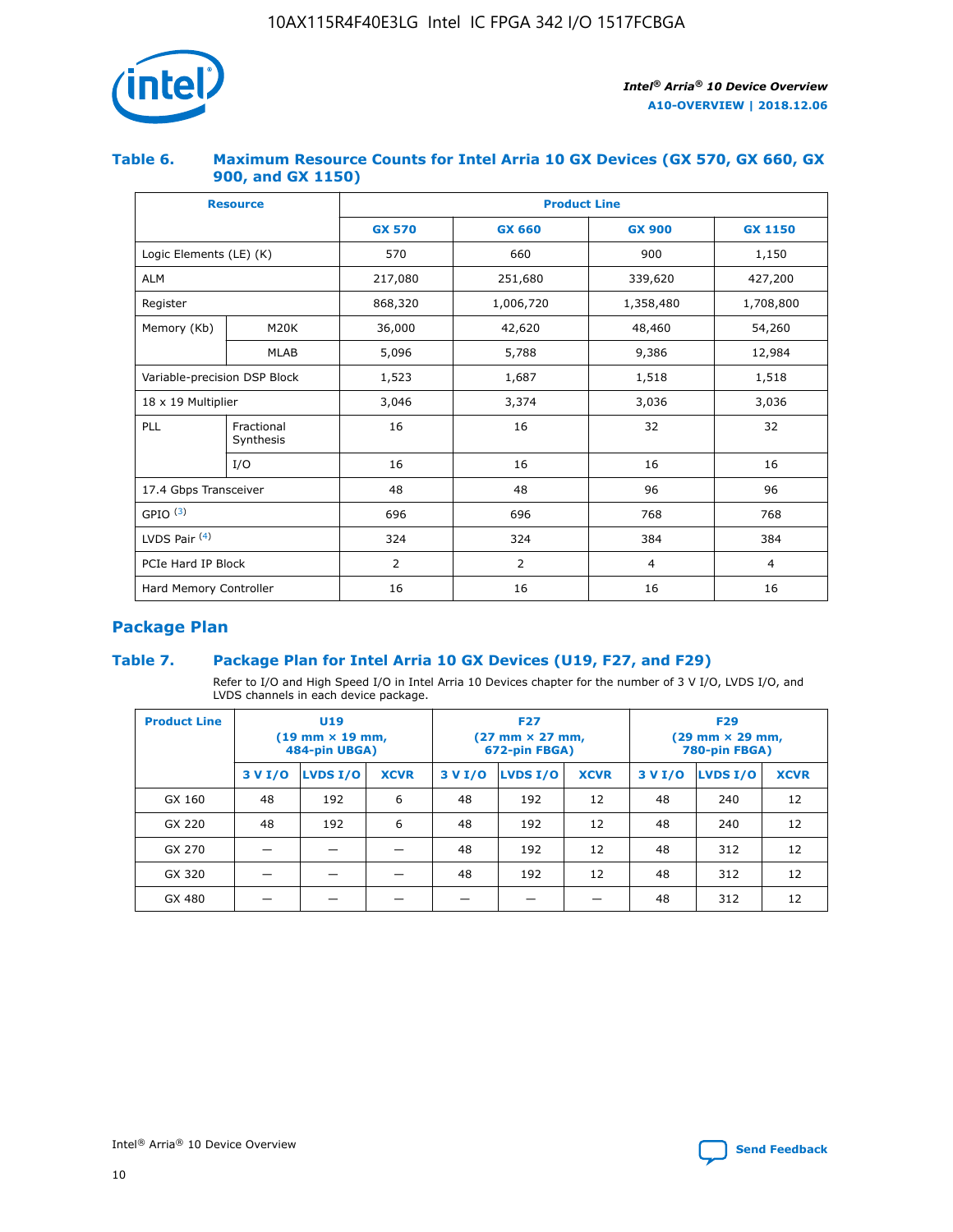

#### **Table 8. Package Plan for Intel Arria 10 GX Devices (F34, F35, NF40, and KF40)**

Refer to I/O and High Speed I/O in Intel Arria 10 Devices chapter for the number of 3 V I/O, LVDS I/O, and LVDS channels in each device package.

| <b>Product Line</b> | <b>F34</b><br>$(35 \text{ mm} \times 35 \text{ mm})$<br>1152-pin FBGA) |                    | <b>F35</b><br>$(35 \text{ mm} \times 35 \text{ mm})$<br><b>1152-pin FBGA)</b> |           | <b>KF40</b><br>$(40$ mm $\times$ 40 mm,<br>1517-pin FBGA) |             |           | <b>NF40</b><br>$(40$ mm $\times$ 40 mm,<br><b>1517-pin FBGA)</b> |             |            |                    |             |
|---------------------|------------------------------------------------------------------------|--------------------|-------------------------------------------------------------------------------|-----------|-----------------------------------------------------------|-------------|-----------|------------------------------------------------------------------|-------------|------------|--------------------|-------------|
|                     | 3V<br>I/O                                                              | <b>LVDS</b><br>I/O | <b>XCVR</b>                                                                   | 3V<br>I/O | <b>LVDS</b><br>I/O                                        | <b>XCVR</b> | 3V<br>I/O | <b>LVDS</b><br>I/O                                               | <b>XCVR</b> | 3 V<br>I/O | <b>LVDS</b><br>I/O | <b>XCVR</b> |
| GX 270              | 48                                                                     | 336                | 24                                                                            | 48        | 336                                                       | 24          |           |                                                                  |             |            |                    |             |
| GX 320              | 48                                                                     | 336                | 24                                                                            | 48        | 336                                                       | 24          |           |                                                                  |             |            |                    |             |
| GX 480              | 48                                                                     | 444                | 24                                                                            | 48        | 348                                                       | 36          |           |                                                                  |             |            |                    |             |
| GX 570              | 48                                                                     | 444                | 24                                                                            | 48        | 348                                                       | 36          | 96        | 600                                                              | 36          | 48         | 540                | 48          |
| GX 660              | 48                                                                     | 444                | 24                                                                            | 48        | 348                                                       | 36          | 96        | 600                                                              | 36          | 48         | 540                | 48          |
| GX 900              |                                                                        | 504                | 24                                                                            | -         |                                                           |             |           |                                                                  |             |            | 600                | 48          |
| GX 1150             |                                                                        | 504                | 24                                                                            |           |                                                           |             |           |                                                                  |             |            | 600                | 48          |

#### **Table 9. Package Plan for Intel Arria 10 GX Devices (RF40, NF45, SF45, and UF45)**

Refer to I/O and High Speed I/O in Intel Arria 10 Devices chapter for the number of 3 V I/O, LVDS I/O, and LVDS channels in each device package.

| <b>Product Line</b> | <b>RF40</b><br>$(40$ mm $\times$ 40 mm,<br>1517-pin FBGA) |                    | <b>NF45</b><br>$(45 \text{ mm} \times 45 \text{ mm})$<br><b>1932-pin FBGA)</b> |            |                    | <b>SF45</b><br>$(45 \text{ mm} \times 45 \text{ mm})$<br><b>1932-pin FBGA)</b> |            |                    | <b>UF45</b><br>$(45 \text{ mm} \times 45 \text{ mm})$<br><b>1932-pin FBGA)</b> |           |                    |             |
|---------------------|-----------------------------------------------------------|--------------------|--------------------------------------------------------------------------------|------------|--------------------|--------------------------------------------------------------------------------|------------|--------------------|--------------------------------------------------------------------------------|-----------|--------------------|-------------|
|                     | 3V<br>I/O                                                 | <b>LVDS</b><br>I/O | <b>XCVR</b>                                                                    | 3 V<br>I/O | <b>LVDS</b><br>I/O | <b>XCVR</b>                                                                    | 3 V<br>I/O | <b>LVDS</b><br>I/O | <b>XCVR</b>                                                                    | 3V<br>I/O | <b>LVDS</b><br>I/O | <b>XCVR</b> |
| GX 900              |                                                           | 342                | 66                                                                             | _          | 768                | 48                                                                             |            | 624                | 72                                                                             |           | 480                | 96          |
| GX 1150             |                                                           | 342                | 66                                                                             | _          | 768                | 48                                                                             |            | 624                | 72                                                                             |           | 480                | 96          |

#### **Related Information**

[I/O and High-Speed Differential I/O Interfaces in Intel Arria 10 Devices chapter, Intel](https://www.intel.com/content/www/us/en/programmable/documentation/sam1403482614086.html#sam1403482030321) [Arria 10 Device Handbook](https://www.intel.com/content/www/us/en/programmable/documentation/sam1403482614086.html#sam1403482030321)

Provides the number of 3 V and LVDS I/Os, and LVDS channels for each Intel Arria 10 device package.

## **Intel Arria 10 GT**

This section provides the available options, maximum resource counts, and package plan for the Intel Arria 10 GT devices.

The information in this section is correct at the time of publication. For the latest information and to get more details, refer to the Intel FPGA Product Selector.

#### **Related Information**

#### [Intel FPGA Product Selector](http://www.altera.com/products/selector/psg-selector.html)

Provides the latest information on Intel products.

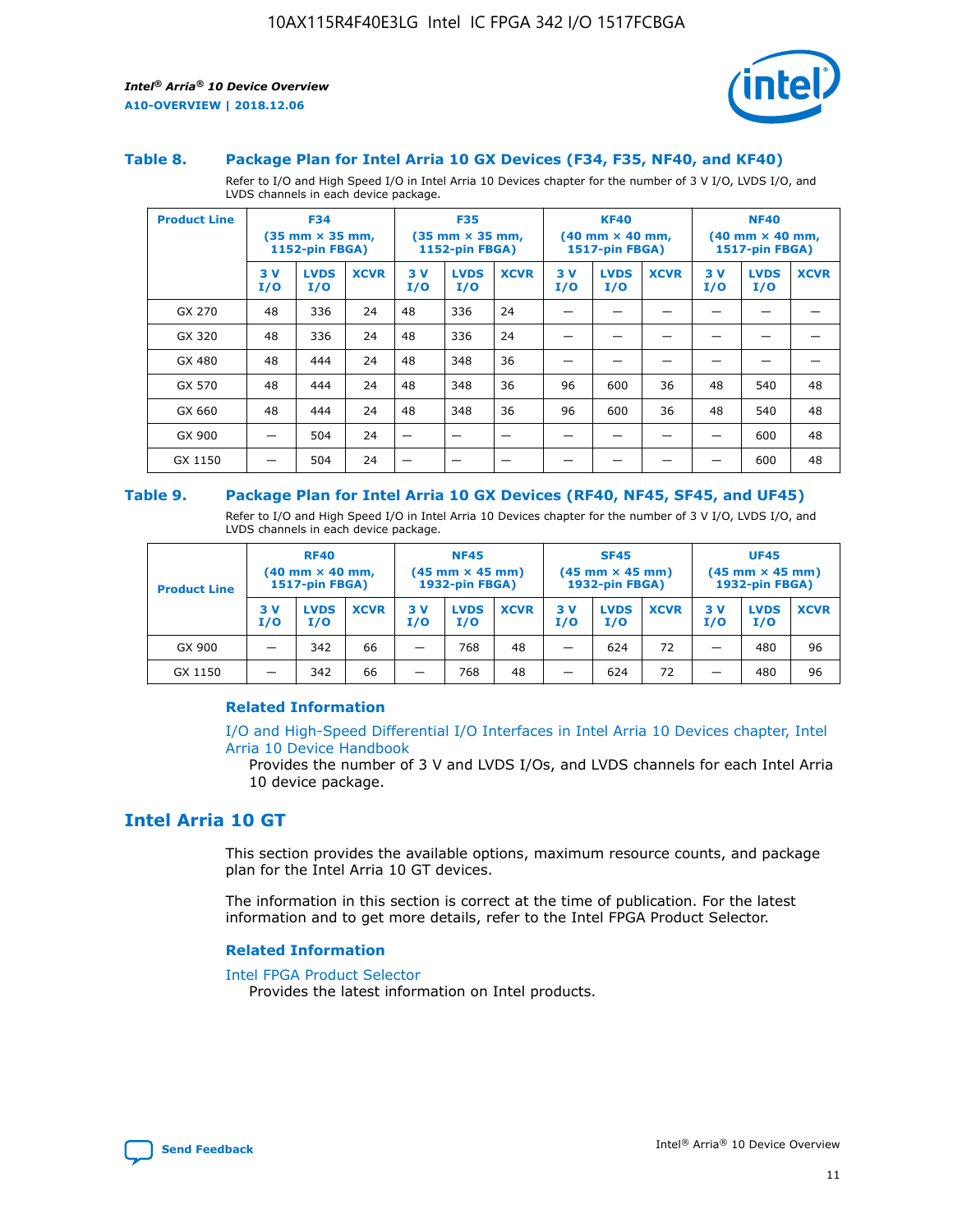

## **Available Options**

## **Figure 2. Sample Ordering Code and Available Options for Intel Arria 10 GT Devices**

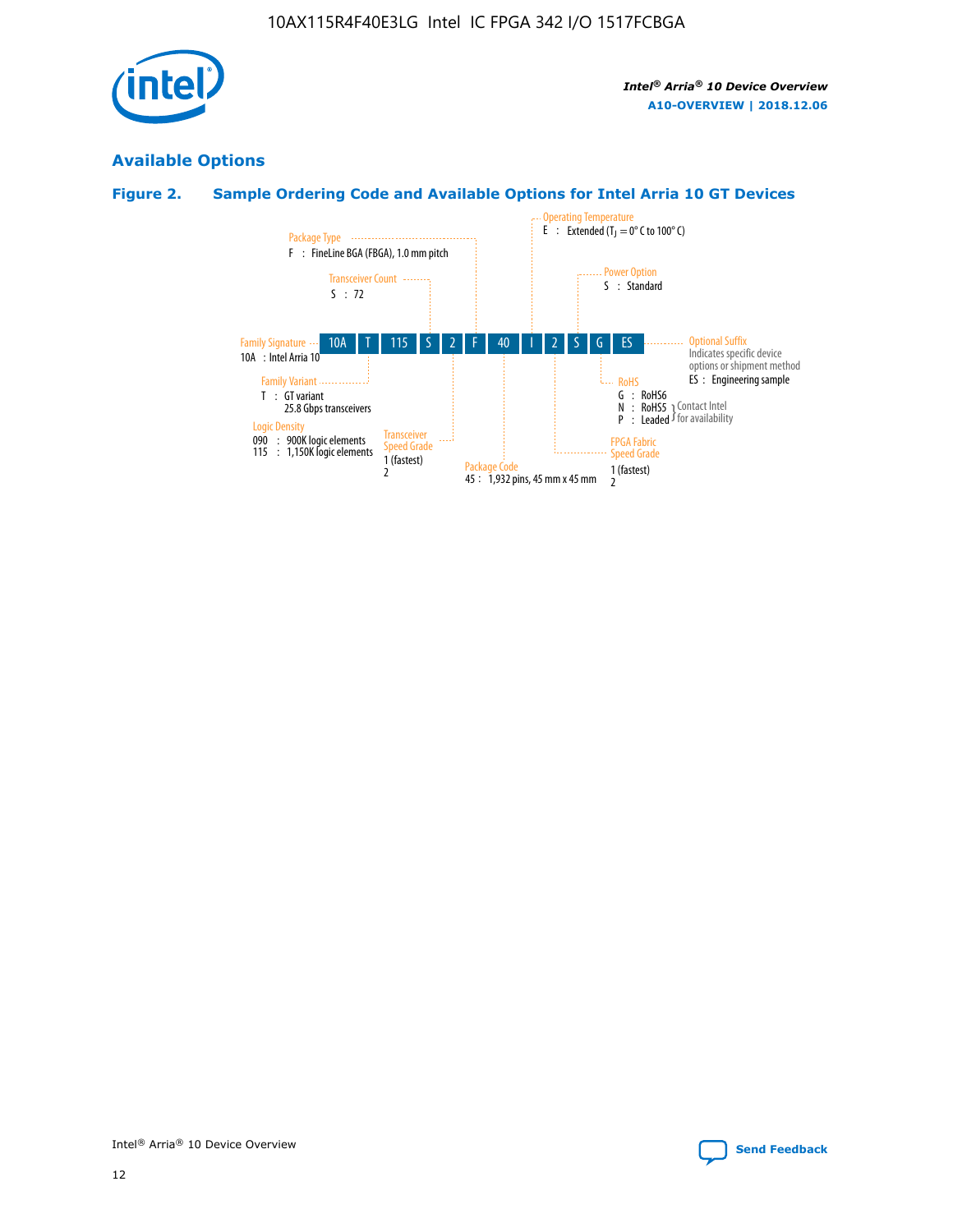

## **Maximum Resources**

#### **Table 10. Maximum Resource Counts for Intel Arria 10 GT Devices**

| <b>Resource</b>              |                      |                | <b>Product Line</b> |  |
|------------------------------|----------------------|----------------|---------------------|--|
|                              |                      | <b>GT 900</b>  | GT 1150             |  |
| Logic Elements (LE) (K)      |                      | 900            | 1,150               |  |
| <b>ALM</b>                   |                      | 339,620        | 427,200             |  |
| Register                     |                      | 1,358,480      | 1,708,800           |  |
| Memory (Kb)                  | M <sub>20</sub> K    | 48,460         | 54,260              |  |
|                              | <b>MLAB</b>          | 9,386          | 12,984              |  |
| Variable-precision DSP Block |                      | 1,518          | 1,518               |  |
| 18 x 19 Multiplier           |                      | 3,036          | 3,036               |  |
| PLL                          | Fractional Synthesis | 32             | 32                  |  |
|                              | I/O                  | 16             | 16                  |  |
| Transceiver                  | 17.4 Gbps            | 72(5)          | 72(5)               |  |
|                              | 25.8 Gbps            | 6              | 6                   |  |
| GPIO <sup>(6)</sup>          |                      | 624            | 624                 |  |
| LVDS Pair $(7)$              |                      | 312            | 312                 |  |
| PCIe Hard IP Block           |                      | $\overline{4}$ | $\overline{4}$      |  |
| Hard Memory Controller       |                      | 16             | 16                  |  |

#### **Related Information**

#### [Intel Arria 10 GT Channel Usage](https://www.intel.com/content/www/us/en/programmable/documentation/nik1398707230472.html#nik1398707008178)

Configuring GT/GX channels in Intel Arria 10 GT devices.

## **Package Plan**

#### **Table 11. Package Plan for Intel Arria 10 GT Devices**

Refer to I/O and High Speed I/O in Intel Arria 10 Devices chapter for the number of 3 V I/O, LVDS I/O, and LVDS channels in each device package.

| <b>Product Line</b> | <b>SF45</b><br>(45 mm × 45 mm, 1932-pin FBGA) |                 |             |  |  |  |
|---------------------|-----------------------------------------------|-----------------|-------------|--|--|--|
|                     | 3 V I/O                                       | <b>LVDS I/O</b> | <b>XCVR</b> |  |  |  |
| GT 900              |                                               | 624             | 72          |  |  |  |
| GT 1150             |                                               | 624             | 72          |  |  |  |

<sup>(7)</sup> Each LVDS I/O pair can be used as differential input or output.



 $(5)$  If all 6 GT channels are in use, 12 of the GX channels are not usable.

<sup>(6)</sup> The number of GPIOs does not include transceiver I/Os. In the Intel Quartus Prime software, the number of user I/Os includes transceiver I/Os.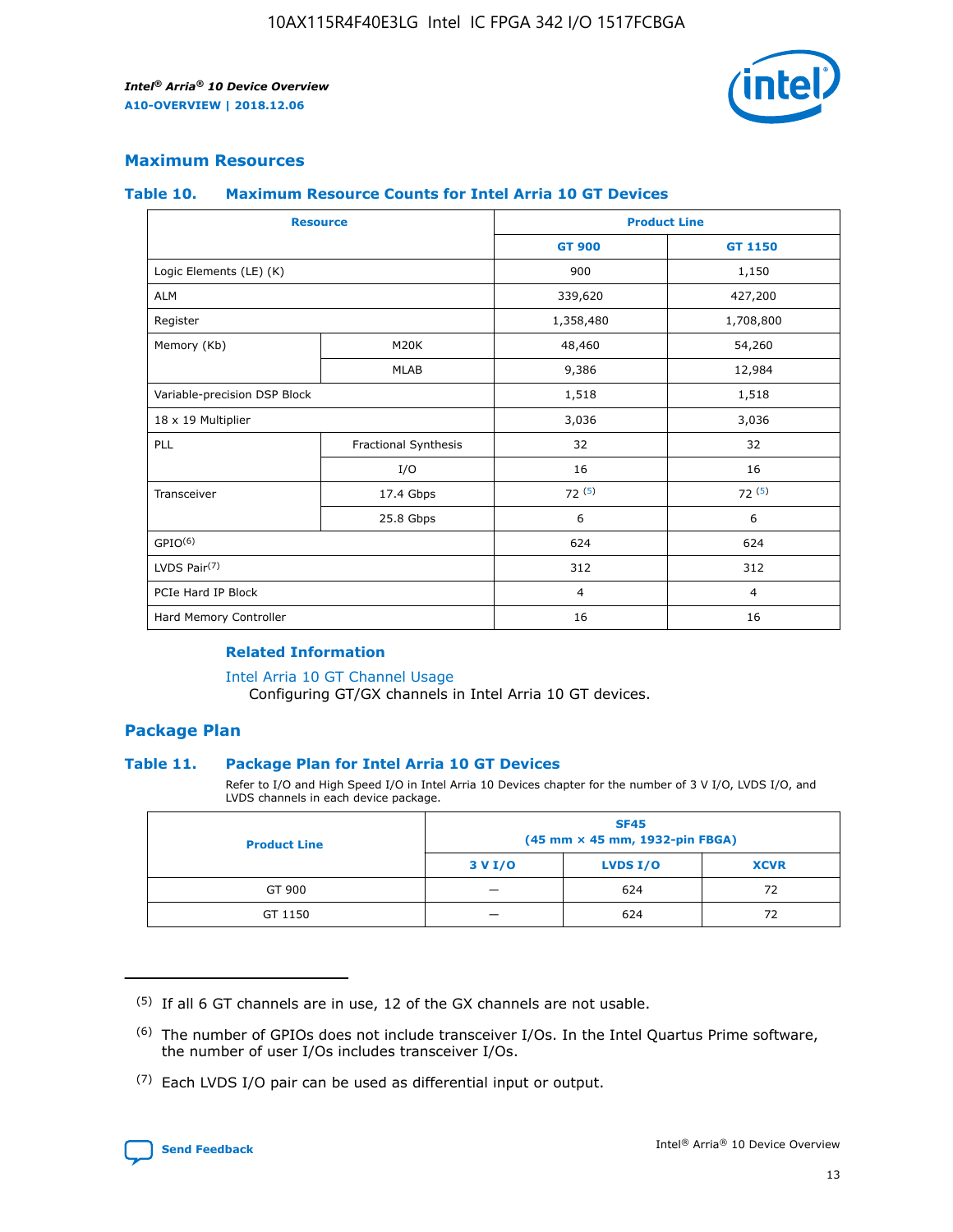

#### **Related Information**

[I/O and High-Speed Differential I/O Interfaces in Intel Arria 10 Devices chapter, Intel](https://www.intel.com/content/www/us/en/programmable/documentation/sam1403482614086.html#sam1403482030321) [Arria 10 Device Handbook](https://www.intel.com/content/www/us/en/programmable/documentation/sam1403482614086.html#sam1403482030321)

Provides the number of 3 V and LVDS I/Os, and LVDS channels for each Intel Arria 10 device package.

## **Intel Arria 10 SX**

This section provides the available options, maximum resource counts, and package plan for the Intel Arria 10 SX devices.

The information in this section is correct at the time of publication. For the latest information and to get more details, refer to the Intel FPGA Product Selector.

#### **Related Information**

[Intel FPGA Product Selector](http://www.altera.com/products/selector/psg-selector.html) Provides the latest information on Intel products.

#### **Available Options**

#### **Figure 3. Sample Ordering Code and Available Options for Intel Arria 10 SX Devices**



#### **Related Information**

[Transceiver Performance for Intel Arria 10 GX/SX Devices](https://www.intel.com/content/www/us/en/programmable/documentation/mcn1413182292568.html#mcn1413213965502) Provides more information about the transceiver speed grade.

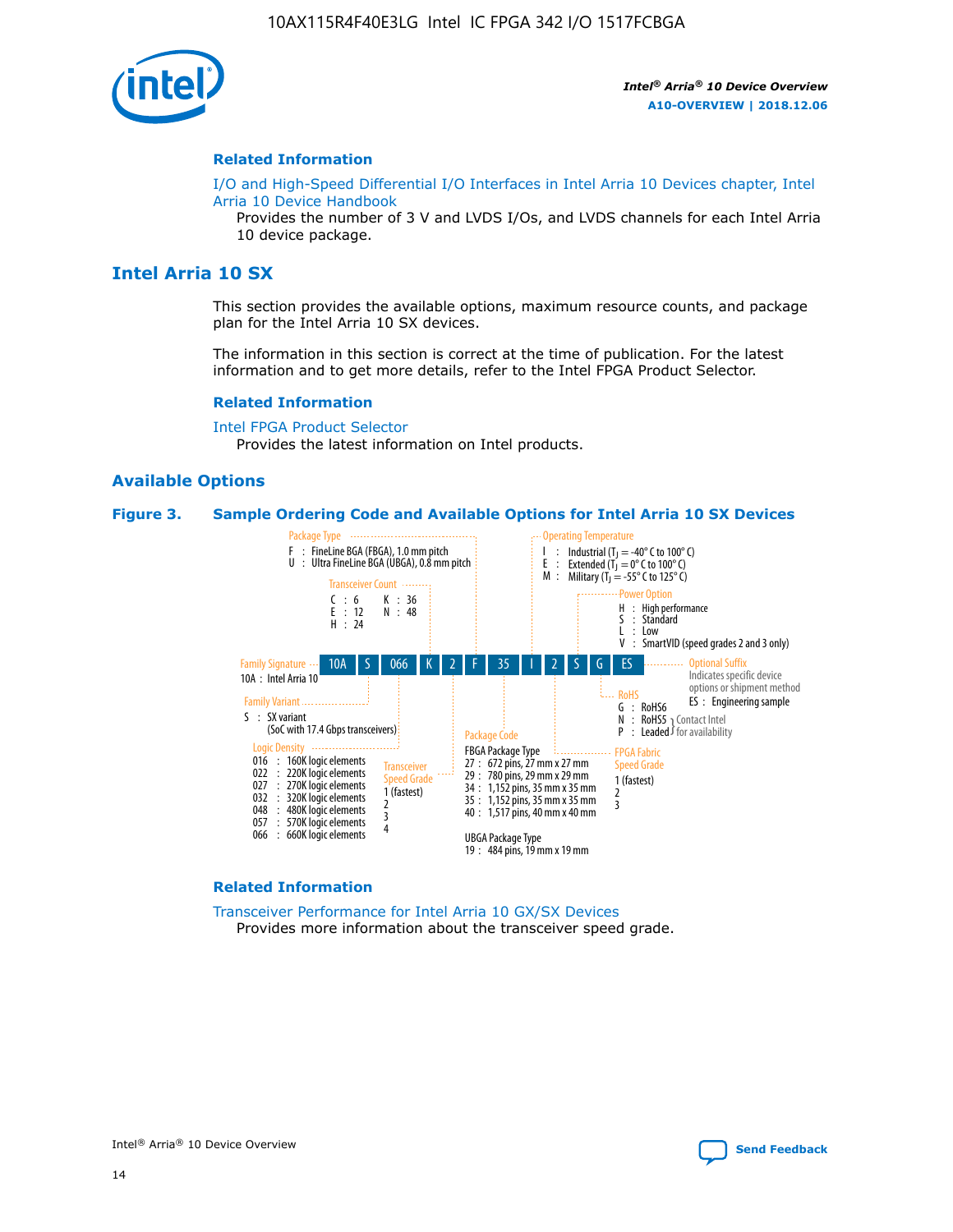

## **Maximum Resources**

#### **Table 12. Maximum Resource Counts for Intel Arria 10 SX Devices**

| <b>Resource</b>                   |                         | <b>Product Line</b> |               |               |                |               |               |               |  |  |  |
|-----------------------------------|-------------------------|---------------------|---------------|---------------|----------------|---------------|---------------|---------------|--|--|--|
|                                   |                         | <b>SX 160</b>       | <b>SX 220</b> | <b>SX 270</b> | <b>SX 320</b>  | <b>SX 480</b> | <b>SX 570</b> | <b>SX 660</b> |  |  |  |
| Logic Elements (LE) (K)           |                         | 160                 | 220           | 270           | 320            | 480           | 570           | 660           |  |  |  |
| <b>ALM</b>                        |                         | 61,510              | 80,330        | 101,620       | 119,900        | 183,590       | 217,080       | 251,680       |  |  |  |
| Register                          |                         | 246,040             | 321,320       | 406,480       | 479,600        | 734,360       | 868,320       | 1,006,720     |  |  |  |
| Memory (Kb)                       | M20K                    | 8,800               | 11,740        | 15,000        | 17,820         | 28,620        | 36,000        | 42,620        |  |  |  |
|                                   | <b>MLAB</b>             | 1,050               | 1,690         | 2,452         | 2,727          | 4,164         | 5,096         | 5,788         |  |  |  |
| Variable-precision DSP Block      |                         | 156                 | 192           | 830           | 985            | 1,368         | 1,523         | 1,687         |  |  |  |
| 18 x 19 Multiplier                |                         | 312                 | 384           | 1,660         | 1,970          | 2,736         | 3,046         | 3,374         |  |  |  |
| PLL                               | Fractional<br>Synthesis | 6                   | 6             | 8             | 8              | 12            | 16            | 16            |  |  |  |
|                                   | I/O                     | 6                   | 6             | 8             | 8              | 12            | 16            | 16            |  |  |  |
| 17.4 Gbps Transceiver             |                         | 12                  | 12            | 24            | 24             | 36            | 48            | 48            |  |  |  |
| GPIO <sup>(8)</sup>               |                         | 288                 | 288           | 384           | 384            | 492           | 696           | 696           |  |  |  |
| LVDS Pair $(9)$                   |                         | 120                 | 120           | 168           | 168            | 174           | 324           | 324           |  |  |  |
| PCIe Hard IP Block                |                         | $\mathbf{1}$        | $\mathbf{1}$  | 2             | $\overline{2}$ | 2             | 2             | 2             |  |  |  |
| Hard Memory Controller            |                         | 6                   | 6             | 8             | 8              | 12            | 16            | 16            |  |  |  |
| ARM Cortex-A9 MPCore<br>Processor |                         | Yes                 | Yes           | Yes           | Yes            | Yes           | Yes           | Yes           |  |  |  |

## **Package Plan**

#### **Table 13. Package Plan for Intel Arria 10 SX Devices (U19, F27, F29, and F34)**

Refer to I/O and High Speed I/O in Intel Arria 10 Devices chapter for the number of 3 V I/O, LVDS I/O, and LVDS channels in each device package.

| <b>Product Line</b> | U <sub>19</sub><br>$(19 \text{ mm} \times 19 \text{ mm})$ .<br>484-pin UBGA) |                    |             | <b>F27</b><br>$(27 \text{ mm} \times 27 \text{ mm})$<br>672-pin FBGA) |                    | <b>F29</b><br>$(29 \text{ mm} \times 29 \text{ mm})$<br>780-pin FBGA) |           |                    | <b>F34</b><br>$(35 \text{ mm} \times 35 \text{ mm})$<br><b>1152-pin FBGA)</b> |           |                    |             |
|---------------------|------------------------------------------------------------------------------|--------------------|-------------|-----------------------------------------------------------------------|--------------------|-----------------------------------------------------------------------|-----------|--------------------|-------------------------------------------------------------------------------|-----------|--------------------|-------------|
|                     | 3V<br>I/O                                                                    | <b>LVDS</b><br>I/O | <b>XCVR</b> | 3V<br>I/O                                                             | <b>LVDS</b><br>I/O | <b>XCVR</b>                                                           | 3V<br>I/O | <b>LVDS</b><br>I/O | <b>XCVR</b>                                                                   | 3V<br>I/O | <b>LVDS</b><br>I/O | <b>XCVR</b> |
| SX 160              | 48                                                                           | 144                | 6           | 48                                                                    | 192                | 12                                                                    | 48        | 240                | 12                                                                            |           |                    |             |
| SX 220              | 48                                                                           | 144                | 6           | 48                                                                    | 192                | 12                                                                    | 48        | 240                | 12                                                                            |           |                    |             |
| SX 270              |                                                                              |                    |             | 48                                                                    | 192                | 12                                                                    | 48        | 312                | 12                                                                            | 48        | 336                | 24          |
| SX 320              |                                                                              |                    |             | 48                                                                    | 192                | 12                                                                    | 48        | 312                | 12                                                                            | 48        | 336                | 24          |
|                     | continued                                                                    |                    |             |                                                                       |                    |                                                                       |           |                    |                                                                               |           |                    |             |

 $(8)$  The number of GPIOs does not include transceiver I/Os. In the Intel Quartus Prime software, the number of user I/Os includes transceiver I/Os.

 $(9)$  Each LVDS I/O pair can be used as differential input or output.

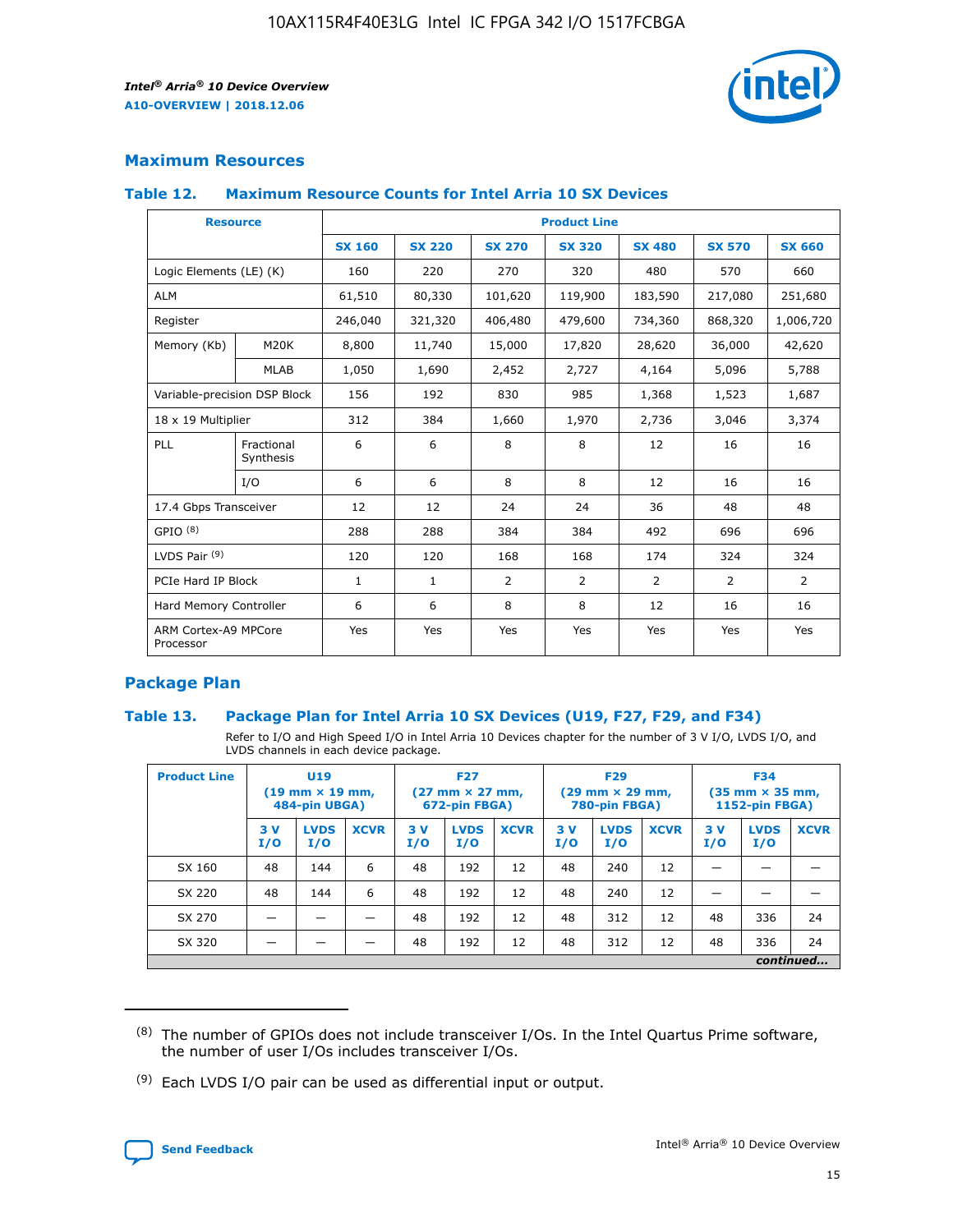

| <b>Product Line</b><br>$(19 \text{ mm} \times 19 \text{ mm})$<br>484-pin UBGA) |            | <b>U19</b>         |             |           | <b>F27</b><br>$(27 \text{ mm} \times 27 \text{ mm})$<br>672-pin FBGA) |             | <b>F29</b><br>$(29$ mm $\times$ 29 mm,<br>780-pin FBGA) |                    |             | <b>F34</b><br>$(35$ mm $\times$ 35 mm,<br><b>1152-pin FBGA)</b> |                    |             |
|--------------------------------------------------------------------------------|------------|--------------------|-------------|-----------|-----------------------------------------------------------------------|-------------|---------------------------------------------------------|--------------------|-------------|-----------------------------------------------------------------|--------------------|-------------|
|                                                                                | 3 V<br>I/O | <b>LVDS</b><br>I/O | <b>XCVR</b> | 3V<br>I/O | <b>LVDS</b><br>I/O                                                    | <b>XCVR</b> | 3V<br>I/O                                               | <b>LVDS</b><br>I/O | <b>XCVR</b> | 3V<br>I/O                                                       | <b>LVDS</b><br>I/O | <b>XCVR</b> |
| SX 480                                                                         |            |                    |             |           |                                                                       |             | 48                                                      | 312                | 12          | 48                                                              | 444                | 24          |
| SX 570                                                                         |            |                    |             |           |                                                                       |             |                                                         |                    |             | 48                                                              | 444                | 24          |
| SX 660                                                                         |            |                    |             |           |                                                                       |             |                                                         |                    |             | 48                                                              | 444                | 24          |

## **Table 14. Package Plan for Intel Arria 10 SX Devices (F35, KF40, and NF40)**

Refer to I/O and High Speed I/O in Intel Arria 10 Devices chapter for the number of 3 V I/O, LVDS I/O, and LVDS channels in each device package.

| <b>Product Line</b> | <b>F35</b><br>(35 mm × 35 mm,<br><b>1152-pin FBGA)</b> |          |             |                                           | <b>KF40</b><br>(40 mm × 40 mm,<br>1517-pin FBGA) |    | <b>NF40</b><br>$(40 \text{ mm} \times 40 \text{ mm})$<br>1517-pin FBGA) |          |             |  |
|---------------------|--------------------------------------------------------|----------|-------------|-------------------------------------------|--------------------------------------------------|----|-------------------------------------------------------------------------|----------|-------------|--|
|                     | 3 V I/O                                                | LVDS I/O | <b>XCVR</b> | <b>LVDS I/O</b><br>3 V I/O<br><b>XCVR</b> |                                                  |    | 3 V I/O                                                                 | LVDS I/O | <b>XCVR</b> |  |
| SX 270              | 48                                                     | 336      | 24          |                                           |                                                  |    |                                                                         |          |             |  |
| SX 320              | 48                                                     | 336      | 24          |                                           |                                                  |    |                                                                         |          |             |  |
| SX 480              | 48                                                     | 348      | 36          |                                           |                                                  |    |                                                                         |          |             |  |
| SX 570              | 48                                                     | 348      | 36          | 96                                        | 600                                              | 36 | 48                                                                      | 540      | 48          |  |
| SX 660              | 48                                                     | 348      | 36          | 96                                        | 600                                              | 36 | 48                                                                      | 540      | 48          |  |

## **Related Information**

[I/O and High-Speed Differential I/O Interfaces in Intel Arria 10 Devices chapter, Intel](https://www.intel.com/content/www/us/en/programmable/documentation/sam1403482614086.html#sam1403482030321) [Arria 10 Device Handbook](https://www.intel.com/content/www/us/en/programmable/documentation/sam1403482614086.html#sam1403482030321)

Provides the number of 3 V and LVDS I/Os, and LVDS channels for each Intel Arria 10 device package.

Intel<sup>®</sup> Arria<sup>®</sup> 10 Device Overview **[Send Feedback](mailto:FPGAtechdocfeedback@intel.com?subject=Feedback%20on%20Intel%20Arria%2010%20Device%20Overview%20(A10-OVERVIEW%202018.12.06)&body=We%20appreciate%20your%20feedback.%20In%20your%20comments,%20also%20specify%20the%20page%20number%20or%20paragraph.%20Thank%20you.)** Send Feedback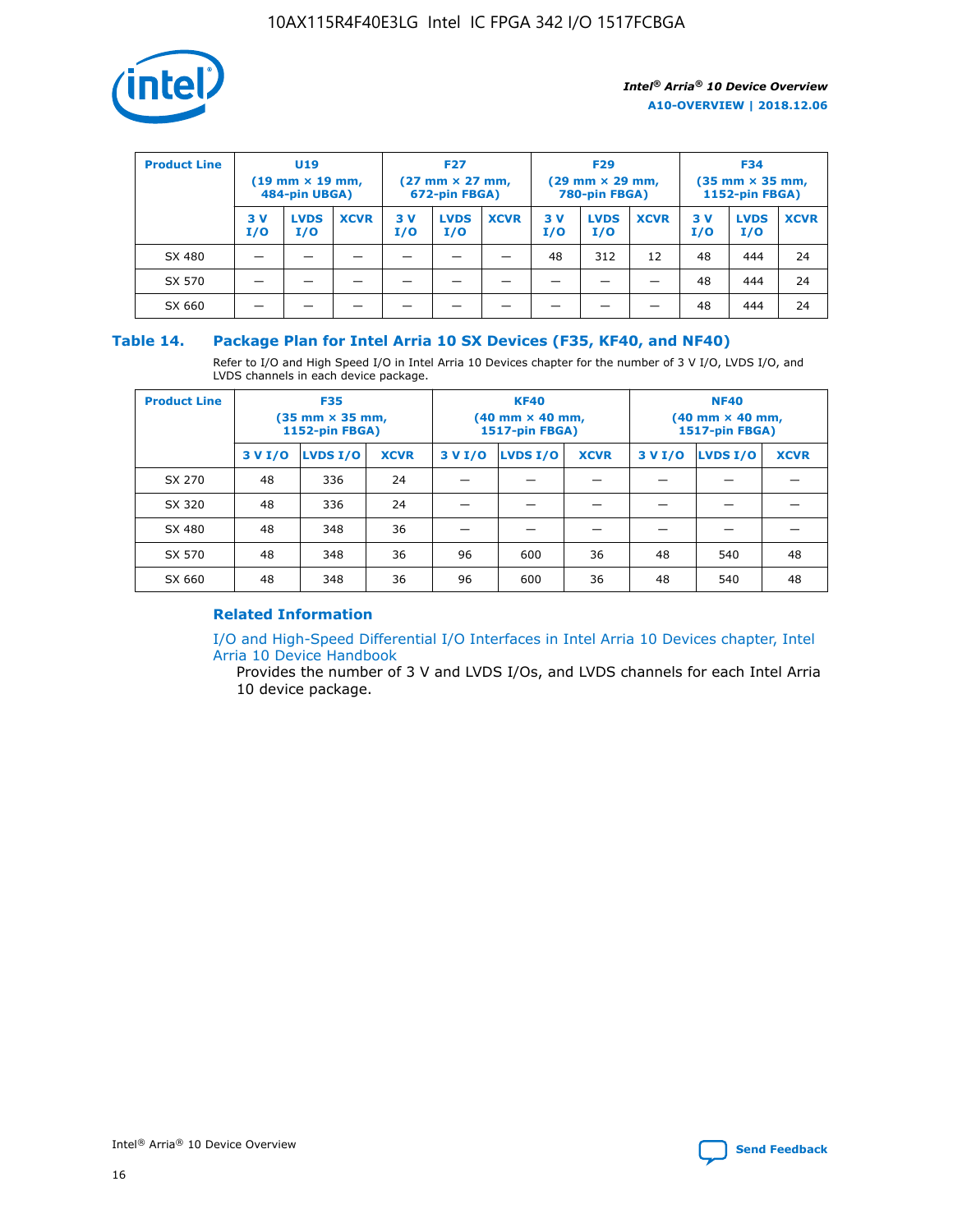

## **I/O Vertical Migration for Intel Arria 10 Devices**

#### **Figure 4. Migration Capability Across Intel Arria 10 Product Lines**

- The arrows indicate the migration paths. The devices included in each vertical migration path are shaded. Devices with fewer resources in the same path have lighter shades.
- To achieve the full I/O migration across product lines in the same migration path, restrict I/Os and transceivers usage to match the product line with the lowest I/O and transceiver counts.
- An LVDS I/O bank in the source device may be mapped to a 3 V I/O bank in the target device. To use memory interface clock frequency higher than 533 MHz, assign external memory interface pins only to banks that are LVDS I/O in both devices.
- There may be nominal 0.15 mm package height difference between some product lines in the same package type.
	- **Variant Product Line Package U19 F27 F29 F34 F35 KF40 NF40 RF40 NF45 SF45 UF45** Intel® Arria® 10 GX GX 160 GX 220 GX 270 GX 320 GX 480 GX 570 GX 660 GX 900 GX 1150 Intel Arria 10 GT GT 900 GT 1150 Intel Arria 10 SX SX 160 SX 220 SX 270 SX 320 SX 480 SX 570 SX 660
- Some migration paths are not shown in the Intel Quartus Prime software **Pin Migration View**.

*Note:* To verify the pin migration compatibility, use the **Pin Migration View** window in the Intel Quartus Prime software Pin Planner.

## **Adaptive Logic Module**

Intel Arria 10 devices use a 20 nm ALM as the basic building block of the logic fabric.

The ALM architecture is the same as the previous generation FPGAs, allowing for efficient implementation of logic functions and easy conversion of IP between the device generations.

The ALM, as shown in following figure, uses an 8-input fracturable look-up table (LUT) with four dedicated registers to help improve timing closure in register-rich designs and achieve an even higher design packing capability than the traditional two-register per LUT architecture.

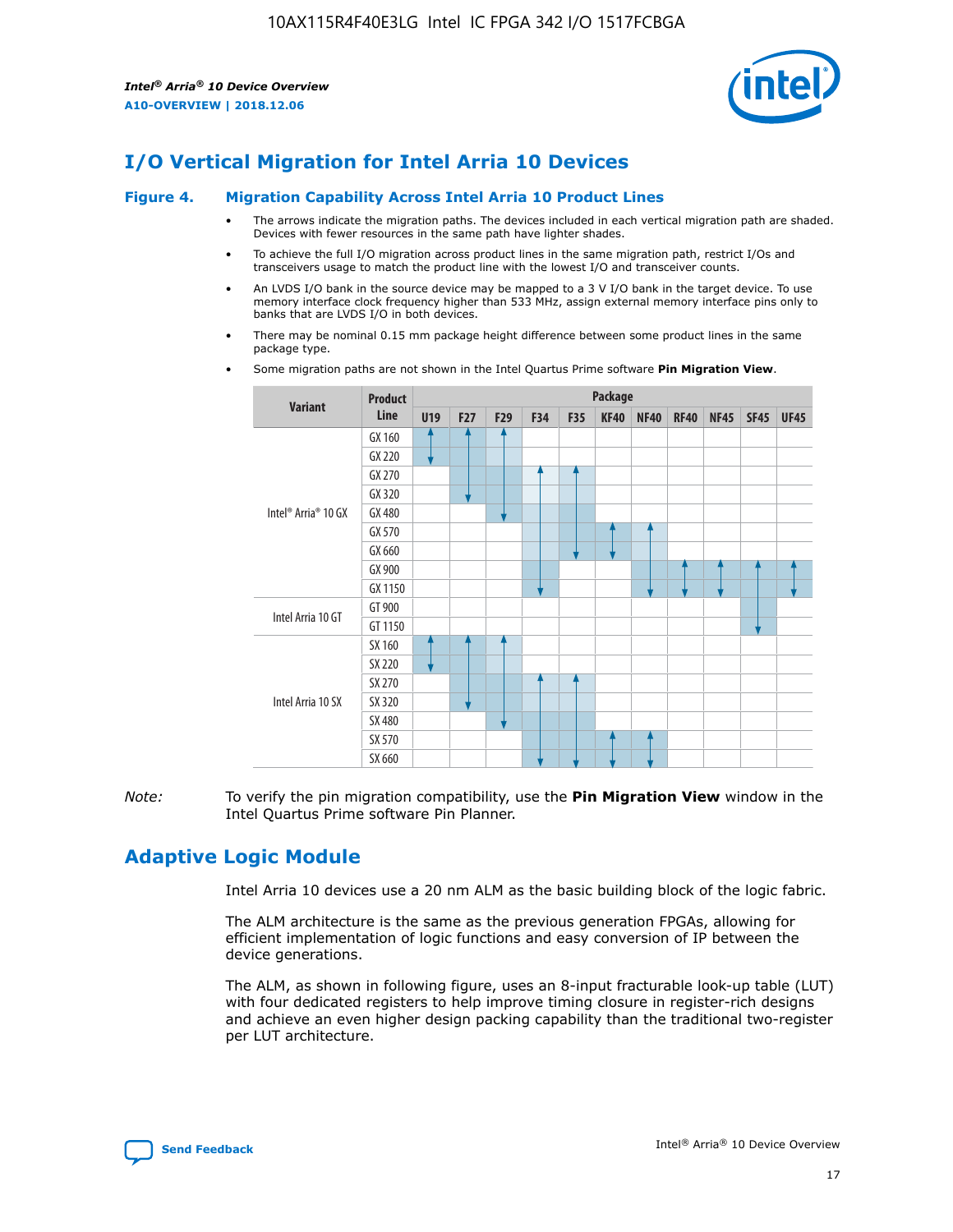

**Figure 5. ALM for Intel Arria 10 Devices**



The Intel Quartus Prime software optimizes your design according to the ALM logic structure and automatically maps legacy designs into the Intel Arria 10 ALM architecture.

## **Variable-Precision DSP Block**

The Intel Arria 10 variable precision DSP blocks support fixed-point arithmetic and floating-point arithmetic.

Features for fixed-point arithmetic:

- High-performance, power-optimized, and fully registered multiplication operations
- 18-bit and 27-bit word lengths
- Two 18 x 19 multipliers or one 27 x 27 multiplier per DSP block
- Built-in addition, subtraction, and 64-bit double accumulation register to combine multiplication results
- Cascading 19-bit or 27-bit when pre-adder is disabled and cascading 18-bit when pre-adder is used to form the tap-delay line for filtering applications
- Cascading 64-bit output bus to propagate output results from one block to the next block without external logic support
- Hard pre-adder supported in 19-bit and 27-bit modes for symmetric filters
- Internal coefficient register bank in both 18-bit and 27-bit modes for filter implementation
- 18-bit and 27-bit systolic finite impulse response (FIR) filters with distributed output adder
- Biased rounding support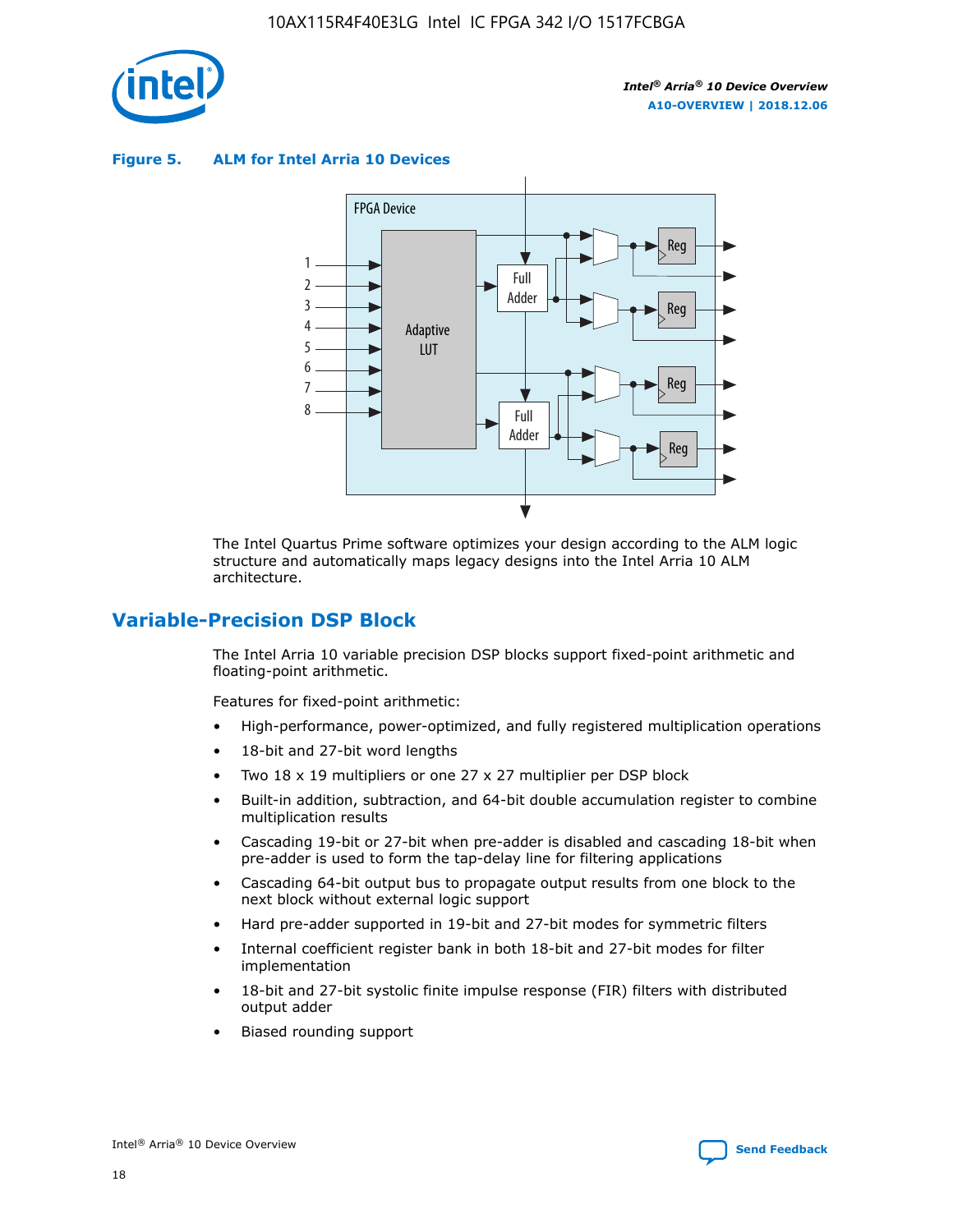

Features for floating-point arithmetic:

- A completely hardened architecture that supports multiplication, addition, subtraction, multiply-add, and multiply-subtract
- Multiplication with accumulation capability and a dynamic accumulator reset control
- Multiplication with cascade summation capability
- Multiplication with cascade subtraction capability
- Complex multiplication
- Direct vector dot product
- Systolic FIR filter

#### **Table 15. Variable-Precision DSP Block Configurations for Intel Arria 10 Devices**

| <b>Usage Example</b>                                       | <b>Multiplier Size (Bit)</b>    | <b>DSP Block Resources</b> |
|------------------------------------------------------------|---------------------------------|----------------------------|
| Medium precision fixed point                               | Two 18 x 19                     |                            |
| High precision fixed or Single precision<br>floating point | One 27 x 27                     |                            |
| Fixed point FFTs                                           | One 19 x 36 with external adder |                            |
| Very high precision fixed point                            | One 36 x 36 with external adder |                            |
| Double precision floating point                            | One 54 x 54 with external adder | 4                          |

#### **Table 16. Resources for Fixed-Point Arithmetic in Intel Arria 10 Devices**

The table lists the variable-precision DSP resources by bit precision for each Intel Arria 10 device.

| <b>Variant</b>  | <b>Product Line</b> | <b>Variable-</b><br>precision<br><b>DSP Block</b> | <b>Independent Input and Output</b><br><b>Multiplications Operator</b> |                                     | 18 x 19<br><b>Multiplier</b><br><b>Adder Sum</b> | $18 \times 18$<br><b>Multiplier</b><br><b>Adder</b> |
|-----------------|---------------------|---------------------------------------------------|------------------------------------------------------------------------|-------------------------------------|--------------------------------------------------|-----------------------------------------------------|
|                 |                     |                                                   | 18 x 19<br><b>Multiplier</b>                                           | $27 \times 27$<br><b>Multiplier</b> | <b>Mode</b>                                      | <b>Summed with</b><br>36 bit Input                  |
| AIntel Arria 10 | GX 160              | 156                                               | 312                                                                    | 156                                 | 156                                              | 156                                                 |
| GX              | GX 220              | 192                                               | 384                                                                    | 192                                 | 192                                              | 192                                                 |
|                 | GX 270              | 830                                               | 1,660                                                                  | 830                                 | 830                                              | 830                                                 |
|                 | GX 320              | 984                                               | 1,968                                                                  | 984                                 | 984                                              | 984                                                 |
|                 | GX 480              | 1,368                                             | 2,736                                                                  | 1,368                               | 1,368                                            | 1,368                                               |
|                 | GX 570              | 1,523                                             | 3,046                                                                  | 1,523                               | 1,523                                            | 1,523                                               |
|                 | GX 660              | 1,687                                             | 3,374                                                                  | 1,687                               | 1,687                                            | 1,687                                               |
|                 | GX 900              | 1,518                                             | 3,036                                                                  | 1,518                               | 1,518                                            | 1,518                                               |
|                 | GX 1150             | 1,518                                             | 3,036                                                                  | 1,518                               | 1,518                                            | 1,518                                               |
| Intel Arria 10  | GT 900              | 1,518                                             | 3,036                                                                  | 1,518                               | 1,518                                            | 1,518                                               |
| GT              | GT 1150             | 1,518                                             | 3,036                                                                  | 1,518                               | 1,518                                            | 1,518                                               |
| Intel Arria 10  | SX 160              | 156                                               | 312                                                                    | 156                                 | 156                                              | 156                                                 |
| <b>SX</b>       | SX 220              | 192                                               | 384                                                                    | 192                                 | 192                                              | 192                                                 |
|                 | SX 270              | 830                                               | 1,660                                                                  | 830                                 | 830                                              | 830                                                 |
|                 |                     |                                                   |                                                                        |                                     |                                                  | continued                                           |

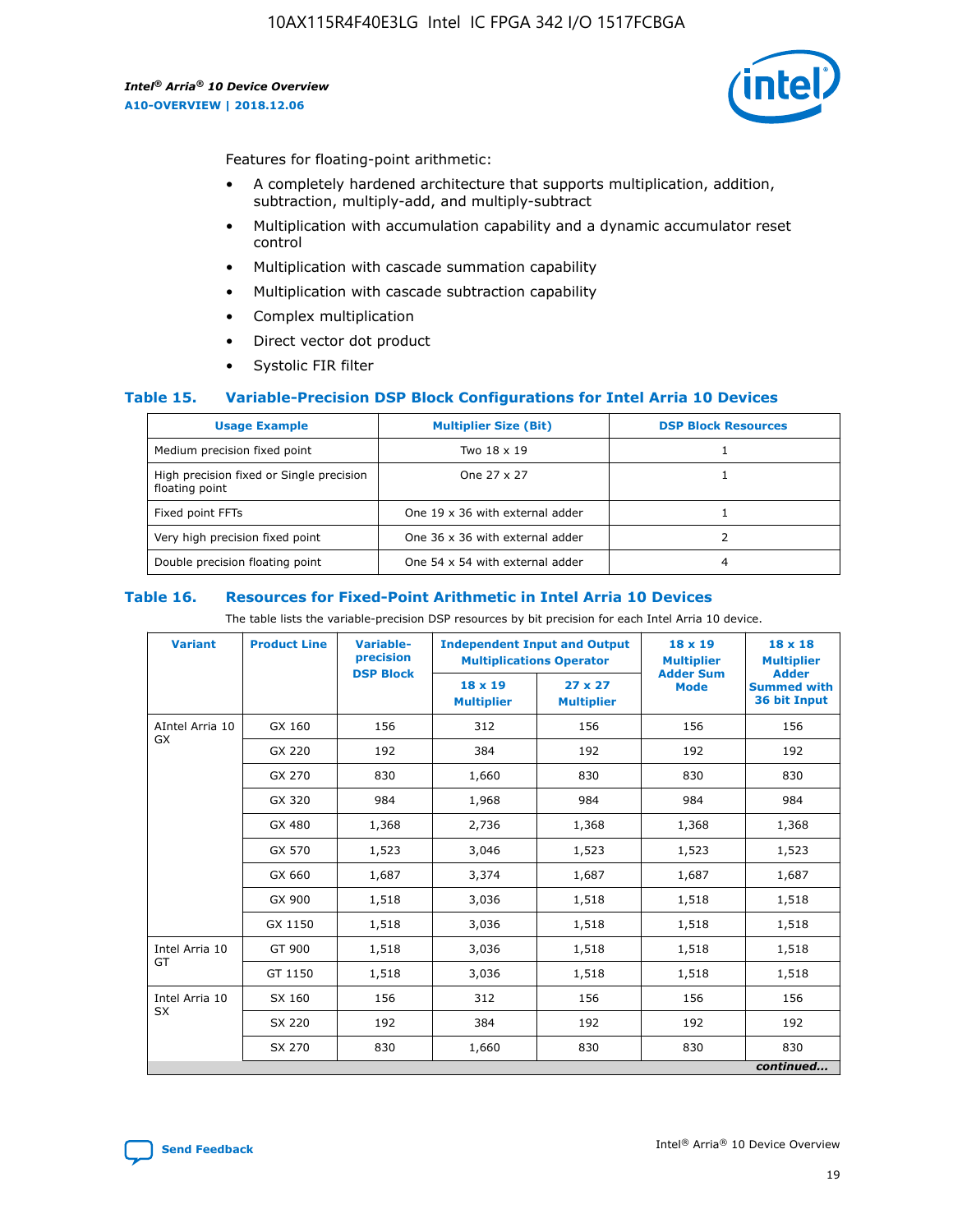

| <b>Variant</b> | <b>Product Line</b> | <b>Variable-</b><br>precision |                                     | <b>Independent Input and Output</b><br><b>Multiplications Operator</b> | $18 \times 19$<br><b>Multiplier</b> | $18 \times 18$<br><b>Multiplier</b>                |
|----------------|---------------------|-------------------------------|-------------------------------------|------------------------------------------------------------------------|-------------------------------------|----------------------------------------------------|
|                |                     | <b>DSP Block</b>              | $18 \times 19$<br><b>Multiplier</b> | $27 \times 27$<br><b>Multiplier</b>                                    | <b>Adder Sum</b><br><b>Mode</b>     | <b>Adder</b><br><b>Summed with</b><br>36 bit Input |
|                | SX 320              | 984                           | 1,968                               | 984                                                                    | 984                                 | 984                                                |
|                | SX 480              | 1,368                         | 2,736                               | 1,368                                                                  | 1,368                               | 1,368                                              |
|                | SX 570              | 1,523                         | 3,046                               | 1,523                                                                  | 1,523                               | 1,523                                              |
|                | SX 660              | 1,687                         | 3,374                               | 1,687                                                                  | 1,687                               | 1,687                                              |

## **Table 17. Resources for Floating-Point Arithmetic in Intel Arria 10 Devices**

The table lists the variable-precision DSP resources by bit precision for each Intel Arria 10 device.

| <b>Variant</b> | <b>Product Line</b> | <b>Variable-</b><br>precision<br><b>DSP Block</b> | <b>Single</b><br><b>Precision</b><br><b>Floating-Point</b><br><b>Multiplication</b><br><b>Mode</b> | <b>Single-Precision</b><br><b>Floating-Point</b><br><b>Adder Mode</b> | Single-<br><b>Precision</b><br><b>Floating-Point</b><br><b>Multiply</b><br><b>Accumulate</b><br><b>Mode</b> | <b>Peak</b><br><b>Giga Floating-</b><br><b>Point</b><br><b>Operations</b><br>per Second<br>(GFLOPs) |
|----------------|---------------------|---------------------------------------------------|----------------------------------------------------------------------------------------------------|-----------------------------------------------------------------------|-------------------------------------------------------------------------------------------------------------|-----------------------------------------------------------------------------------------------------|
| Intel Arria 10 | GX 160              | 156                                               | 156                                                                                                | 156                                                                   | 156                                                                                                         | 140                                                                                                 |
| GX             | GX 220              | 192                                               | 192                                                                                                | 192                                                                   | 192                                                                                                         | 173                                                                                                 |
|                | GX 270              | 830                                               | 830                                                                                                | 830                                                                   | 830                                                                                                         | 747                                                                                                 |
|                | GX 320              | 984                                               | 984                                                                                                | 984                                                                   | 984                                                                                                         | 886                                                                                                 |
|                | GX 480              | 1,369                                             | 1,368                                                                                              | 1,368                                                                 | 1,368                                                                                                       | 1,231                                                                                               |
|                | GX 570              | 1,523                                             | 1,523                                                                                              | 1,523                                                                 | 1,523                                                                                                       | 1,371                                                                                               |
|                | GX 660              | 1,687                                             | 1,687                                                                                              | 1,687                                                                 | 1,687                                                                                                       | 1,518                                                                                               |
|                | GX 900              | 1,518                                             | 1,518                                                                                              | 1,518                                                                 | 1,518                                                                                                       | 1,366                                                                                               |
|                | GX 1150             | 1,518                                             | 1,518                                                                                              | 1,518                                                                 | 1,518                                                                                                       | 1,366                                                                                               |
| Intel Arria 10 | GT 900              | 1,518                                             | 1,518                                                                                              | 1,518                                                                 | 1,518                                                                                                       | 1,366                                                                                               |
| GT             | GT 1150             | 1,518                                             | 1,518                                                                                              | 1,518                                                                 | 1,518                                                                                                       | 1,366                                                                                               |
| Intel Arria 10 | SX 160              | 156                                               | 156                                                                                                | 156                                                                   | 156                                                                                                         | 140                                                                                                 |
| SX             | SX 220              | 192                                               | 192                                                                                                | 192                                                                   | 192                                                                                                         | 173                                                                                                 |
|                | SX 270              | 830                                               | 830                                                                                                | 830                                                                   | 830                                                                                                         | 747                                                                                                 |
|                | SX 320              | 984                                               | 984                                                                                                | 984                                                                   | 984                                                                                                         | 886                                                                                                 |
|                | SX 480              | 1,369                                             | 1,368                                                                                              | 1,368                                                                 | 1,368                                                                                                       | 1,231                                                                                               |
|                | SX 570              | 1,523                                             | 1,523                                                                                              | 1,523                                                                 | 1,523                                                                                                       | 1,371                                                                                               |
|                | SX 660              | 1,687                                             | 1,687                                                                                              | 1,687                                                                 | 1,687                                                                                                       | 1,518                                                                                               |

# **Embedded Memory Blocks**

The embedded memory blocks in the devices are flexible and designed to provide an optimal amount of small- and large-sized memory arrays to fit your design requirements.

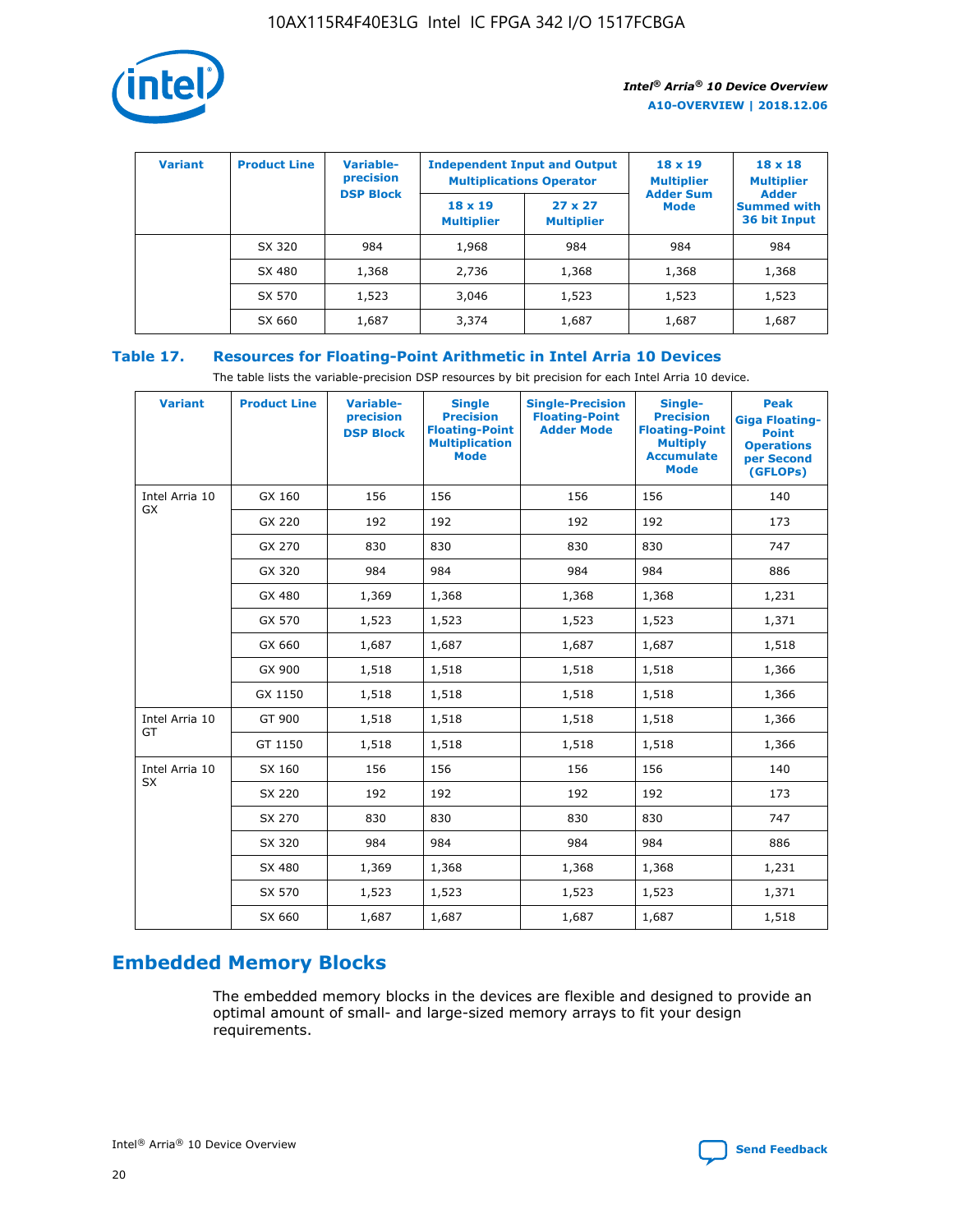

## **Types of Embedded Memory**

The Intel Arria 10 devices contain two types of memory blocks:

- 20 Kb M20K blocks—blocks of dedicated memory resources. The M20K blocks are ideal for larger memory arrays while still providing a large number of independent ports.
- 640 bit memory logic array blocks (MLABs)—enhanced memory blocks that are configured from dual-purpose logic array blocks (LABs). The MLABs are ideal for wide and shallow memory arrays. The MLABs are optimized for implementation of shift registers for digital signal processing (DSP) applications, wide and shallow FIFO buffers, and filter delay lines. Each MLAB is made up of ten adaptive logic modules (ALMs). In the Intel Arria 10 devices, you can configure these ALMs as ten 32 x 2 blocks, giving you one 32 x 20 simple dual-port SRAM block per MLAB.

## **Embedded Memory Capacity in Intel Arria 10 Devices**

|                   | <b>Product</b> | <b>M20K</b>  |                     | <b>MLAB</b>  |                     | <b>Total RAM Bit</b> |  |
|-------------------|----------------|--------------|---------------------|--------------|---------------------|----------------------|--|
| <b>Variant</b>    | <b>Line</b>    | <b>Block</b> | <b>RAM Bit (Kb)</b> | <b>Block</b> | <b>RAM Bit (Kb)</b> | (Kb)                 |  |
| Intel Arria 10 GX | GX 160         | 440          | 8,800               | 1,680        | 1,050               | 9,850                |  |
|                   | GX 220         | 587          | 11,740              | 2,703        | 1,690               | 13,430               |  |
|                   | GX 270         | 750          | 15,000              | 3,922        | 2,452               | 17,452               |  |
|                   | GX 320         | 891          | 17,820              | 4,363        | 2,727               | 20,547               |  |
|                   | GX 480         | 1,431        | 28,620              | 6,662        | 4,164               | 32,784               |  |
|                   | GX 570         | 1,800        | 36,000              | 8,153        | 5,096               | 41,096               |  |
|                   | GX 660         | 2,131        | 42,620              | 9,260        | 5,788               | 48,408               |  |
|                   | GX 900         | 2,423        | 48,460              | 15,017       | 9,386               | 57,846               |  |
|                   | GX 1150        | 2,713        | 54,260              | 20,774       | 12,984              | 67,244               |  |
| Intel Arria 10 GT | GT 900         | 2,423        | 48,460              | 15,017       | 9,386               | 57,846               |  |
|                   | GT 1150        | 2,713        | 54,260              | 20,774       | 12,984              | 67,244               |  |
| Intel Arria 10 SX | SX 160         | 440          | 8,800               | 1,680        | 1,050               | 9,850                |  |
|                   | SX 220         | 587          | 11,740              | 2,703        | 1,690               | 13,430               |  |
|                   | SX 270         | 750          | 15,000              | 3,922        | 2,452               | 17,452               |  |
|                   | SX 320         | 891          | 17,820              | 4,363        | 2,727               | 20,547               |  |
|                   | SX 480         | 1,431        | 28,620              | 6,662        | 4,164               | 32,784               |  |
|                   | SX 570         | 1,800        | 36,000              | 8,153        | 5,096               | 41,096               |  |
|                   | SX 660         | 2,131        | 42,620              | 9,260        | 5,788               | 48,408               |  |

#### **Table 18. Embedded Memory Capacity and Distribution in Intel Arria 10 Devices**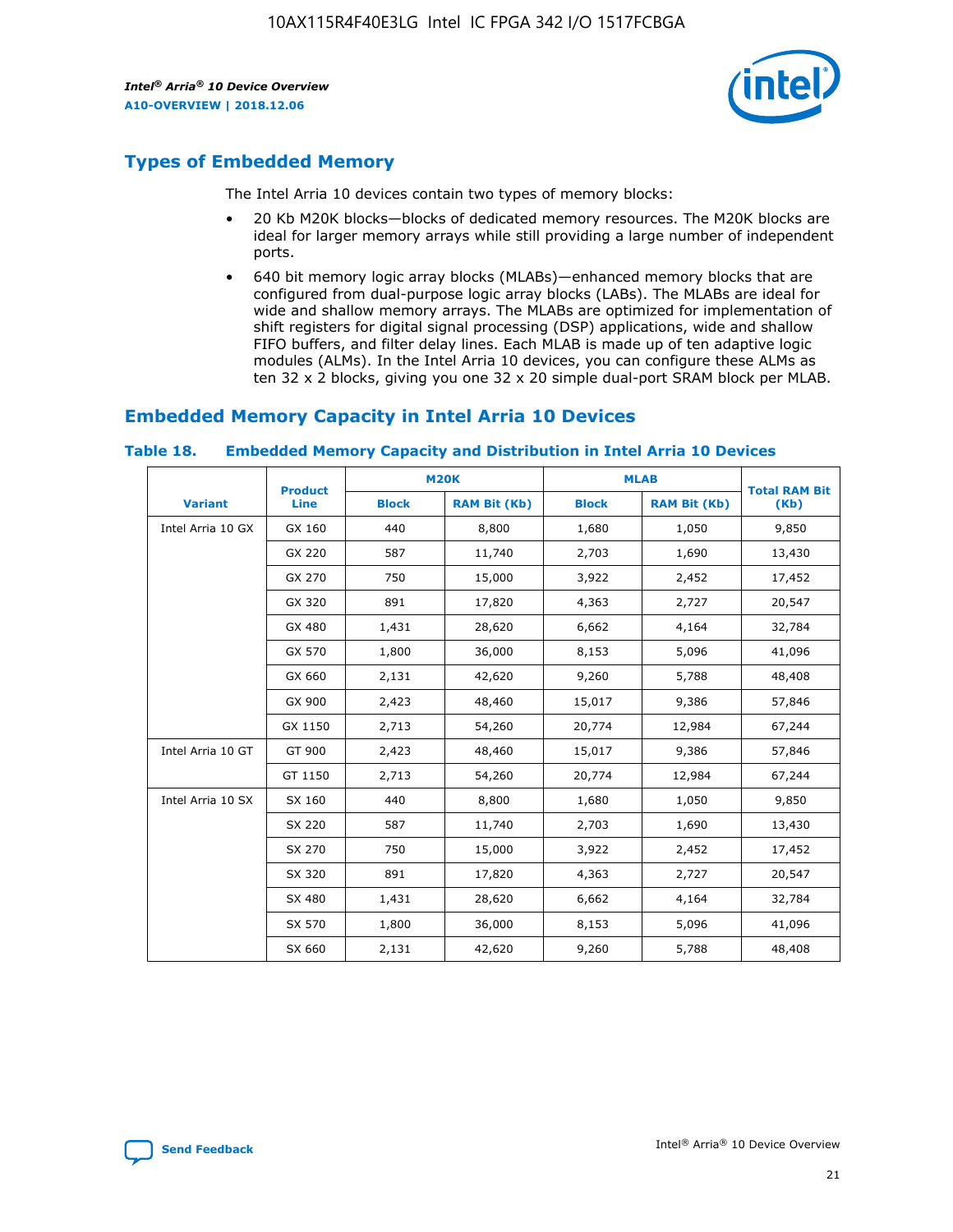

## **Embedded Memory Configurations for Single-port Mode**

#### **Table 19. Single-port Embedded Memory Configurations for Intel Arria 10 Devices**

This table lists the maximum configurations supported for single-port RAM and ROM modes.

| <b>Memory Block</b> | Depth (bits) | <b>Programmable Width</b> |
|---------------------|--------------|---------------------------|
| MLAB                | 32           | x16, x18, or x20          |
|                     | 64(10)       | x8, x9, x10               |
| M20K                | 512          | x40, x32                  |
|                     | 1K           | x20, x16                  |
|                     | 2K           | x10, x8                   |
|                     | 4K           | x5, x4                    |
|                     | 8K           | x2                        |
|                     | 16K          | x1                        |

## **Clock Networks and PLL Clock Sources**

The clock network architecture is based on Intel's global, regional, and peripheral clock structure. This clock structure is supported by dedicated clock input pins, fractional clock synthesis PLLs, and integer I/O PLLs.

## **Clock Networks**

The Intel Arria 10 core clock networks are capable of up to 800 MHz fabric operation across the full industrial temperature range. For the external memory interface, the clock network supports the hard memory controller with speeds up to 2,400 Mbps in a quarter-rate transfer.

To reduce power consumption, the Intel Quartus Prime software identifies all unused sections of the clock network and powers them down.

## **Fractional Synthesis and I/O PLLs**

Intel Arria 10 devices contain up to 32 fractional synthesis PLLs and up to 16 I/O PLLs that are available for both specific and general purpose uses in the core:

- Fractional synthesis PLLs—located in the column adjacent to the transceiver blocks
- I/O PLLs—located in each bank of the 48 I/Os

#### **Fractional Synthesis PLLs**

You can use the fractional synthesis PLLs to:

- Reduce the number of oscillators that are required on your board
- Reduce the number of clock pins that are used in the device by synthesizing multiple clock frequencies from a single reference clock source

<sup>(10)</sup> Supported through software emulation and consumes additional MLAB blocks.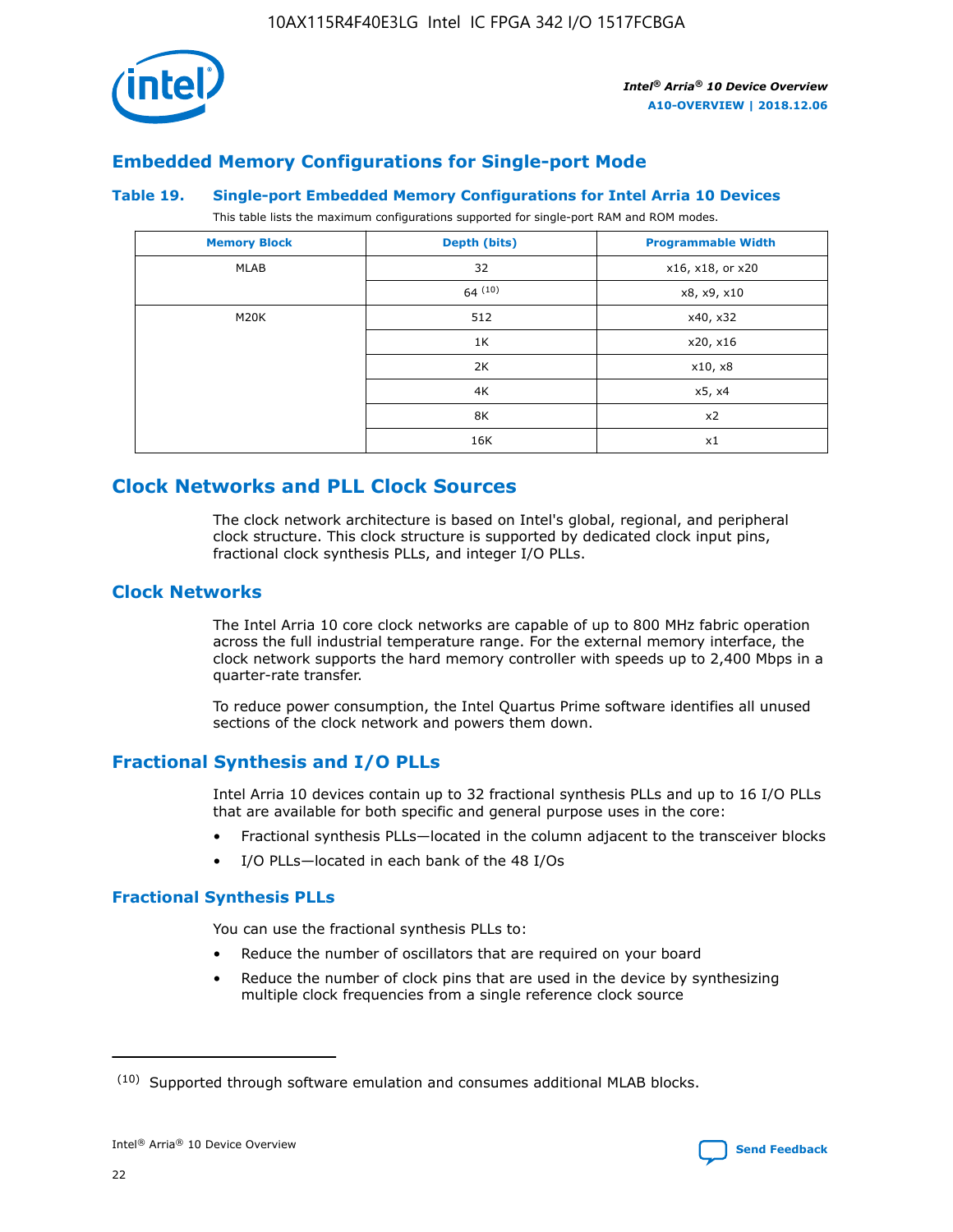

The fractional synthesis PLLs support the following features:

- Reference clock frequency synthesis for transceiver CMU and Advanced Transmit (ATX) PLLs
- Clock network delay compensation
- Zero-delay buffering
- Direct transmit clocking for transceivers
- Independently configurable into two modes:
	- Conventional integer mode equivalent to the general purpose PLL
	- Enhanced fractional mode with third order delta-sigma modulation
- PLL cascading

#### **I/O PLLs**

The integer mode I/O PLLs are located in each bank of 48 I/Os. You can use the I/O PLLs to simplify the design of external memory and high-speed LVDS interfaces.

In each I/O bank, the I/O PLLs are adjacent to the hard memory controllers and LVDS SERDES. Because these PLLs are tightly coupled with the I/Os that need to use them, it makes it easier to close timing.

You can use the I/O PLLs for general purpose applications in the core such as clock network delay compensation and zero-delay buffering.

Intel Arria 10 devices support PLL-to-PLL cascading.

## **FPGA General Purpose I/O**

Intel Arria 10 devices offer highly configurable GPIOs. Each I/O bank contains 48 general purpose I/Os and a high-efficiency hard memory controller.

The following list describes the features of the GPIOs:

- Consist of 3 V I/Os for high-voltage application and LVDS I/Os for differential signaling
	- Up to two 3 V I/O banks, available in some devices, that support up to 3 V I/O standards
	- LVDS I/O banks that support up to 1.8 V I/O standards
- Support a wide range of single-ended and differential I/O interfaces
- LVDS speeds up to 1.6 Gbps
- Each LVDS pair of pins has differential input and output buffers, allowing you to configure the LVDS direction for each pair.
- Programmable bus hold and weak pull-up
- Programmable differential output voltage  $(V_{OD})$  and programmable pre-emphasis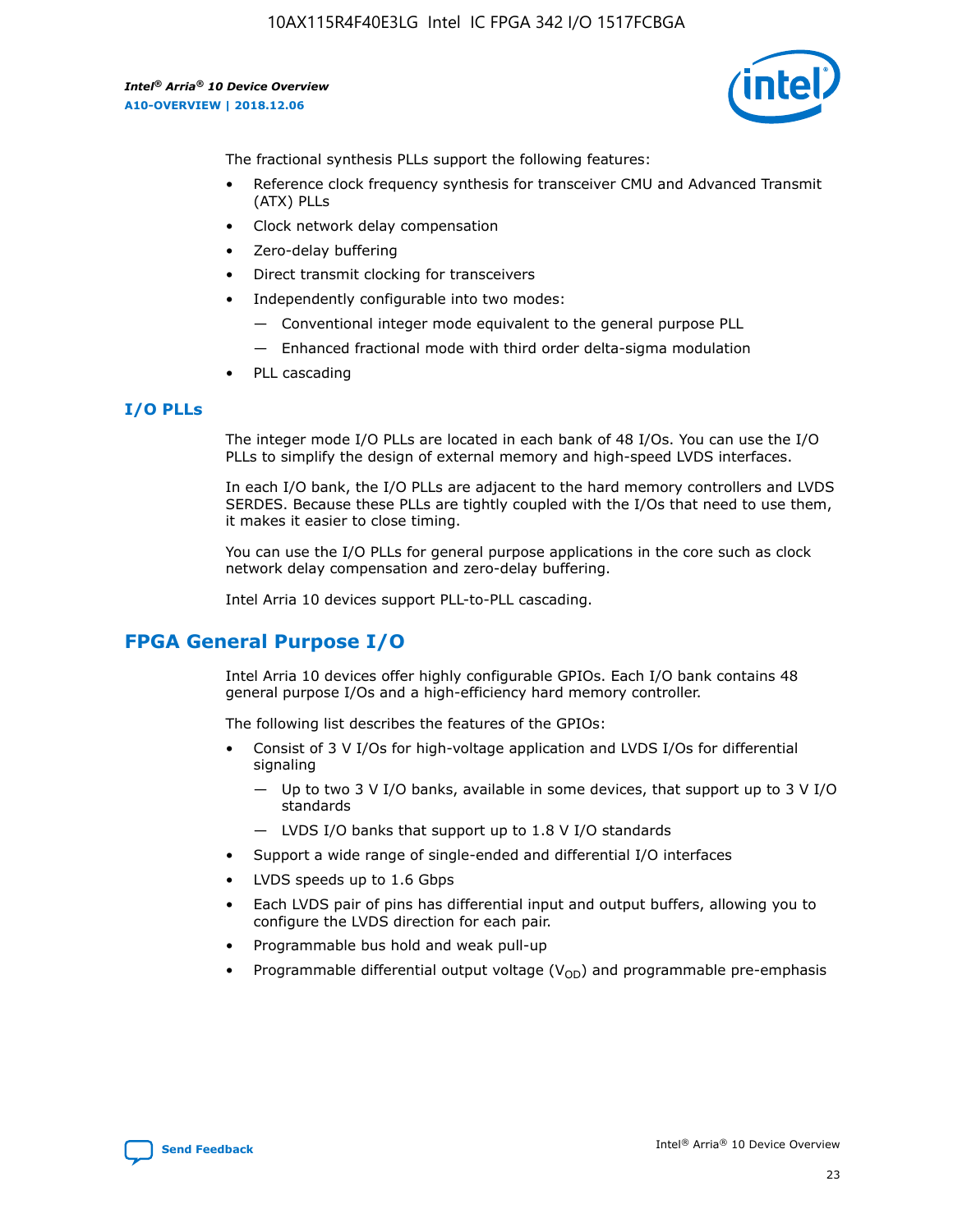

- Series (R<sub>S</sub>) and parallel (R<sub>T</sub>) on-chip termination (OCT) for all I/O banks with OCT calibration to limit the termination impedance variation
- On-chip dynamic termination that has the ability to swap between series and parallel termination, depending on whether there is read or write on a common bus for signal integrity
- Easy timing closure support using the hard read FIFO in the input register path, and delay-locked loop (DLL) delay chain with fine and coarse architecture

## **External Memory Interface**

Intel Arria 10 devices offer massive external memory bandwidth, with up to seven 32 bit DDR4 memory interfaces running at up to 2,400 Mbps. This bandwidth provides additional ease of design, lower power, and resource efficiencies of hardened highperformance memory controllers.

The memory interface within Intel Arria 10 FPGAs and SoCs delivers the highest performance and ease of use. You can configure up to a maximum width of 144 bits when using the hard or soft memory controllers. If required, you can bypass the hard memory controller and use a soft controller implemented in the user logic.

Each I/O contains a hardened DDR read/write path (PHY) capable of performing key memory interface functionality such as read/write leveling, FIFO buffering to lower latency and improve margin, timing calibration, and on-chip termination.

The timing calibration is aided by the inclusion of hard microcontrollers based on Intel's Nios® II technology, specifically tailored to control the calibration of multiple memory interfaces. This calibration allows the Intel Arria 10 device to compensate for any changes in process, voltage, or temperature either within the Intel Arria 10 device itself, or within the external memory device. The advanced calibration algorithms ensure maximum bandwidth and robust timing margin across all operating conditions.

In addition to parallel memory interfaces, Intel Arria 10 devices support serial memory technologies such as the Hybrid Memory Cube (HMC). The HMC is supported by the Intel Arria 10 high-speed serial transceivers which connect up to four HMC links, with each link running at data rates up to 15 Gbps.

#### **Related Information**

#### [External Memory Interface Spec Estimator](http://www.altera.com/technology/memory/estimator/mem-emif-index.html)

Provides a parametric tool that allows you to find and compare the performance of the supported external memory interfaces in IntelFPGAs.

## **Memory Standards Supported by Intel Arria 10 Devices**

The I/Os are designed to provide high performance support for existing and emerging external memory standards.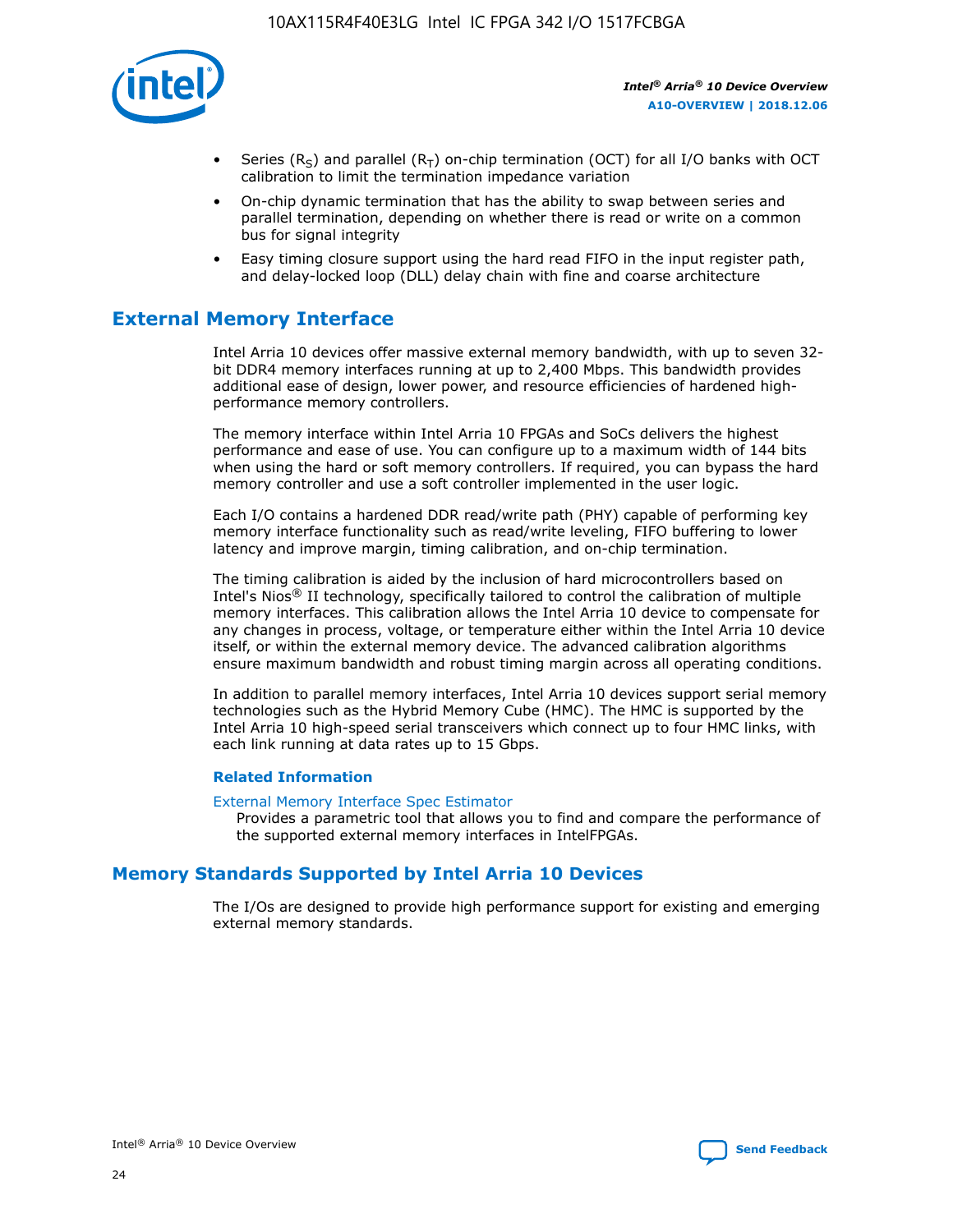

#### **Table 20. Memory Standards Supported by the Hard Memory Controller**

This table lists the overall capability of the hard memory controller. For specific details, refer to the External Memory Interface Spec Estimator and Intel Arria 10 Device Datasheet.

| <b>Memory Standard</b> | <b>Rate Support</b> | <b>Ping Pong PHY Support</b> | <b>Maximum Frequency</b><br>(MHz) |
|------------------------|---------------------|------------------------------|-----------------------------------|
| <b>DDR4 SDRAM</b>      | Quarter rate        | Yes                          | 1,067                             |
|                        |                     |                              | 1,200                             |
| <b>DDR3 SDRAM</b>      | Half rate           | Yes                          | 533                               |
|                        |                     |                              | 667                               |
|                        | Quarter rate        | Yes                          | 1,067                             |
|                        |                     |                              | 1,067                             |
| <b>DDR3L SDRAM</b>     | Half rate           | Yes                          | 533                               |
|                        |                     |                              | 667                               |
|                        | Quarter rate        | Yes                          | 933                               |
|                        |                     |                              | 933                               |
| LPDDR3 SDRAM           | Half rate           |                              | 533                               |
|                        | Quarter rate        |                              | 800                               |

#### **Table 21. Memory Standards Supported by the Soft Memory Controller**

| <b>Memory Standard</b>      | <b>Rate Support</b> | <b>Maximum Frequency</b><br>(MHz) |
|-----------------------------|---------------------|-----------------------------------|
| <b>RLDRAM 3 (11)</b>        | Quarter rate        | 1,200                             |
| ODR IV SRAM <sup>(11)</sup> | Quarter rate        | 1,067                             |
| <b>ODR II SRAM</b>          | Full rate           | 333                               |
|                             | Half rate           | 633                               |
| <b>ODR II+ SRAM</b>         | Full rate           | 333                               |
|                             | Half rate           | 633                               |
| <b>ODR II+ Xtreme SRAM</b>  | Full rate           | 333                               |
|                             | Half rate           | 633                               |

#### **Table 22. Memory Standards Supported by the HPS Hard Memory Controller**

The hard processor system (HPS) is available in Intel Arria 10 SoC devices only.

| <b>Memory Standard</b> | <b>Rate Support</b> | <b>Maximum Frequency</b><br>(MHz) |
|------------------------|---------------------|-----------------------------------|
| <b>DDR4 SDRAM</b>      | Half rate           | 1,200                             |
| <b>DDR3 SDRAM</b>      | Half rate           | 1,067                             |
| <b>DDR3L SDRAM</b>     | Half rate           | 933                               |

<sup>(11)</sup> Intel Arria 10 devices support this external memory interface using hard PHY with soft memory controller.

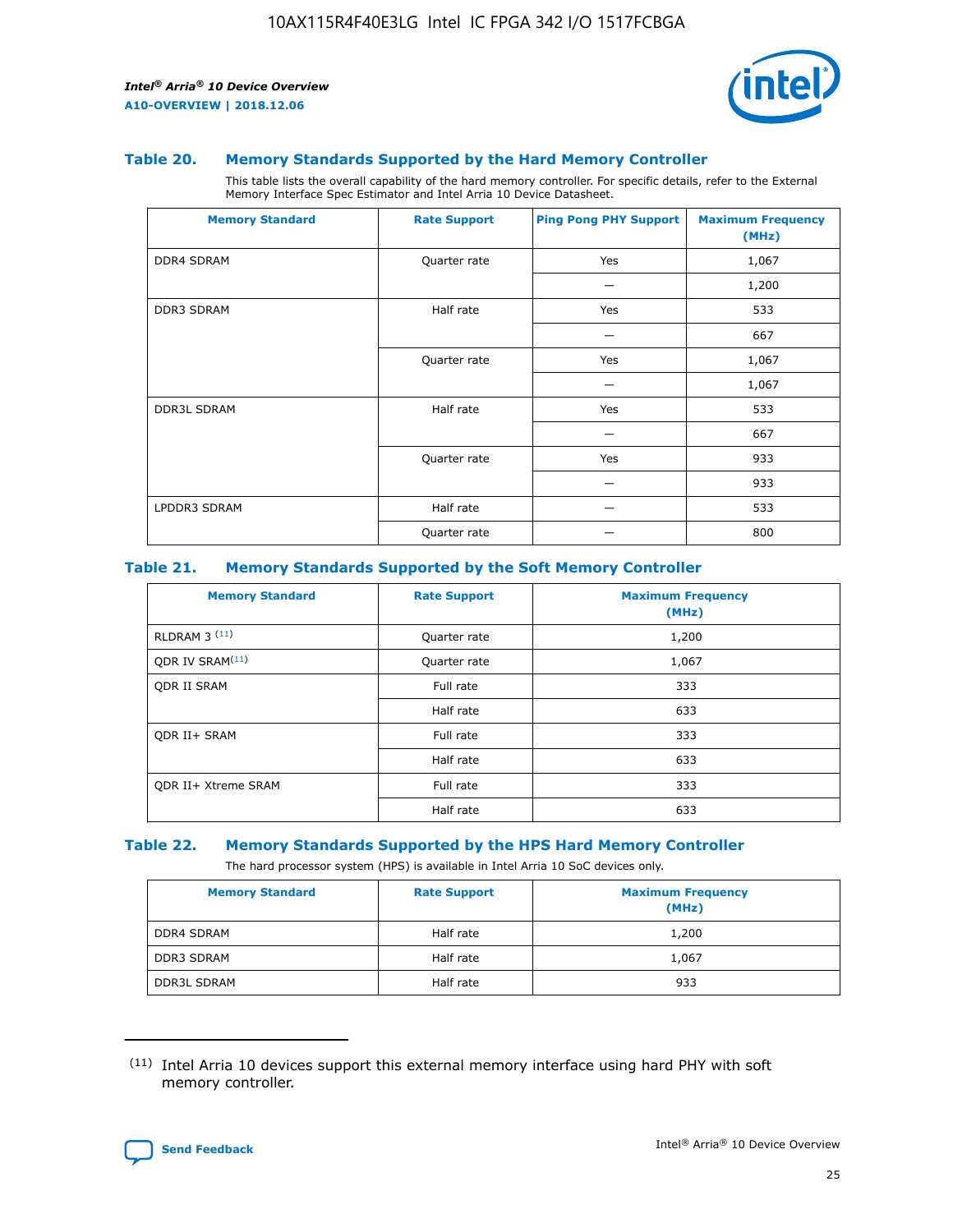

#### **Related Information**

#### [Intel Arria 10 Device Datasheet](https://www.intel.com/content/www/us/en/programmable/documentation/mcn1413182292568.html#mcn1413182153340)

Lists the memory interface performance according to memory interface standards, rank or chip select configurations, and Intel Arria 10 device speed grades.

## **PCIe Gen1, Gen2, and Gen3 Hard IP**

Intel Arria 10 devices contain PCIe hard IP that is designed for performance and ease-of-use:

- Includes all layers of the PCIe stack—transaction, data link and physical layers.
- Supports PCIe Gen3, Gen2, and Gen1 Endpoint and Root Port in x1, x2, x4, or x8 lane configuration.
- Operates independently from the core logic—optional configuration via protocol (CvP) allows the PCIe link to power up and complete link training in less than 100 ms while the Intel Arria 10 device completes loading the programming file for the rest of the FPGA.
- Provides added functionality that makes it easier to support emerging features such as Single Root I/O Virtualization (SR-IOV) and optional protocol extensions.
- Provides improved end-to-end datapath protection using ECC.
- Supports FPGA configuration via protocol (CvP) using PCIe at Gen3, Gen2, or Gen1 speed.

#### **Related Information**

PCS Features on page 30

## **Enhanced PCS Hard IP for Interlaken and 10 Gbps Ethernet**

## **Interlaken Support**

The Intel Arria 10 enhanced PCS hard IP provides integrated Interlaken PCS supporting rates up to 25.8 Gbps per lane.

The Interlaken PCS is based on the proven functionality of the PCS developed for Intel's previous generation FPGAs, which demonstrated interoperability with Interlaken ASSP vendors and third-party IP suppliers. The Interlaken PCS is present in every transceiver channel in Intel Arria 10 devices.

#### **Related Information**

PCS Features on page 30

## **10 Gbps Ethernet Support**

The Intel Arria 10 enhanced PCS hard IP supports 10GBASE-R PCS compliant with IEEE 802.3 10 Gbps Ethernet (10GbE). The integrated hard IP support for 10GbE and the 10 Gbps transceivers save external PHY cost, board space, and system power.

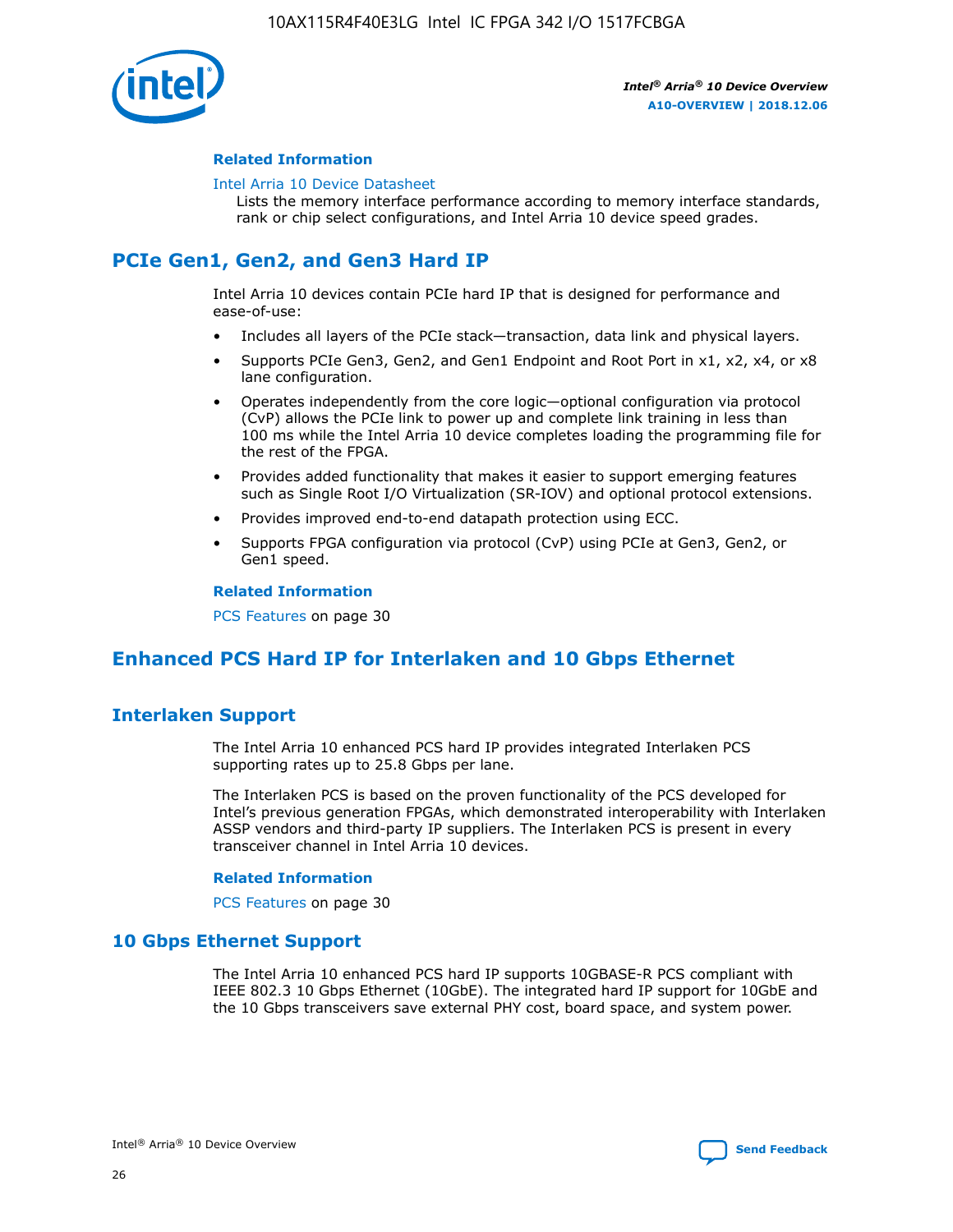

The scalable hard IP supports multiple independent 10GbE ports while using a single PLL for all the 10GBASE-R PCS instantiations, which saves on core logic resources and clock networks:

- Simplifies multiport 10GbE systems compared to XAUI interfaces that require an external XAUI-to-10G PHY.
- Incorporates Electronic Dispersion Compensation (EDC), which enables direct connection to standard 10 Gbps XFP and SFP+ pluggable optical modules.
- Supports backplane Ethernet applications and includes a hard 10GBASE-KR Forward Error Correction (FEC) circuit that you can use for 10 Gbps and 40 Gbps applications.

The 10 Gbps Ethernet PCS hard IP and 10GBASE-KR FEC are present in every transceiver channel.

#### **Related Information**

PCS Features on page 30

## **Low Power Serial Transceivers**

Intel Arria 10 FPGAs and SoCs include lowest power transceivers that deliver high bandwidth, throughput and low latency.

Intel Arria 10 devices deliver the industry's lowest power consumption per transceiver channel:

- 12.5 Gbps transceivers at as low as 242 mW
- 10 Gbps transceivers at as low as 168 mW
- 6 Gbps transceivers at as low as 117 mW

Intel Arria 10 transceivers support various data rates according to application:

- Chip-to-chip and chip-to-module applications—from 1 Gbps up to 25.8 Gbps
- Long reach and backplane applications—from 1 Gbps up to 12.5 with advanced adaptive equalization
- Critical power sensitive applications—from 1 Gbps up to 11.3 Gbps using lower power modes

The combination of 20 nm process technology and architectural advances provide the following benefits:

- Significant reduction in die area and power consumption
- Increase of up to two times in transceiver I/O density compared to previous generation devices while maintaining optimal signal integrity
- Up to 72 total transceiver channels—you can configure up to 6 of these channels to run as fast as 25.8 Gbps
- All channels feature continuous data rate support up to the maximum rated speed

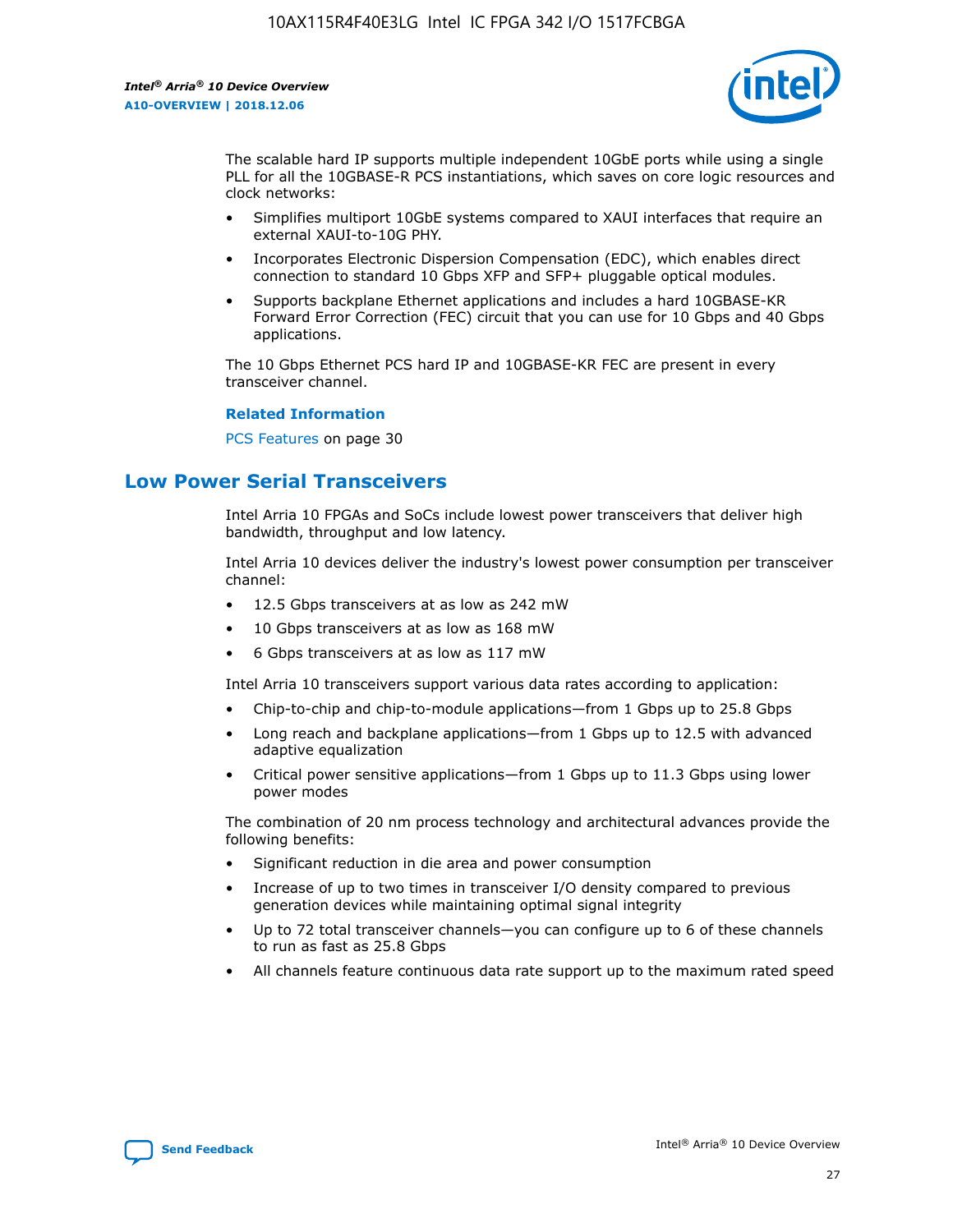

## Transceiver PMA TX/RX PCS ATX PLL Transceiver PMA TX/RX PCS fPLL Network Flexible Clock Distribution Network PCS Transceiver PMA TX/RX FPGA **Clock Distribution** Fabric PCS Transceiver PMA TX/RX ATX Flexible PLL PCS Transceiver PMA TX/RX ▲ fPLL Transceiver PMA TX/RX PCS 4

## **Figure 6. Intel Arria 10 Transceiver Block Architecture**

## **Transceiver Channels**

All transceiver channels feature a dedicated Physical Medium Attachment (PMA) and a hardened Physical Coding Sublayer (PCS).

- The PMA provides primary interfacing capabilities to physical channels.
- The PCS typically handles encoding/decoding, word alignment, and other preprocessing functions before transferring data to the FPGA core fabric.

A transceiver channel consists of a PMA and a PCS block. Most transceiver banks have 6 channels. There are some transceiver banks that contain only 3 channels.

A wide variety of bonded and non-bonded data rate configurations is possible using a highly configurable clock distribution network. Up to 80 independent transceiver data rates can be configured.

The following figures are graphical representations of top views of the silicon die, which correspond to reverse views for flip chip packages. Different Intel Arria 10 devices may have different floorplans than the ones shown in the figures.

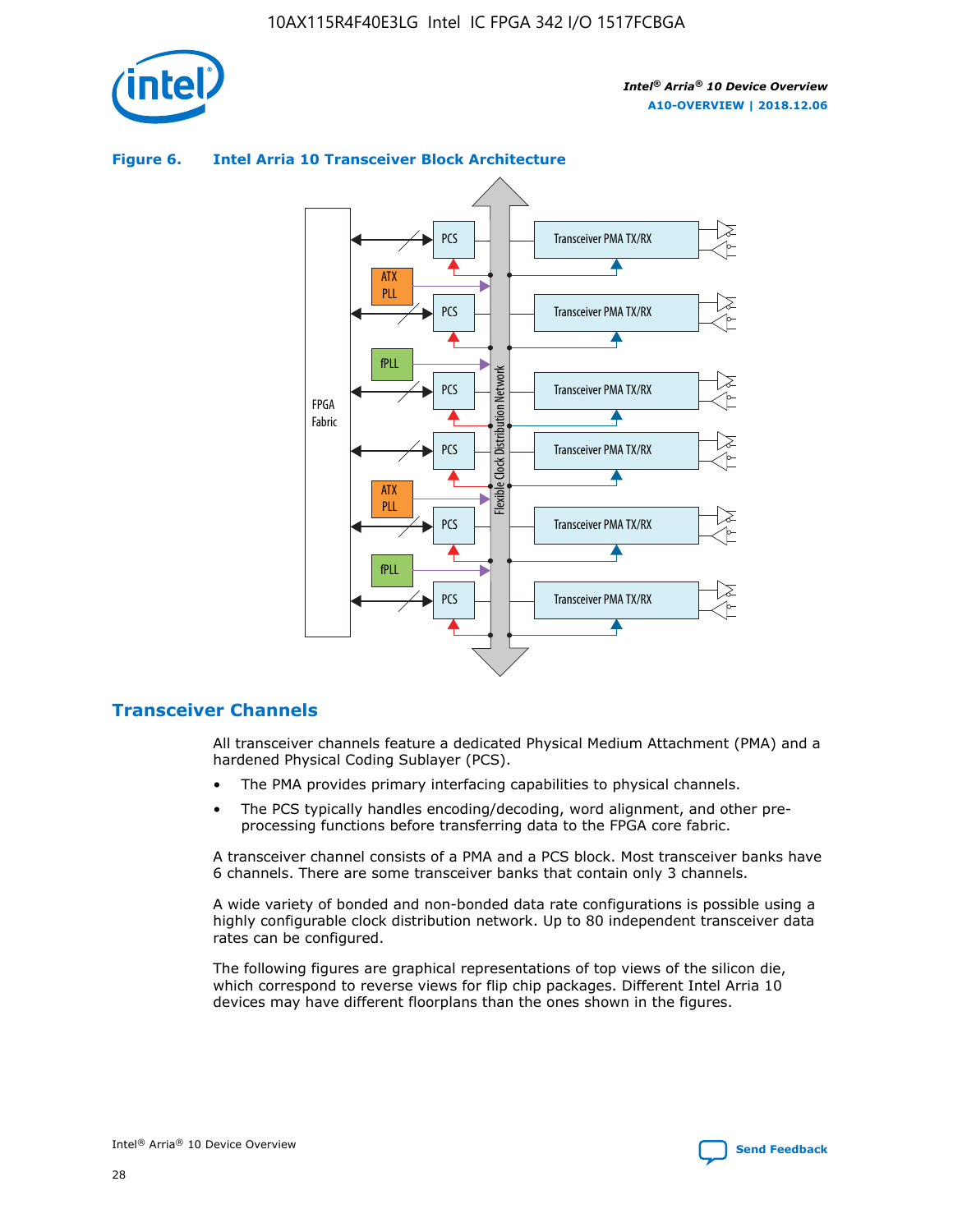

## **Figure 7. Device Chip Overview for Intel Arria 10 GX and GT Devices**



M20K Internal Memory Blocks Core Logic Fabric Transceiver Channels Hard IP Per Transceiver: Standard PCS and Enhanced PCS Hard IPs PCI Express Gen3 Hard IP Fractional PLLs M20K Internal Memory Blocks PCI Express Gen3 Hard IP Variable Precision DSP Blocks I/O PLLs Hard Memory Controllers, General-Purpose I/O Cells, LVDS Hard Processor Subsystem, Dual-Core ARM Cortex A9 M20K Internal Memory Blocks Variable Precision DSP Blocks M20K Internal Memory Blocks Core Logic Fabric I/O PLLs Hard Memory Controllers, General-Purpose I/O Cells, LVDS M20K Internal Memory Blocks Variable Precision DSP Blocks M20K Internal Memory Blocks Transceiver Channels Hard IP Per Transceiver: Standard PCS and Enhanced PCS Hard IPs PCI Express Gen3 Hard IP Fractional PLLs PCI Express Gen3 Hard IP Hard PCS Hard PCS Hard PCS Hard PCS Hard PCS Hard PCS Hard PCS Hard PCS Transceiver PMA Transceiver PMA Transceiver PMA Transceiver PMA Transceiver PMA Transceiver PMA Unused transceiver chann can be used as additional transceiver transmit PLLs Transceiver PMA Transceiver PMA Transceiver Clock Networks ATX (LC) **Transmit** PLL fPLL ATX (LC) Transmi PLL fPLL ATX (LC) **Transmit** PLL

## **PMA Features**

Intel Arria 10 transceivers provide exceptional signal integrity at data rates up to 25.8 Gbps. Clocking options include ultra-low jitter ATX PLLs (LC tank based), clock multiplier unit (CMU) PLLs, and fractional PLLs.

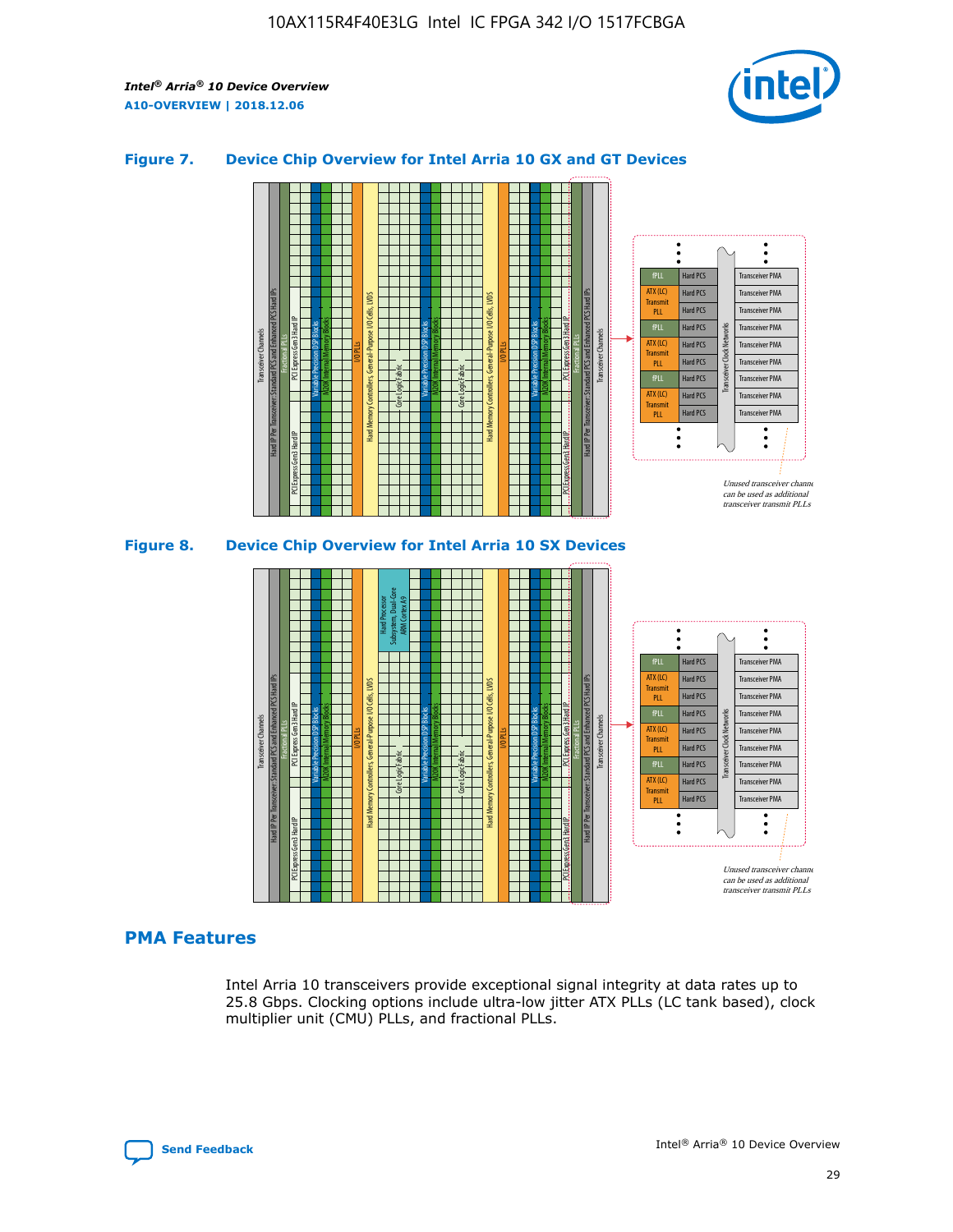

Each transceiver channel contains a channel PLL that can be used as the CMU PLL or clock data recovery (CDR) PLL. In CDR mode, the channel PLL recovers the receiver clock and data in the transceiver channel. Up to 80 independent data rates can be configured on a single Intel Arria 10 device.

## **Table 23. PMA Features of the Transceivers in Intel Arria 10 Devices**

| <b>Feature</b>                                             | <b>Capability</b>                                                                                                                                                                                                             |
|------------------------------------------------------------|-------------------------------------------------------------------------------------------------------------------------------------------------------------------------------------------------------------------------------|
| Chip-to-Chip Data Rates                                    | 1 Gbps to 17.4 Gbps (Intel Arria 10 GX devices)<br>1 Gbps to 25.8 Gbps (Intel Arria 10 GT devices)                                                                                                                            |
| Backplane Support                                          | Drive backplanes at data rates up to 12.5 Gbps                                                                                                                                                                                |
| <b>Optical Module Support</b>                              | SFP+/SFP, XFP, CXP, QSFP/QSFP28, CFP/CFP2/CFP4                                                                                                                                                                                |
| Cable Driving Support                                      | SFP+ Direct Attach, PCI Express over cable, eSATA                                                                                                                                                                             |
| Transmit Pre-Emphasis                                      | 4-tap transmit pre-emphasis and de-emphasis to compensate for system channel loss                                                                                                                                             |
| Continuous Time Linear<br>Equalizer (CTLE)                 | Dual mode, high-gain, and high-data rate, linear receive equalization to compensate for<br>system channel loss                                                                                                                |
| Decision Feedback Equalizer<br>(DFE)                       | 7-fixed and 4-floating tap DFE to equalize backplane channel loss in the presence of<br>crosstalk and noisy environments                                                                                                      |
| Variable Gain Amplifier                                    | Optimizes the signal amplitude prior to the CDR sampling and operates in fixed and<br>adaptive modes                                                                                                                          |
| Altera Digital Adaptive<br>Parametric Tuning (ADAPT)       | Fully digital adaptation engine to automatically adjust all link equalization parameters-<br>including CTLE, DFE, and variable gain amplifier blocks—that provide optimal link margin<br>without intervention from user logic |
| Precision Signal Integrity<br>Calibration Engine (PreSICE) | Hardened calibration controller to quickly calibrate all transceiver control parameters on<br>power-up, which provides the optimal signal integrity and jitter performance                                                    |
| Advanced Transmit (ATX)<br>PLL                             | Low jitter ATX (LC tank based) PLLs with continuous tuning range to cover a wide range of<br>standard and proprietary protocols                                                                                               |
| <b>Fractional PLLs</b>                                     | On-chip fractional frequency synthesizers to replace on-board crystal oscillators and reduce<br>system cost                                                                                                                   |
| Digitally Assisted Analog<br><b>CDR</b>                    | Superior jitter tolerance with fast lock time                                                                                                                                                                                 |
| Dynamic Partial<br>Reconfiguration                         | Allows independent control of the Avalon memory-mapped interface of each transceiver<br>channel for the highest transceiver flexibility                                                                                       |
| Multiple PCS-PMA and PCS-<br>PLD interface widths          | 8-, 10-, 16-, 20-, 32-, 40-, or 64-bit interface widths for flexibility of deserialization width,<br>encoding, and reduced latency                                                                                            |

## **PCS Features**

This table summarizes the Intel Arria 10 transceiver PCS features. You can use the transceiver PCS to support a wide range of protocols ranging from 1 Gbps to 25.8 Gbps.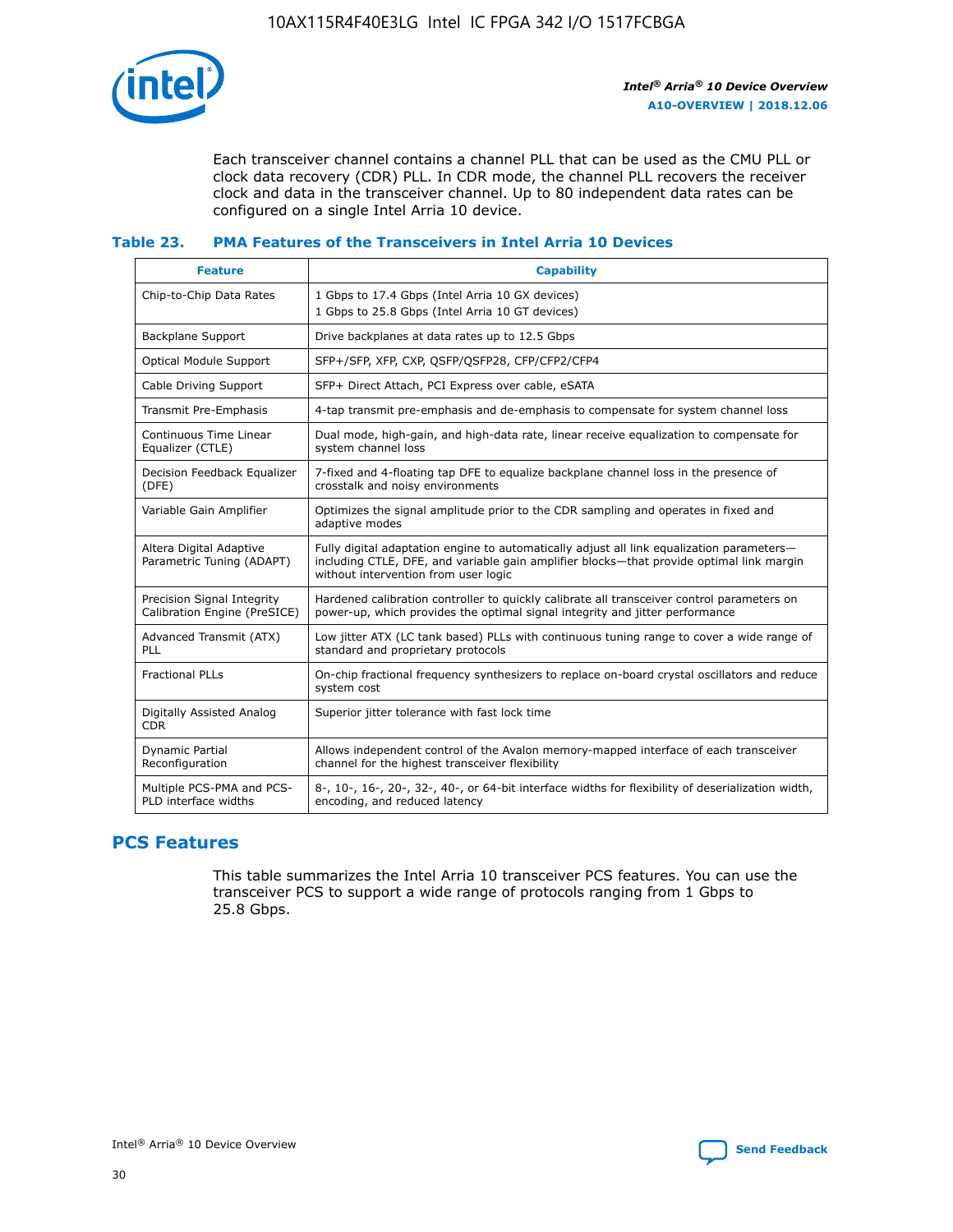

| <b>PCS</b>    | <b>Description</b>                                                                                                                                                                                                                                                                                                                                                                                             |
|---------------|----------------------------------------------------------------------------------------------------------------------------------------------------------------------------------------------------------------------------------------------------------------------------------------------------------------------------------------------------------------------------------------------------------------|
| Standard PCS  | Operates at a data rate up to 12 Gbps<br>Supports protocols such as PCI-Express, CPRI 4.2+, GigE, IEEE 1588 in Hard PCS<br>Implements other protocols using Basic/Custom (Standard PCS) transceiver<br>configuration rules.                                                                                                                                                                                    |
| Enhanced PCS  | Performs functions common to most serial data industry standards, such as word<br>alignment, encoding/decoding, and framing, before data is sent or received off-chip<br>through the PMA<br>• Handles data transfer to and from the FPGA fabric<br>Handles data transfer internally to and from the PMA<br>Provides frequency compensation<br>Performs channel bonding for multi-channel low skew applications |
| PCIe Gen3 PCS | Supports the seamless switching of Data and Clock between the Gen1, Gen2, and Gen3<br>data rates<br>Provides support for PIPE 3.0 features<br>Supports the PIPE interface with the Hard IP enabled, as well as with the Hard IP<br>bypassed                                                                                                                                                                    |

#### **Related Information**

- PCIe Gen1, Gen2, and Gen3 Hard IP on page 26
- Interlaken Support on page 26
- 10 Gbps Ethernet Support on page 26

## **PCS Protocol Support**

This table lists some of the protocols supported by the Intel Arria 10 transceiver PCS. For more information about the blocks in the transmitter and receiver data paths, refer to the related information.

| <b>Protocol</b>                                 | <b>Data Rate</b><br>(Gbps) | <b>Transceiver IP</b>       | <b>PCS Support</b>                      |
|-------------------------------------------------|----------------------------|-----------------------------|-----------------------------------------|
| PCIe Gen3 x1, x2, x4, x8                        | 8.0                        | Native PHY (PIPE)           | Standard PCS and PCIe<br>Gen3 PCS       |
| PCIe Gen2 x1, x2, x4, x8                        | 5.0                        | Native PHY (PIPE)           | <b>Standard PCS</b>                     |
| PCIe Gen1 x1, x2, x4, x8                        | 2.5                        | Native PHY (PIPE)           | Standard PCS                            |
| 1000BASE-X Gigabit Ethernet                     | 1.25                       | Native PHY                  | <b>Standard PCS</b>                     |
| 1000BASE-X Gigabit Ethernet with<br>IEEE 1588v2 | 1.25                       | Native PHY                  | Standard PCS                            |
| 10GBASE-R                                       | 10.3125                    | Native PHY                  | <b>Enhanced PCS</b>                     |
| 10GBASE-R with IEEE 1588v2                      | 10.3125                    | Native PHY                  | <b>Enhanced PCS</b>                     |
| 10GBASE-R with KR FEC                           | 10.3125                    | Native PHY                  | <b>Enhanced PCS</b>                     |
| 10GBASE-KR and 1000BASE-X                       | 10.3125                    | 1G/10GbE and 10GBASE-KR PHY | Standard PCS and<br><b>Enhanced PCS</b> |
| Interlaken (CEI-6G/11G)                         | 3.125 to 17.4              | Native PHY                  | <b>Enhanced PCS</b>                     |
| SFI-S/SFI-5.2                                   | 11.2                       | Native PHY                  | <b>Enhanced PCS</b>                     |
| $10G$ SDI                                       | 10.692                     | Native PHY                  | <b>Enhanced PCS</b>                     |
|                                                 |                            |                             | continued                               |

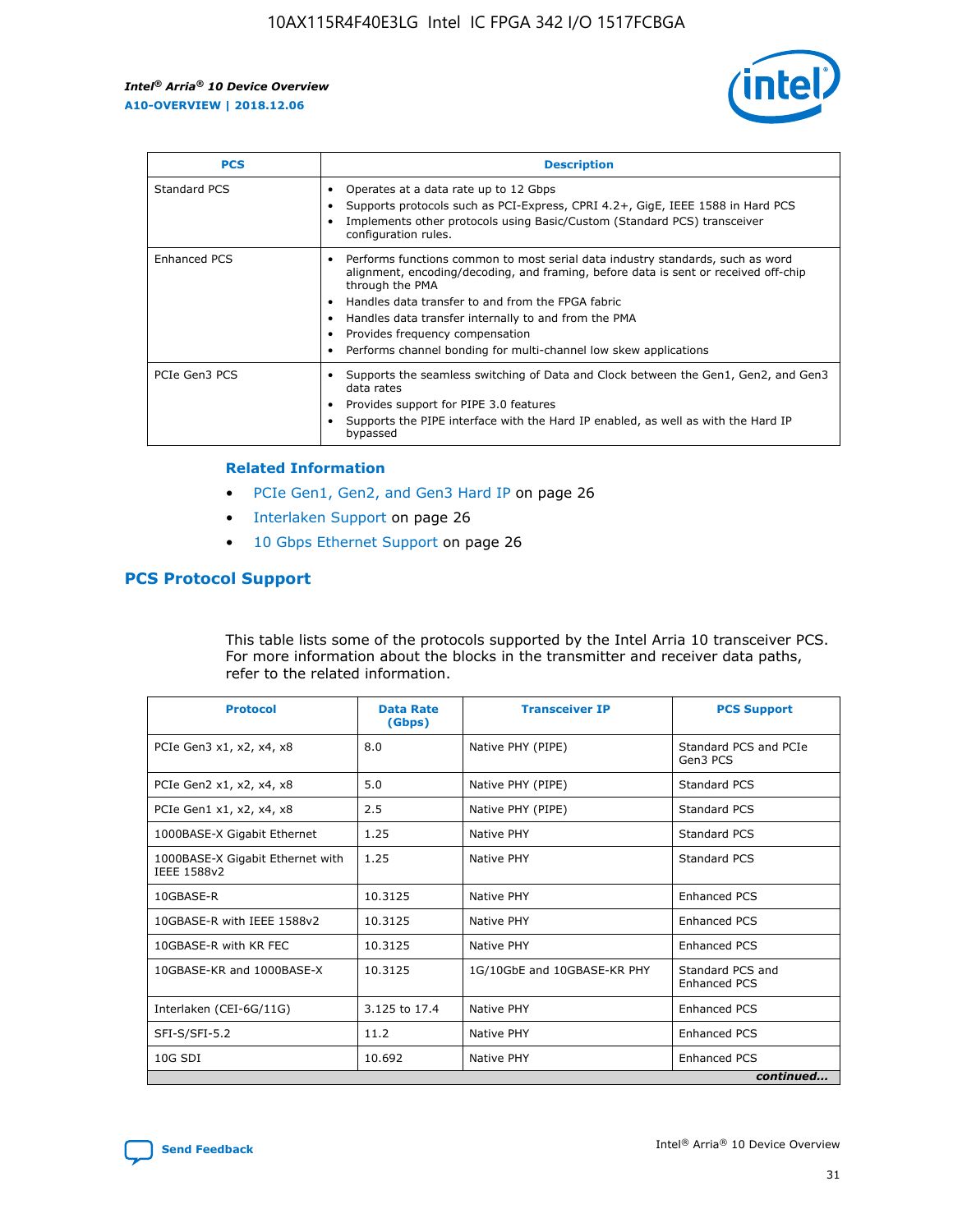

| <b>Protocol</b>      | <b>Data Rate</b><br>(Gbps) | <b>Transceiver IP</b> | <b>PCS Support</b> |
|----------------------|----------------------------|-----------------------|--------------------|
| CPRI 6.0 (64B/66B)   | 0.6144 to<br>10.1376       | Native PHY            | Enhanced PCS       |
| CPRI 4.2 (8B/10B)    | 0.6144 to<br>9.8304        | Native PHY            | Standard PCS       |
| OBSAI RP3 v4.2       | 0.6144 to 6.144            | Native PHY            | Standard PCS       |
| SD-SDI/HD-SDI/3G-SDI | $0.143(12)$ to<br>2.97     | Native PHY            | Standard PCS       |

## **Related Information**

#### [Intel Arria 10 Transceiver PHY User Guide](https://www.intel.com/content/www/us/en/programmable/documentation/nik1398707230472.html#nik1398707091164)

Provides more information about the supported transceiver protocols and PHY IP, the PMA architecture, and the standard, enhanced, and PCIe Gen3 PCS architecture.

## **SoC with Hard Processor System**

Each SoC device combines an FPGA fabric and a hard processor system (HPS) in a single device. This combination delivers the flexibility of programmable logic with the power and cost savings of hard IP in these ways:

- Reduces board space, system power, and bill of materials cost by eliminating a discrete embedded processor
- Allows you to differentiate the end product in both hardware and software, and to support virtually any interface standard
- Extends the product life and revenue through in-field hardware and software updates

<sup>(12)</sup> The 0.143 Gbps data rate is supported using oversampling of user logic that you must implement in the FPGA fabric.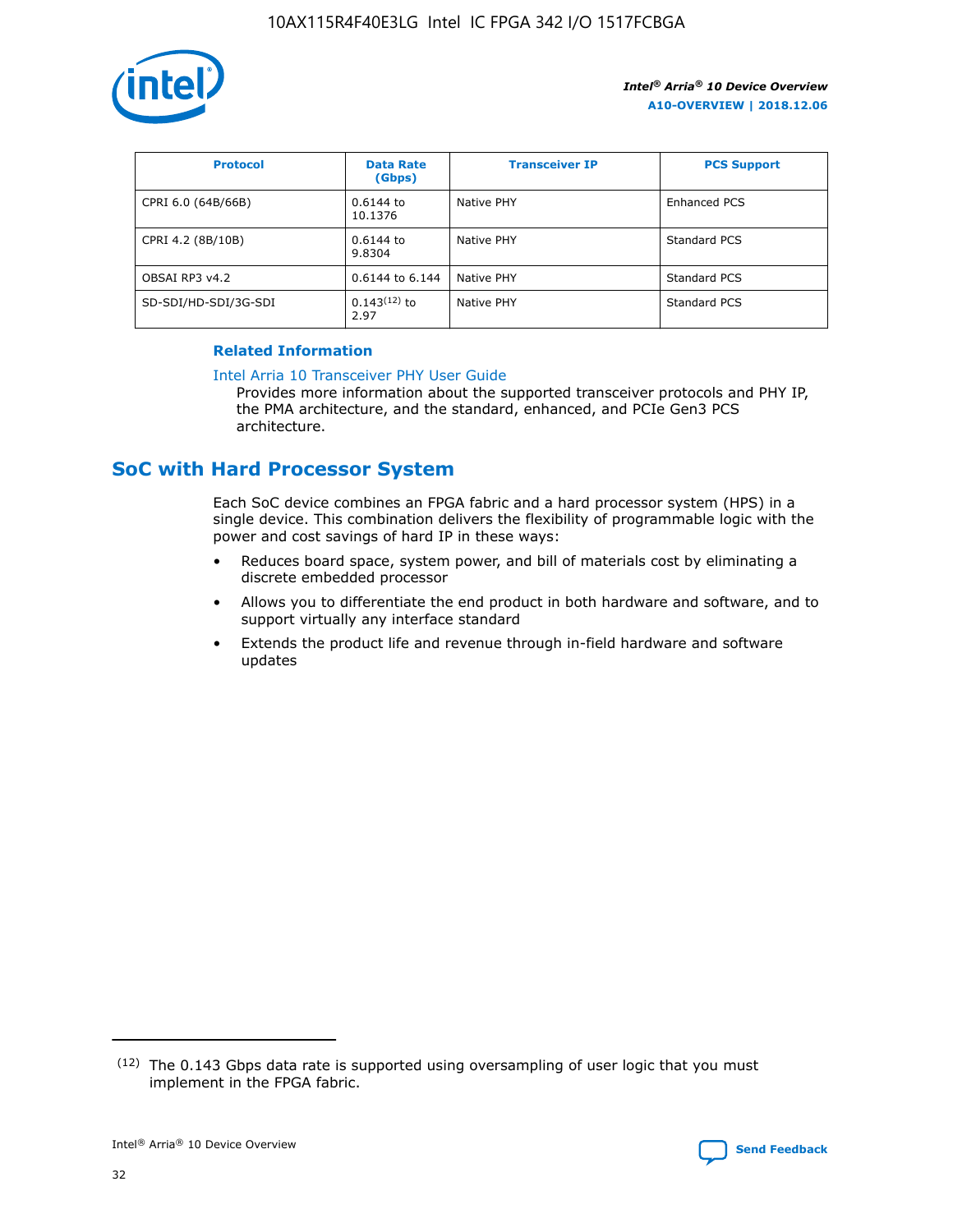

#### **Figure 9. HPS Block Diagram**

This figure shows a block diagram of the HPS with the dual ARM Cortex-A9 MPCore processor.



## **Key Advantages of 20-nm HPS**

The 20-nm HPS strikes a balance between enabling maximum software compatibility with 28-nm SoCs while still improving upon the 28-nm HPS architecture. These improvements address the requirements of the next generation target markets such as wireless and wireline communications, compute and storage equipment, broadcast and military in terms of performance, memory bandwidth, connectivity via backplane and security.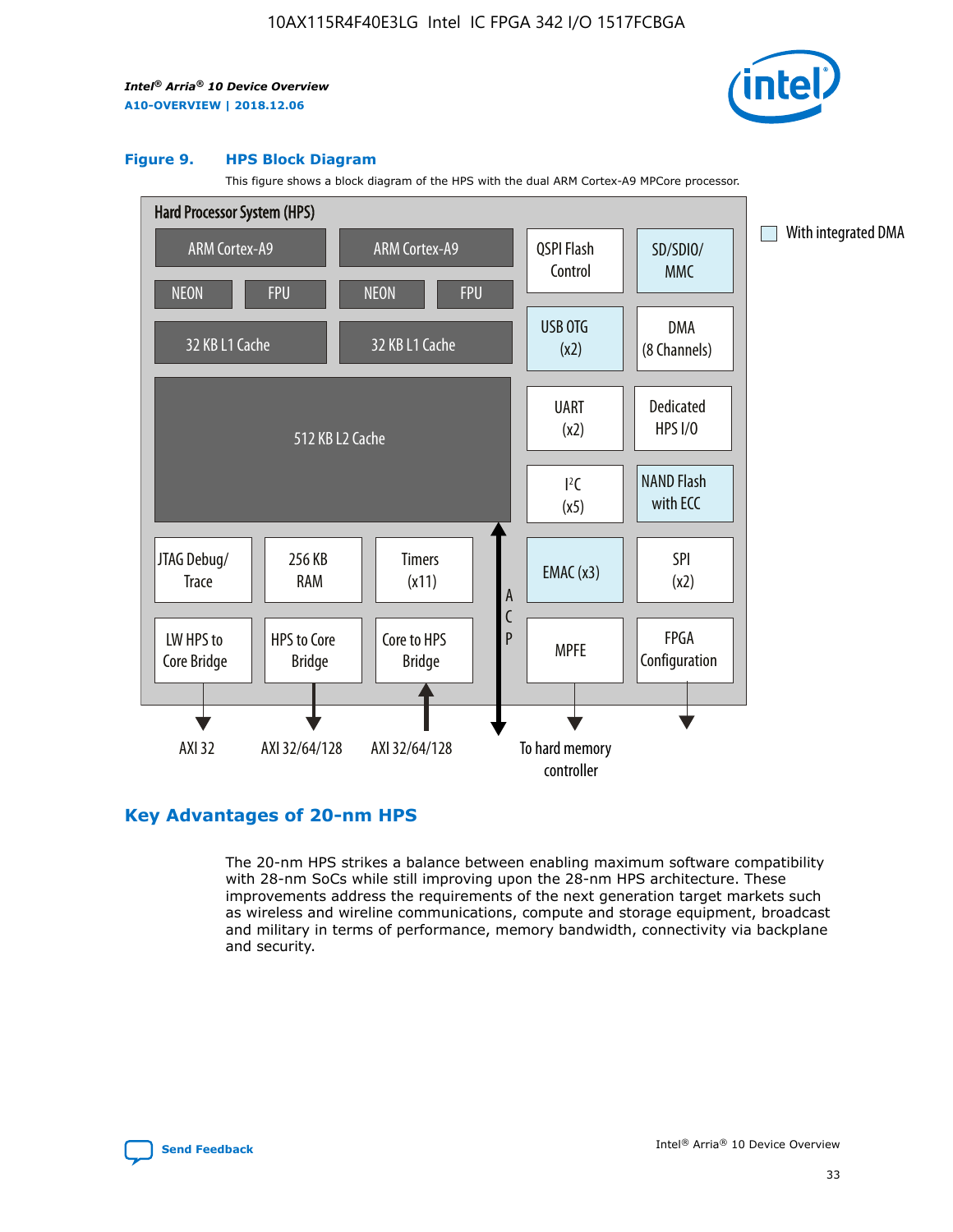

## **Table 24. Improvements in 20 nm HPS**

This table lists the key improvements of the 20 nm HPS compared to the 28 nm HPS.

| Advantages/<br><b>Improvements</b>                          | <b>Description</b>                                                                                                                                                                                                                                                                                                                                                                                                                                                                                                                                                                                                                                                                                                                                                                                                                   |
|-------------------------------------------------------------|--------------------------------------------------------------------------------------------------------------------------------------------------------------------------------------------------------------------------------------------------------------------------------------------------------------------------------------------------------------------------------------------------------------------------------------------------------------------------------------------------------------------------------------------------------------------------------------------------------------------------------------------------------------------------------------------------------------------------------------------------------------------------------------------------------------------------------------|
| Increased performance and<br>overdrive capability           | While the nominal processor frequency is 1.2 GHz, the 20 nm HPS offers an "overdrive"<br>feature which enables a higher processor operating frequency. This requires a higher supply<br>voltage value that is unique to the HPS and may require a separate regulator.                                                                                                                                                                                                                                                                                                                                                                                                                                                                                                                                                                |
| Increased processor memory<br>bandwidth and DDR4<br>support | Up to 64-bit DDR4 memory at 2,400 Mbps support is available for the processor. The hard<br>memory controller for the HPS comprises a multi-port front end that manages connections<br>to a single port memory controller. The multi-port front end allows logic core and the HPS<br>to share ports and thereby the available bandwidth of the memory controller.                                                                                                                                                                                                                                                                                                                                                                                                                                                                     |
| Flexible I/O sharing                                        | An advanced I/O pin muxing scheme allows improved sharing of I/O between the HPS and<br>the core logic. The following types of I/O are available for SoC:<br>17 dedicated I/Os-physically located inside the HPS block and are not accessible to<br>logic within the core. The 17 dedicated I/Os are used for HPS clock, resets, and<br>interfacing with boot devices, QSPI, and SD/MMC.<br>48 direct shared I/O-located closest to the HPS block and are ideal for high speed HPS<br>peripherals such as EMAC, USB, and others. There is one bank of 48 I/Os that supports<br>direct sharing where the 48 I/Os can be shared 12 I/Os at a time.<br>Standard (shared) I/O-all standard I/Os can be shared by the HPS peripherals and any<br>logic within the core. For designs where more than 48 I/Os are reguired to fully use all |
| <b>EMAC</b> core                                            | the peripherals in the HPS, these I/Os can be connected through the core logic.<br>Three EMAC cores are available in the HPS. The EMAC cores enable an application to<br>support two redundant Ethernet connections; for example, backplane, or two EMAC cores<br>for managing IEEE 1588 time stamp information while allowing a third EMAC core for debug<br>and configuration. All three EMACs can potentially share the same time stamps, simplifying<br>the 1588 time stamping implementation. A new serial time stamp interface allows core<br>logic to access and read the time stamp values. The integrated EMAC controllers can be<br>connected to external Ethernet PHY through the provided MDIO or I <sup>2</sup> C interface.                                                                                            |
| On-chip memory                                              | The on-chip memory is updated to 256 KB support and can support larger data sets and<br>real time algorithms.                                                                                                                                                                                                                                                                                                                                                                                                                                                                                                                                                                                                                                                                                                                        |
| <b>ECC</b> enhancements                                     | Improvements in L2 Cache ECC management allow identification of errors down to the<br>address level. ECC enhancements also enable improved error injection and status reporting<br>via the introduction of new memory mapped access to syndrome and data signals.                                                                                                                                                                                                                                                                                                                                                                                                                                                                                                                                                                    |
| HPS to FPGA Interconnect<br>Backbone                        | Although the HPS and the Logic Core can operate independently, they are tightly coupled<br>via a high-bandwidth system interconnect built from high-performance ARM AMBA AXI bus<br>bridges. IP bus masters in the FPGA fabric have access to HPS bus slaves via the FPGA-to-<br>HPS interconnect. Similarly, HPS bus masters have access to bus slaves in the core fabric<br>via the HPS-to-FPGA bridge. Both bridges are AMBA AXI-3 compliant and support<br>simultaneous read and write transactions. Up to three masters within the core fabric can<br>share the HPS SDRAM controller with the processor. Additionally, the processor can be used<br>to configure the core fabric under program control via a dedicated 32-bit configuration port.                                                                               |
| FPGA configuration and HPS<br>booting                       | The FPGA fabric and HPS in the SoCs are powered independently. You can reduce the clock<br>frequencies or gate the clocks to reduce dynamic power.<br>You can configure the FPGA fabric and boot the HPS independently, in any order, providing<br>you with more design flexibility.                                                                                                                                                                                                                                                                                                                                                                                                                                                                                                                                                 |
| Security                                                    | New security features have been introduced for anti-tamper management, secure boot,<br>encryption (AES), and authentication (SHA).                                                                                                                                                                                                                                                                                                                                                                                                                                                                                                                                                                                                                                                                                                   |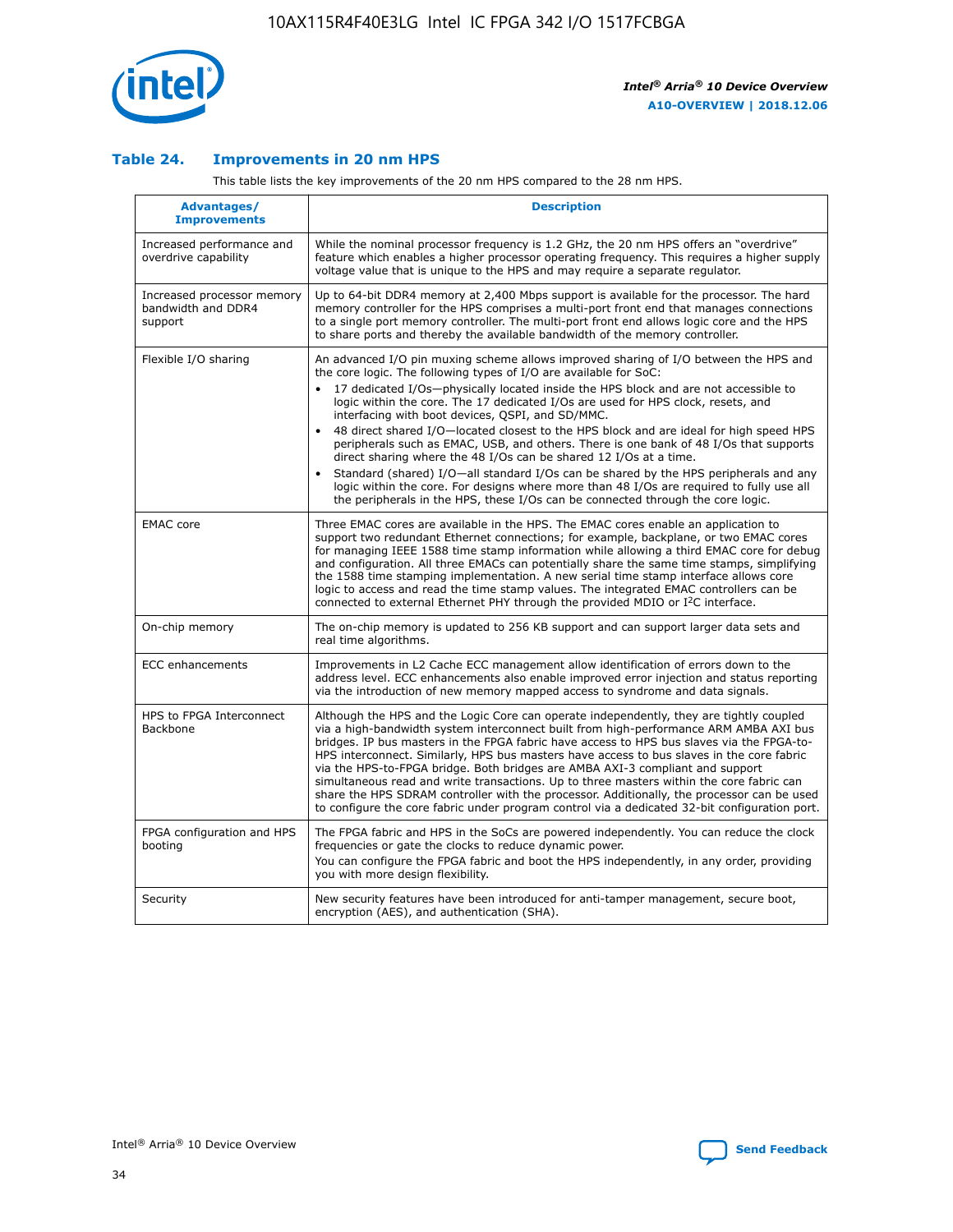

## **Features of the HPS**

The HPS has the following features:

- 1.2-GHz, dual-core ARM Cortex-A9 MPCore processor with up to 1.5-GHz via overdrive
	- ARMv7-A architecture that runs 32-bit ARM instructions, 16-bit and 32-bit Thumb instructions, and 8-bit Java byte codes in Jazelle style
	- Superscalar, variable length, out-of-order pipeline with dynamic branch prediction
	- Instruction Efficiency 2.5 MIPS/MHz, which provides total performance of 7500 MIPS at 1.5 GHz
- Each processor core includes:
	- 32 KB of L1 instruction cache, 32 KB of L1 data cache
	- Single- and double-precision floating-point unit and NEON media engine
	- CoreSight debug and trace technology
	- Snoop Control Unit (SCU) and Acceleration Coherency Port (ACP)
- 512 KB of shared L2 cache
- 256 KB of scratch RAM
- Hard memory controller with support for DDR3, DDR4 and optional error correction code (ECC) support
- Multiport Front End (MPFE) Scheduler interface to the hard memory controller
- 8-channel direct memory access (DMA) controller
- QSPI flash controller with SIO, DIO, QIO SPI Flash support
- NAND flash controller (ONFI 1.0 or later) with DMA and ECC support, updated to support 8 and 16-bit Flash devices and new command DMA to offload CPU for fast power down recovery
- Updated SD/SDIO/MMC controller to eMMC 4.5 with DMA with CE-ATA digital command support
- 3 10/100/1000 Ethernet media access control (MAC) with DMA
- 2 USB On-the-Go (OTG) controllers with DMA
- $\bullet$  5 I<sup>2</sup>C controllers (3 can be used by EMAC for MIO to external PHY)
- 2 UART 16550 Compatible controllers
- 4 serial peripheral interfaces (SPI) (2 Master, 2 Slaves)
- 62 programmable general-purpose I/Os, which includes 48 direct share I/Os that allows the HPS peripherals to connect directly to the FPGA I/Os
- 7 general-purpose timers
- 4 watchdog timers
- Anti-tamper, Secure Boot, Encryption (AES) and Authentication (SHA)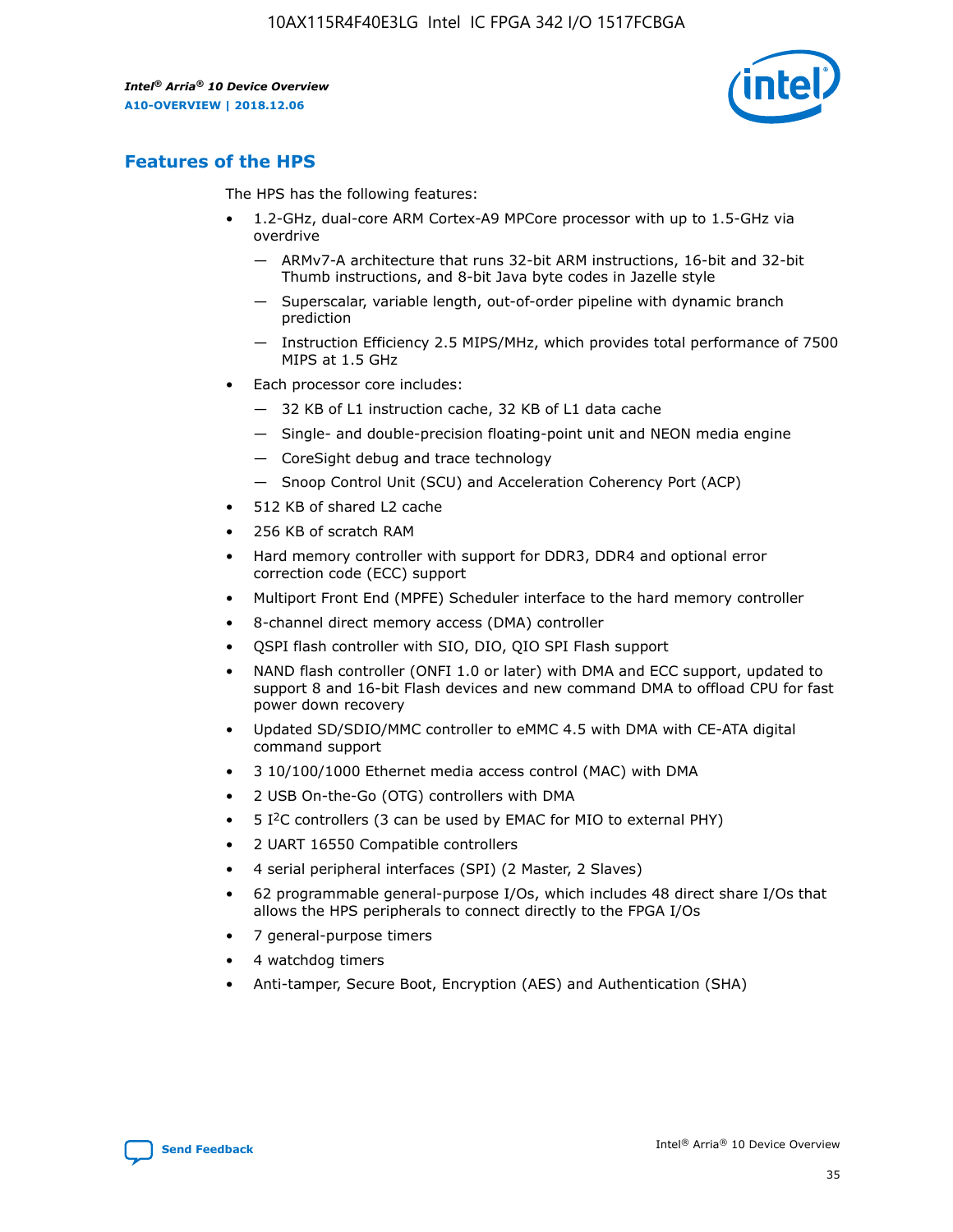

## **System Peripherals and Debug Access Port**

Each Ethernet MAC, USB OTG, NAND flash controller, and SD/MMC controller module has an integrated DMA controller. For modules without an integrated DMA controller, an additional DMA controller module provides up to eight channels of high-bandwidth data transfers. Peripherals that communicate off-chip are multiplexed with other peripherals at the HPS pin level. This allows you to choose which peripherals interface with other devices on your PCB.

The debug access port provides interfaces to industry standard JTAG debug probes and supports ARM CoreSight debug and core traces to facilitate software development.

#### **HPS–FPGA AXI Bridges**

The HPS–FPGA bridges, which support the Advanced Microcontroller Bus Architecture (AMBA) Advanced eXtensible Interface (AXI™) specifications, consist of the following bridges:

- FPGA-to-HPS AMBA AXI bridge—a high-performance bus supporting 32, 64, and 128 bit data widths that allows the FPGA fabric to issue transactions to slaves in the HPS.
- HPS-to-FPGA Avalon/AMBA AXI bridge—a high-performance bus supporting 32, 64, and 128 bit data widths that allows the HPS to issue transactions to slaves in the FPGA fabric.
- Lightweight HPS-to-FPGA AXI bridge—a lower latency 32 bit width bus that allows the HPS to issue transactions to soft peripherals in the FPGA fabric. This bridge is primarily used for control and status register (CSR) accesses to peripherals in the FPGA fabric.

The HPS–FPGA AXI bridges allow masters in the FPGA fabric to communicate with slaves in the HPS logic, and vice versa. For example, the HPS-to-FPGA AXI bridge allows you to share memories instantiated in the FPGA fabric with one or both microprocessors in the HPS, while the FPGA-to-HPS AXI bridge allows logic in the FPGA fabric to access the memory and peripherals in the HPS.

Each HPS–FPGA bridge also provides asynchronous clock crossing for data transferred between the FPGA fabric and the HPS.

#### **HPS SDRAM Controller Subsystem**

The HPS SDRAM controller subsystem contains a multiport SDRAM controller and DDR PHY that are shared between the FPGA fabric (through the FPGA-to-HPS SDRAM interface), the level 2 (L2) cache, and the level 3 (L3) system interconnect. The FPGA-to-HPS SDRAM interface supports AMBA AXI and Avalon® Memory-Mapped (Avalon-MM) interface standards, and provides up to six individual ports for access by masters implemented in the FPGA fabric.

The HPS SDRAM controller supports up to 3 masters (command ports), 3x 64-bit read data ports and 3x 64-bit write data ports.

To maximize memory performance, the SDRAM controller subsystem supports command and data reordering, deficit round-robin arbitration with aging, and high-priority bypass features.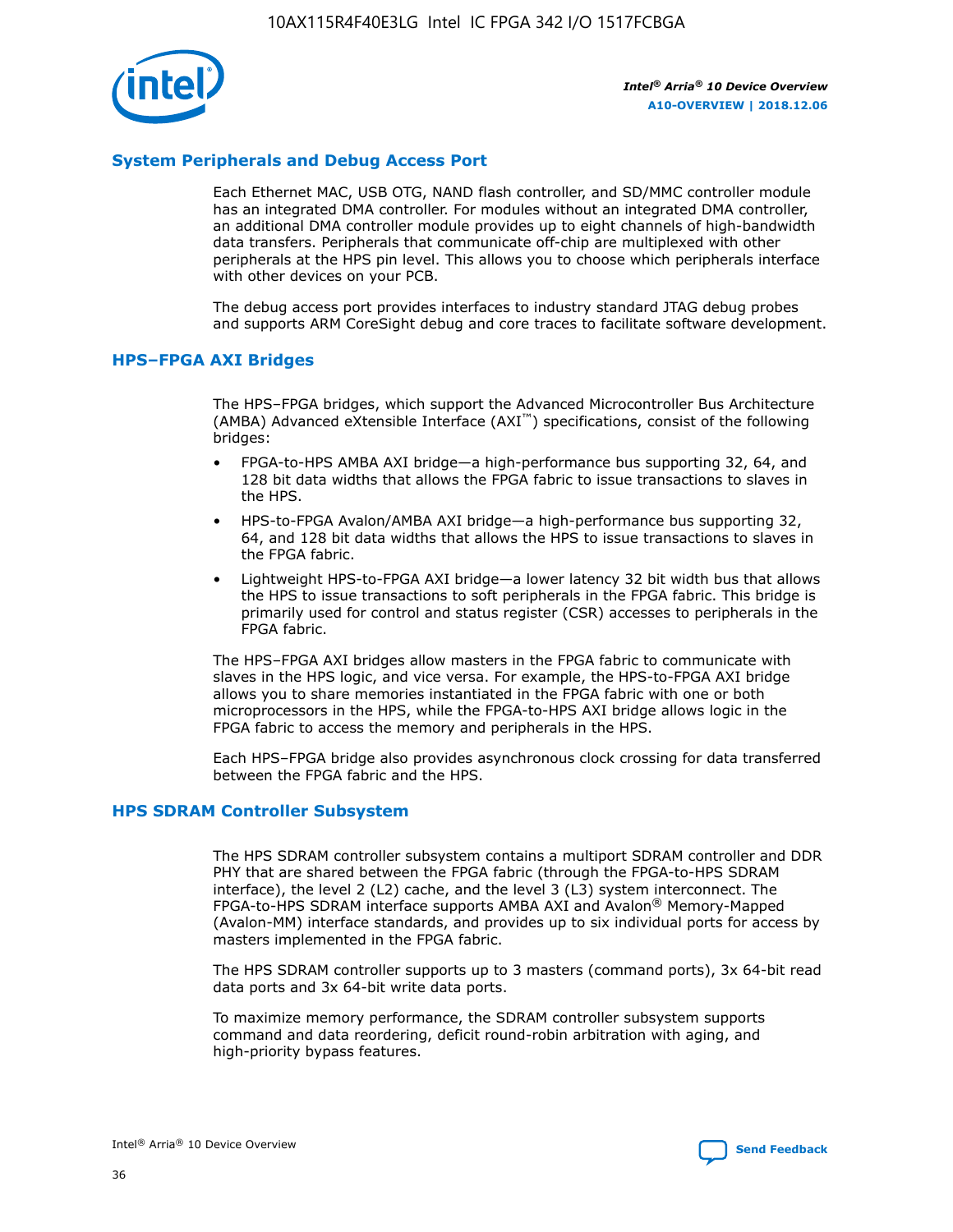

## **FPGA Configuration and HPS Booting**

The FPGA fabric and HPS in the SoC FPGA must be powered at the same time. You can reduce the clock frequencies or gate the clocks to reduce dynamic power.

Once powered, the FPGA fabric and HPS can be configured independently thus providing you with more design flexibility:

- You can boot the HPS independently. After the HPS is running, the HPS can fully or partially reconfigure the FPGA fabric at any time under software control. The HPS can also configure other FPGAs on the board through the FPGA configuration controller.
- Configure the FPGA fabric first, and then boot the HPS from memory accessible to the FPGA fabric.

## **Hardware and Software Development**

For hardware development, you can configure the HPS and connect your soft logic in the FPGA fabric to the HPS interfaces using the Platform Designer system integration tool in the Intel Quartus Prime software.

For software development, the ARM-based SoC FPGA devices inherit the rich software development ecosystem available for the ARM Cortex-A9 MPCore processor. The software development process for Intel SoC FPGAs follows the same steps as those for other SoC devices from other manufacturers. Support for Linux\*, VxWorks\*, and other operating systems are available for the SoC FPGAs. For more information on the operating systems support availability, contact the Intel FPGA sales team.

You can begin device-specific firmware and software development on the Intel SoC FPGA Virtual Target. The Virtual Target is a fast PC-based functional simulation of a target development system—a model of a complete development board. The Virtual Target enables the development of device-specific production software that can run unmodified on actual hardware.

## **Dynamic and Partial Reconfiguration**

The Intel Arria 10 devices support dynamic and partial reconfiguration. You can use dynamic and partial reconfiguration simultaneously to enable seamless reconfiguration of both the device core and transceivers.

## **Dynamic Reconfiguration**

You can reconfigure the PMA and PCS blocks while the device continues to operate. This feature allows you to change the data rates, protocol, and analog settings of a channel in a transceiver bank without affecting on-going data transfer in other transceiver banks. This feature is ideal for applications that require dynamic multiprotocol or multirate support.

## **Partial Reconfiguration**

Using partial reconfiguration, you can reconfigure some parts of the device while keeping the device in operation.

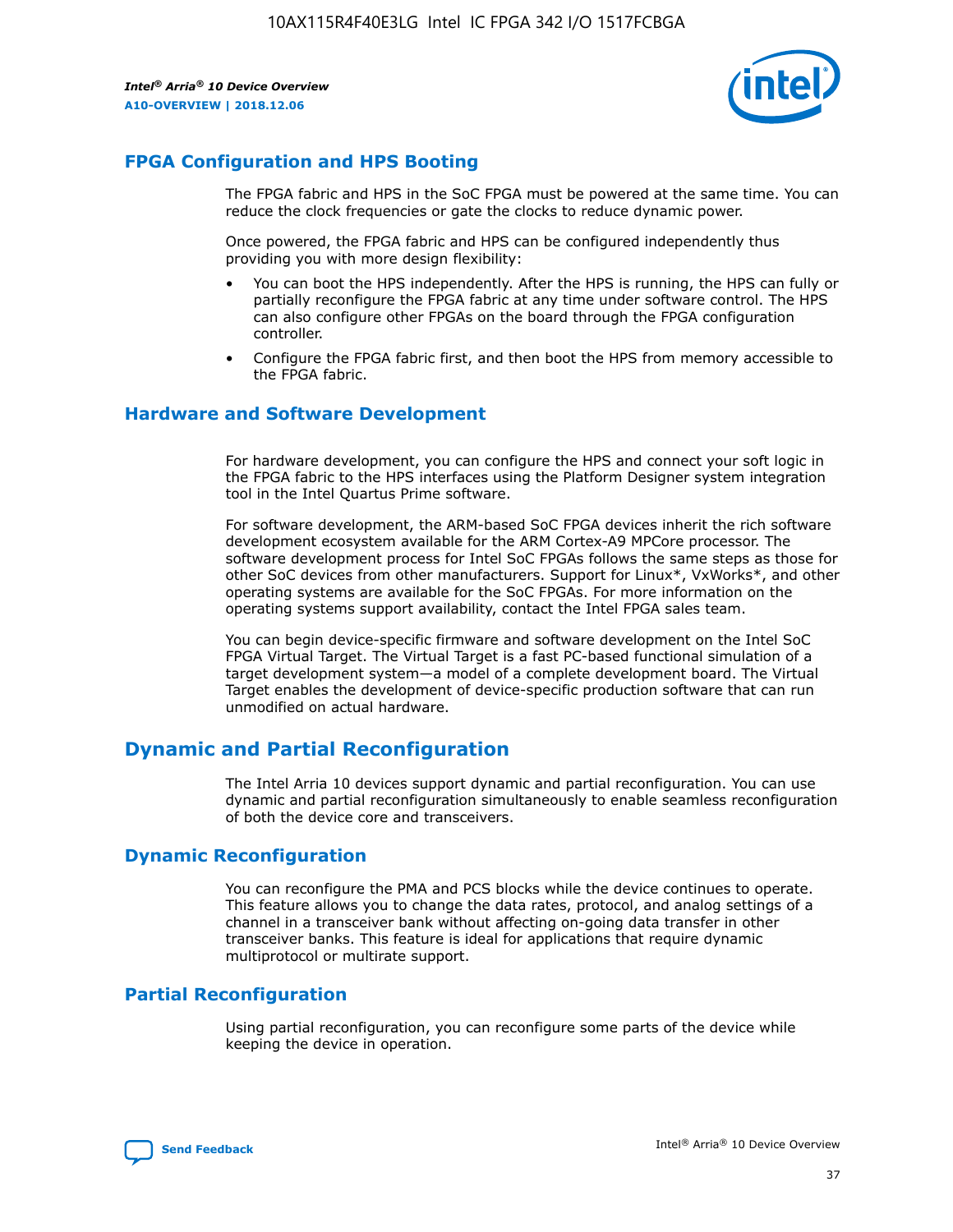

Instead of placing all device functions in the FPGA fabric, you can store some functions that do not run simultaneously in external memory and load them only when required. This capability increases the effective logic density of the device, and lowers cost and power consumption.

In the Intel solution, you do not have to worry about intricate device architecture to perform a partial reconfiguration. The partial reconfiguration capability is built into the Intel Quartus Prime design software, making such time-intensive task simple.

Intel Arria 10 devices support partial reconfiguration in the following configuration options:

- Using an internal host:
	- All supported configuration modes where the FPGA has access to external memory devices such as serial and parallel flash memory.
	- Configuration via Protocol [CvP (PCIe)]
- Using an external host—passive serial (PS), fast passive parallel (FPP) x8, FPP x16, and FPP x32 I/O interface.

## **Enhanced Configuration and Configuration via Protocol**

## **Table 25. Configuration Schemes and Features of Intel Arria 10 Devices**

Intel Arria 10 devices support 1.8 V programming voltage and several configuration schemes.

| <b>Scheme</b>                                                          | <b>Data</b><br><b>Width</b> | <b>Max Clock</b><br>Rate<br>(MHz) | <b>Max Data</b><br>Rate<br>(Mbps)<br>(13) | <b>Decompression</b> | <b>Design</b><br>Security <sup>(1</sup><br>4) | <b>Partial</b><br>Reconfiguration<br>(15) | <b>Remote</b><br><b>System</b><br><b>Update</b> |
|------------------------------------------------------------------------|-----------------------------|-----------------------------------|-------------------------------------------|----------------------|-----------------------------------------------|-------------------------------------------|-------------------------------------------------|
| <b>JTAG</b>                                                            | 1 bit                       | 33                                | 33                                        |                      |                                               | Yes <sup>(16)</sup>                       |                                                 |
| Active Serial (AS)<br>through the<br>EPCO-L<br>configuration<br>device | 1 bit,<br>4 bits            | 100                               | 400                                       | Yes                  | Yes                                           | $Y_{PS}(16)$                              | Yes                                             |
| Passive serial (PS)<br>through CPLD or<br>external<br>microcontroller  | 1 bit                       | 100                               | 100                                       | Yes                  | Yes                                           | Yes(16)                                   | Parallel<br>Flash<br>Loader<br>(PFL) IP<br>core |
|                                                                        |                             |                                   |                                           |                      |                                               |                                           | continued                                       |

<sup>(13)</sup> Enabling either compression or design security features affects the maximum data rate. Refer to the Intel Arria 10 Device Datasheet for more information.

<sup>(14)</sup> Encryption and compression cannot be used simultaneously.

 $(15)$  Partial reconfiguration is an advanced feature of the device family. If you are interested in using partial reconfiguration, contact Intel for support.

 $(16)$  Partial configuration can be performed only when it is configured as internal host.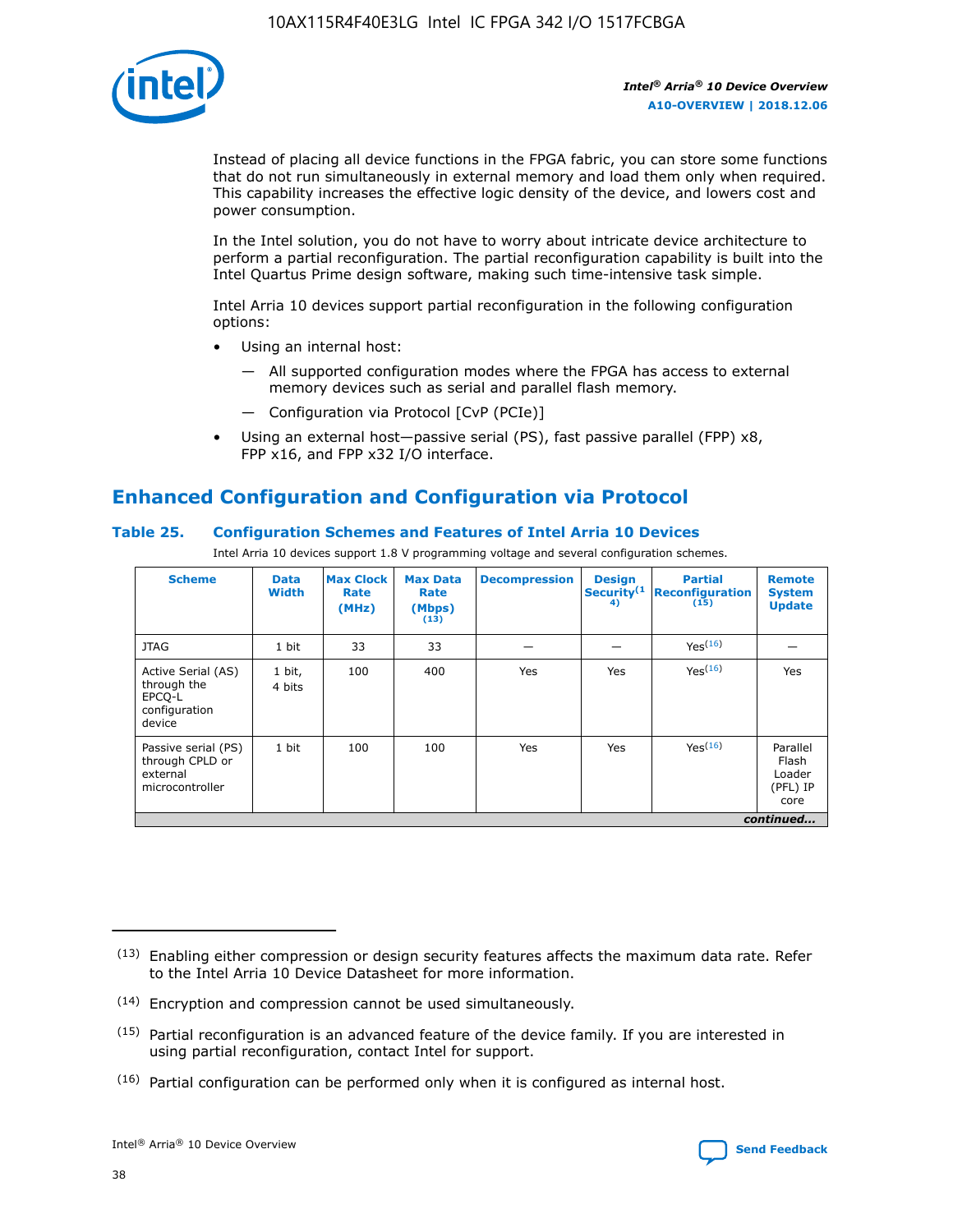

| <b>Scheme</b>                                   | <b>Data</b><br><b>Width</b> | <b>Max Clock</b><br>Rate<br>(MHz) | <b>Max Data</b><br>Rate<br>(Mbps)<br>(13) | <b>Decompression</b> | <b>Design</b><br>Security <sup>(1</sup><br>4) | <b>Partial</b><br><b>Reconfiguration</b><br>(15) | <b>Remote</b><br><b>System</b><br><b>Update</b> |
|-------------------------------------------------|-----------------------------|-----------------------------------|-------------------------------------------|----------------------|-----------------------------------------------|--------------------------------------------------|-------------------------------------------------|
| Fast passive                                    | 8 bits                      | 100                               | 3200                                      | Yes                  | Yes                                           | Yes(17)                                          | PFL IP                                          |
| parallel (FPP)<br>through CPLD or               | 16 bits                     |                                   |                                           | Yes                  | Yes                                           |                                                  | core                                            |
| external<br>microcontroller                     | 32 bits                     |                                   |                                           | Yes                  | Yes                                           |                                                  |                                                 |
| Configuration via                               | 16 bits                     | 100                               | 3200                                      | Yes                  | Yes                                           | Yes <sup>(17)</sup>                              |                                                 |
| <b>HPS</b>                                      | 32 bits                     |                                   |                                           | Yes                  | Yes                                           |                                                  |                                                 |
| Configuration via<br>Protocol [CvP<br>$(PCIe*)$ | x1, x2,<br>x4, x8<br>lanes  |                                   | 8000                                      | Yes                  | Yes                                           | Yes <sup>(16)</sup>                              |                                                 |

You can configure Intel Arria 10 devices through PCIe using Configuration via Protocol (CvP). The Intel Arria 10 CvP implementation conforms to the PCIe 100 ms power-up-to-active time requirement.

#### **Related Information**

[Configuration via Protocol \(CvP\) Implementation in Intel FPGAs User Guide](https://www.intel.com/content/www/us/en/programmable/documentation/dsu1441819344145.html#dsu1442269728522) Provides more information about the CvP configuration scheme.

## **SEU Error Detection and Correction**

Intel Arria 10 devices offer robust and easy-to-use single-event upset (SEU) error detection and correction circuitry.

The detection and correction circuitry includes protection for Configuration RAM (CRAM) programming bits and user memories. The CRAM is protected by a continuously running CRC error detection circuit with integrated ECC that automatically corrects one or two errors and detects higher order multi-bit errors. When more than two errors occur, correction is available through reloading of the core programming file, providing a complete design refresh while the FPGA continues to operate.

The physical layout of the Intel Arria 10 CRAM array is optimized to make the majority of multi-bit upsets appear as independent single-bit or double-bit errors which are automatically corrected by the integrated CRAM ECC circuitry. In addition to the CRAM protection, the M20K memory blocks also include integrated ECC circuitry and are layout-optimized for error detection and correction. The MLAB does not have ECC.

(14) Encryption and compression cannot be used simultaneously.

<sup>(17)</sup> Supported at a maximum clock rate of 100 MHz.



 $(13)$  Enabling either compression or design security features affects the maximum data rate. Refer to the Intel Arria 10 Device Datasheet for more information.

 $(15)$  Partial reconfiguration is an advanced feature of the device family. If you are interested in using partial reconfiguration, contact Intel for support.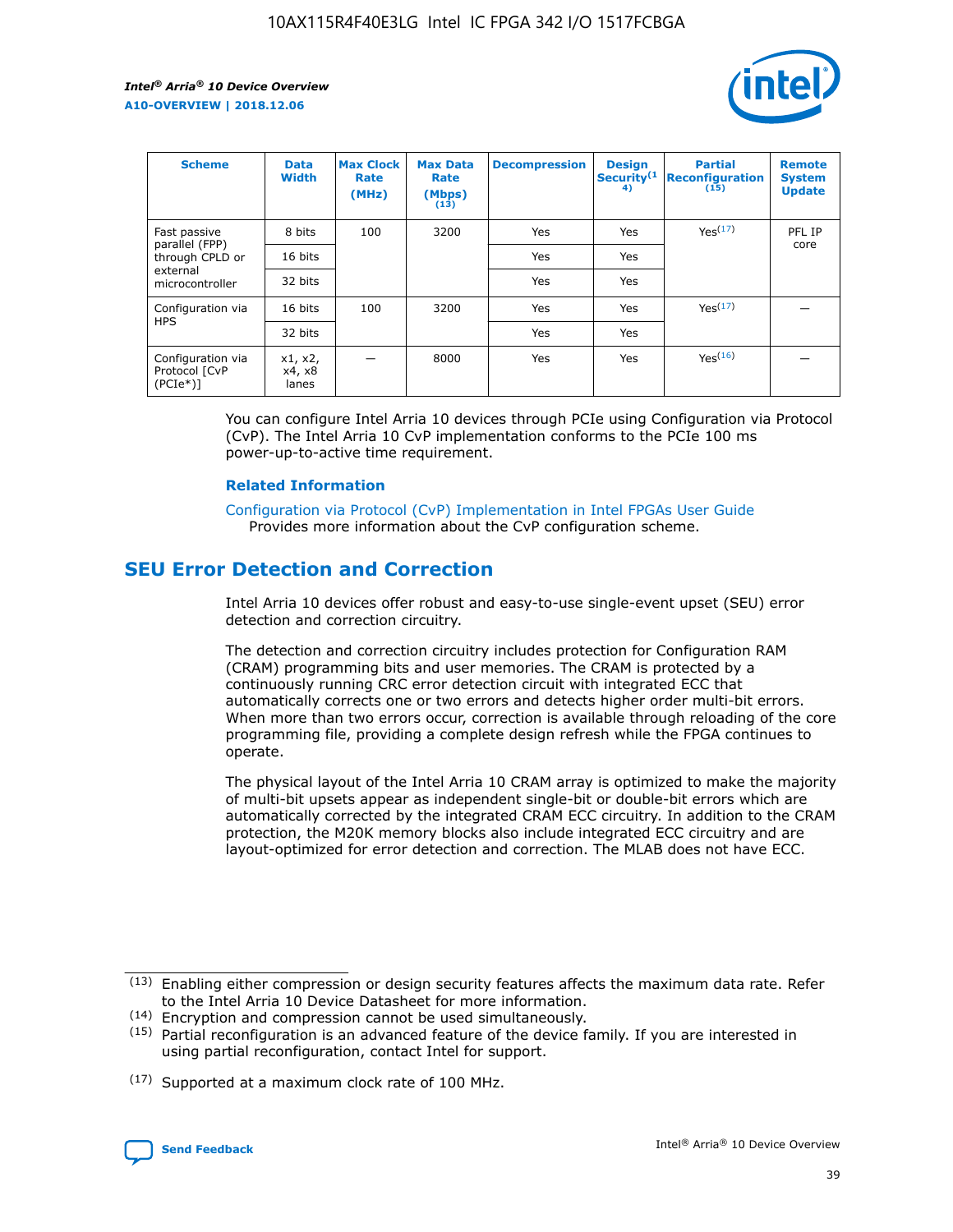

## **Power Management**

Intel Arria 10 devices leverage the advanced 20 nm process technology, a low 0.9 V core power supply, an enhanced core architecture, and several optional power reduction techniques to reduce total power consumption by as much as 40% compared to Arria V devices and as much as 60% compared to Stratix V devices.

The optional power reduction techniques in Intel Arria 10 devices include:

- **SmartVID**—a code is programmed into each device during manufacturing that allows a smart regulator to operate the device at lower core  $V_{CC}$  while maintaining performance
- **Programmable Power Technology**—non-critical timing paths are identified by the Intel Quartus Prime software and the logic in these paths is biased for low power instead of high performance
- **Low Static Power Options**—devices are available with either standard static power or low static power while maintaining performance

Furthermore, Intel Arria 10 devices feature Intel's industry-leading low power transceivers and include a number of hard IP blocks that not only reduce logic resources but also deliver substantial power savings compared to soft implementations. In general, hard IP blocks consume up to 90% less power than the equivalent soft logic implementations.

## **Incremental Compilation**

The Intel Quartus Prime software incremental compilation feature reduces compilation time and helps preserve performance to ease timing closure. The incremental compilation feature enables the partial reconfiguration flow for Intel Arria 10 devices.

Incremental compilation supports top-down, bottom-up, and team-based design flows. This feature facilitates modular, hierarchical, and team-based design flows where different designers compile their respective design sections in parallel. Furthermore, different designers or IP providers can develop and optimize different blocks of the design independently. These blocks can then be imported into the top level project.

## **Document Revision History for Intel Arria 10 Device Overview**

| <b>Document</b><br><b>Version</b> | <b>Changes</b>                                                                                                                                                                                                                                                              |
|-----------------------------------|-----------------------------------------------------------------------------------------------------------------------------------------------------------------------------------------------------------------------------------------------------------------------------|
| 2018.12.06                        | Added links to Intel Arria 10 device errata documents.<br>Removed automotive temperature option from the Intel Arria 10 GX devices.<br>Removed -3 fabric speed grade from the Intel Arria 10 GT devices.<br>Updated power options for the Intel Arria 10 GX and GT devices. |
| 2018.04.09                        | Updated the lowest $V_{CC}$ from 0.83 V to 0.82 V in the topic listing a summary of the device features.                                                                                                                                                                    |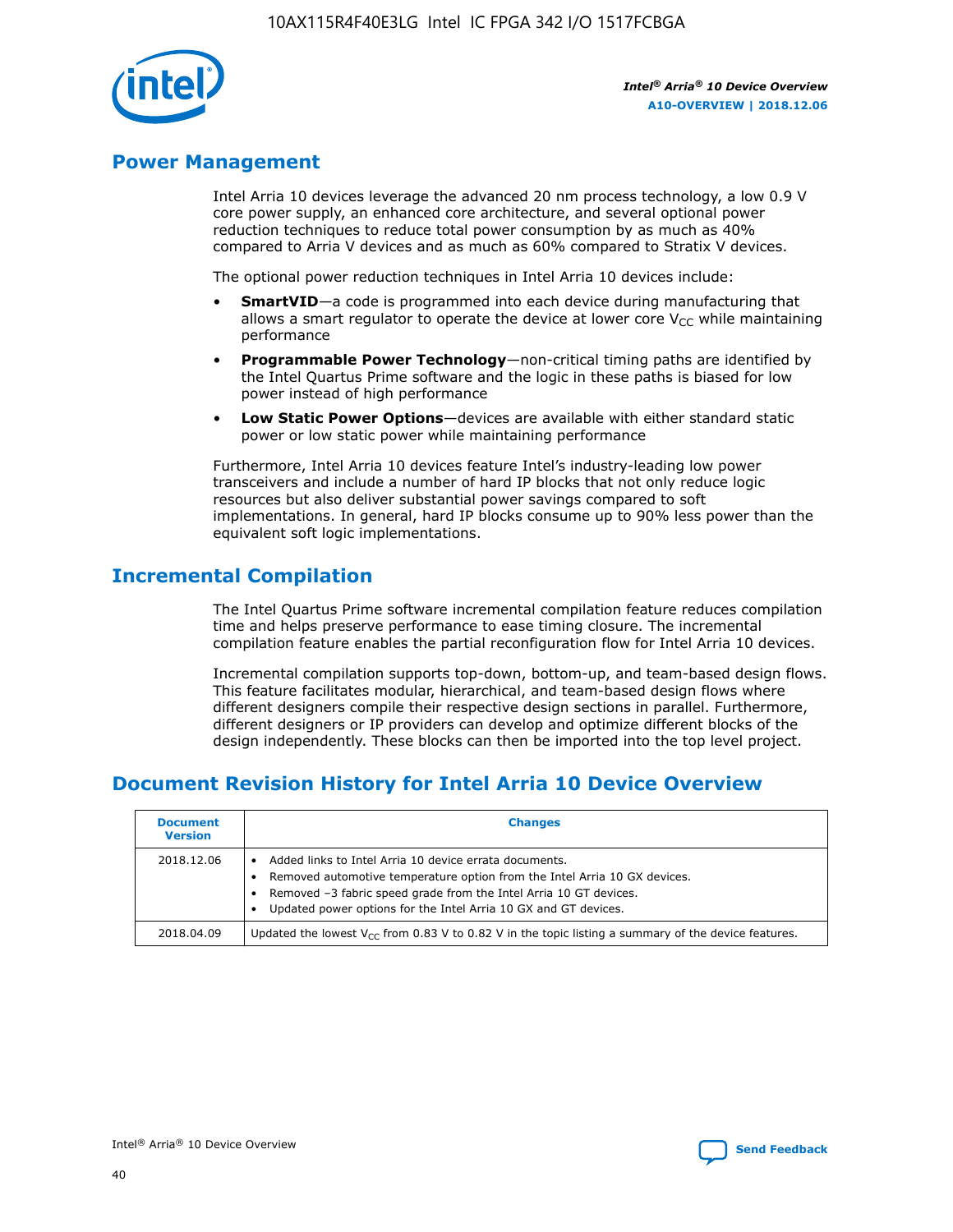*Intel® Arria® 10 Device Overview* **A10-OVERVIEW | 2018.12.06**



| <b>Date</b>    | <b>Version</b> | <b>Changes</b>                                                                                                                                                                                                                                                                                                                                                                                                                                                                                                                                                                                                                                                                                                                                                                                                                                                                                                                                                            |
|----------------|----------------|---------------------------------------------------------------------------------------------------------------------------------------------------------------------------------------------------------------------------------------------------------------------------------------------------------------------------------------------------------------------------------------------------------------------------------------------------------------------------------------------------------------------------------------------------------------------------------------------------------------------------------------------------------------------------------------------------------------------------------------------------------------------------------------------------------------------------------------------------------------------------------------------------------------------------------------------------------------------------|
| January 2018   | 2018.01.17     | Updated the maximum data rate for HPS (Intel Arria 10 SX devices<br>external memory interface DDR3 controller from 2,166 Mbps to 2,133<br>Mbps.<br>Updated maximum frequency supported for half rate QDRII and QDRII<br>+ SRAM to 633 MHz in Memory Standards Supported by the Soft<br>Memory Controller table.<br>Updated transceiver backplane capability to 12.5 Gbps.<br>$\bullet$<br>Removed transceiver speed grade 5 in Sample Ordering Core and<br>Available Options for Intel Arria 10 GX Devices figure.<br>Removed package code 40, low static power, SmartVID, industrial, and<br>military operating temperature support from Sample Ordering Core and<br>Available Options for Intel Arria 10 GT Devices figure.<br>Updated short reach transceiver rate for Intel Arria 10 GT devices to<br>25.8 Gbps.<br>Removed On-Die Instrumentation - EyeQ and Jitter Margin Tool<br>support from PMA Features of the Transceivers in Intel Arria 10 Devices<br>table. |
| September 2017 | 2017.09.20     | Updated the maximum speed of the DDR4 external memory interface from<br>1,333 MHz/2,666 Mbps to 1,200 MHz/2,400 Mbps.                                                                                                                                                                                                                                                                                                                                                                                                                                                                                                                                                                                                                                                                                                                                                                                                                                                     |
| July 2017      | 2017.07.13     | Corrected the automotive temperature range in the figure showing the<br>available options for the Intel Arria 10 GX devices from "-40°C to 100°C"<br>to "-40°C to 125°C".                                                                                                                                                                                                                                                                                                                                                                                                                                                                                                                                                                                                                                                                                                                                                                                                 |
| July 2017      | 2017.07.06     | Added automotive temperature option to Intel Arria 10 GX device family.                                                                                                                                                                                                                                                                                                                                                                                                                                                                                                                                                                                                                                                                                                                                                                                                                                                                                                   |
| May 2017       | 2017.05.08     | Corrected protocol names with "1588" to "IEEE 1588v2".<br>Updated the vertical migration table to remove vertical migration<br>between Intel Arria 10 GX and Intel Arria 10 SX device variants.<br>Removed all "Preliminary" marks.                                                                                                                                                                                                                                                                                                                                                                                                                                                                                                                                                                                                                                                                                                                                       |
| March 2017     | 2017.03.15     | Removed the topic about migration from Intel Arria 10 to Intel Stratix<br>10 devices.<br>Rebranded as Intel.<br>$\bullet$                                                                                                                                                                                                                                                                                                                                                                                                                                                                                                                                                                                                                                                                                                                                                                                                                                                 |
| October 2016   | 2016.10.31     | Removed package F36 from Intel Arria 10 GX devices.<br>Updated Intel Arria 10 GT sample ordering code and maximum GX<br>$\bullet$<br>transceiver count. Intel Arria 10 GT devices are available only in the<br>SF45 package option with a maximum of 72 transceivers.                                                                                                                                                                                                                                                                                                                                                                                                                                                                                                                                                                                                                                                                                                     |
| May 2016       | 2016.05.02     | Updated the FPGA Configuration and HPS Booting topic.<br>Remove V <sub>CC</sub> PowerManager from the Summary of Features, Power<br>Management and Arria 10 Device Variants and packages topics. This<br>feature is no longer supported in Arria 10 devices.<br>Removed LPDDR3 from the Memory Standards Supported by the HPS<br>Hard Memory Controller table in the Memory Standards Supported by<br>Intel Arria 10 Devices topic. This standard is only supported by the<br>FPGA.<br>Removed transceiver speed grade 5 from the Device Variants and<br>Packages topic for Arria 10 GX and SX devices.                                                                                                                                                                                                                                                                                                                                                                   |
| February 2016  | 2016.02.11     | Changed the maximum Arria 10 GT datarate to 25.8 Gbps and the<br>minimum datarate to 1 Gbps globally.<br>Revised the state for Core clock networks in the Summary of Features<br>$\bullet$<br>topic.<br>Changed the transceiver parameters in the "Summary of Features for<br>Arria 10 Devices" table.<br>• Changed the transceiver parameters in the "Maximum Resource Counts<br>for Arria 10 GT Devices" table.<br>• Changed the package availability for GT devices in the "Package Plan<br>for Arria 10 GT Devices" table.<br>Changed the package configurations for GT devices in the "Migration"<br>Capability Across Arria 10 Product Lines" figure.<br>continued                                                                                                                                                                                                                                                                                                  |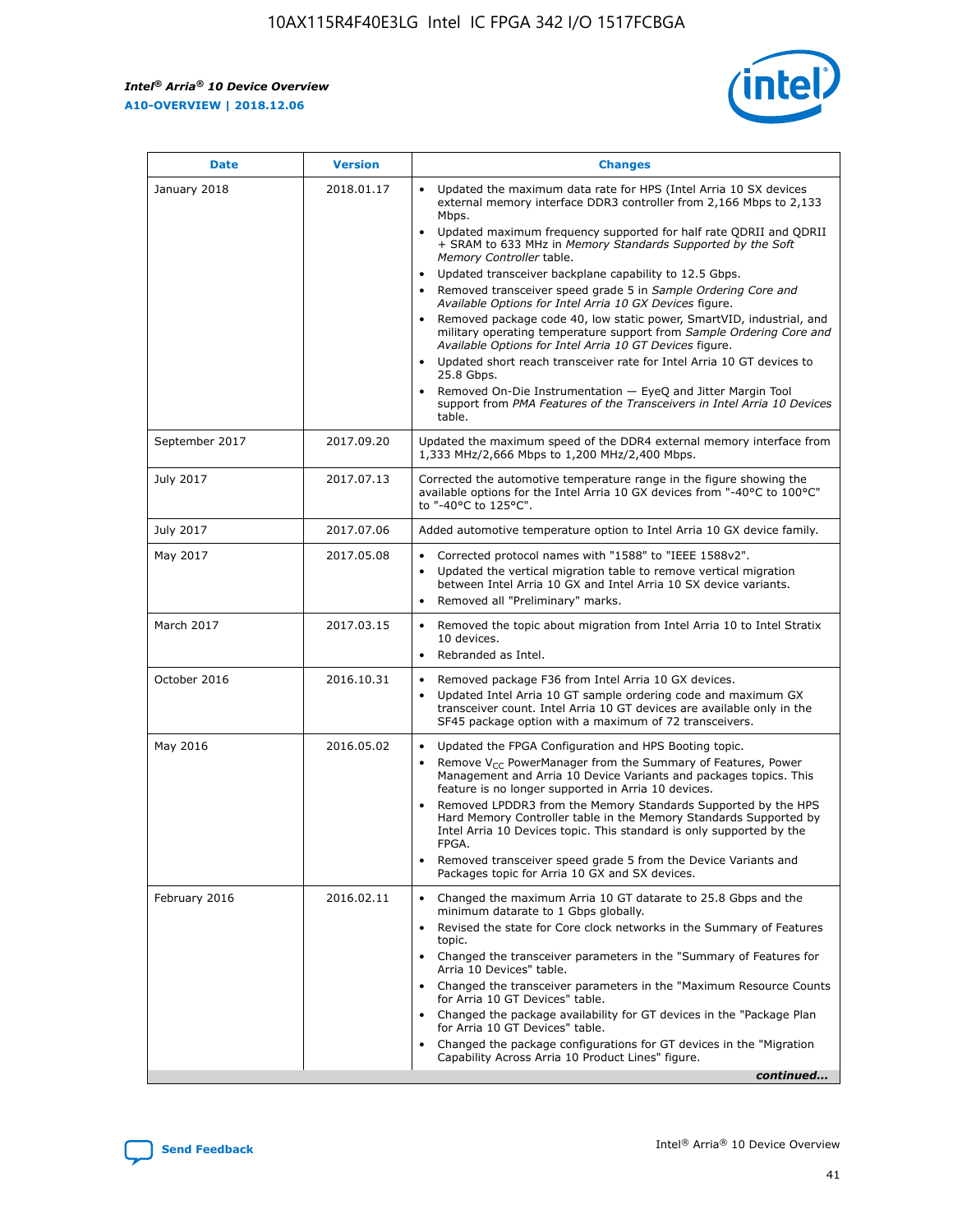

| <b>Date</b>   | <b>Version</b> | <b>Changes</b>                                                                                                                                                               |
|---------------|----------------|------------------------------------------------------------------------------------------------------------------------------------------------------------------------------|
|               |                | • Changed transceiver parameters in the "Low Power Serial Transceivers"<br>section.                                                                                          |
|               |                | • Changed the transceiver descriptions in the "Device Variants for the<br>Arria 10 Device Family" table.                                                                     |
|               |                | Changed the "Sample Ordering Code and Available Options for Arria 10<br>$\bullet$<br>GT Devices" figure.                                                                     |
|               |                | Changed the datarates for GT devices in the "PMA Features" section.                                                                                                          |
|               |                | Changed the datarates for GT devices in the "PCS Features" section.<br>$\bullet$                                                                                             |
| December 2015 | 2015.12.14     | Updated the number of M20K memory blocks for Arria 10 GX 660 from<br>2133 to 2131 and corrected the total RAM bit from 48,448 Kb to<br>48,408 Kb.                            |
|               |                | Corrected the number of DSP blocks for Arria 10 GX 660 from 1688 to<br>1687 in the table listing floating-point arithmetic resources.                                        |
| November 2015 | 2015.11.02     | Updated the maximum resources for Arria 10 GX 220, GX 320, GX 480,<br>$\bullet$<br>GX 660, SX 220, SX 320, SX 480, and SX 660.                                               |
|               |                | • Updated resource count for Arria 10 GX 320, GX 480, GX 660, SX 320,<br>SX 480, a SX 660 devices in Number of Multipliers in Intel Arria 10<br><b>Devices</b> table.        |
|               |                | Updated the available options for Arria 10 GX, GT, and SX.                                                                                                                   |
|               |                | Changed instances of Quartus II to Quartus Prime.<br>$\bullet$                                                                                                               |
| June 2015     | 2015.06.15     | Corrected label for Intel Arria 10 GT product lines in the vertical migration<br>figure.                                                                                     |
| May 2015      | 2015.05.15     | Corrected the DDR3 half rate and quarter rate maximum frequencies in the<br>table that lists the memory standards supported by the Intel Arria 10 hard<br>memory controller. |
| May 2015      | 2015.05.04     | • Added support for 13.5G JESD204b in the Summary of Features table.<br>• Added a link to Arria 10 GT Channel Usage in the Arria 10 GT Package<br>Plan topic.                |
|               |                | • Added a note to the table, Maximum Resource Counts for Arria 10 GT<br>devices.                                                                                             |
|               |                | • Updated the power requirements of the transceivers in the Low Power<br>Serial Transceivers topic.                                                                          |
| January 2015  | 2015.01.23     | • Added floating point arithmetic features in the Summary of Features<br>table.                                                                                              |
|               |                | • Updated the total embedded memory from 38.38 megabits (Mb) to<br>65.6 Mb.                                                                                                  |
|               |                | • Updated the table that lists the memory standards supported by Intel<br>Arria 10 devices.                                                                                  |
|               |                | Removed support for DDR3U, LPDDR3 SDRAM, RLDRAM 2, and DDR2.                                                                                                                 |
|               |                | Moved RLDRAM 3 support from hard memory controller to soft memory<br>controller. RLDRAM 3 support uses hard PHY with soft memory<br>controller.                              |
|               |                | Added soft memory controller support for QDR IV.<br>٠                                                                                                                        |
|               |                | Updated the maximum resource count table to include the number of<br>hard memory controllers available in each device variant.                                               |
|               |                | Updated the transceiver PCS data rate from 12.5 Gbps to 12 Gbps.<br>$\bullet$                                                                                                |
|               |                | Updated the max clock rate of PS, FPP x8, FPP x16, and Configuration<br>via HPS from 125 MHz to 100 MHz.                                                                     |
|               |                | Added a feature for fractional synthesis PLLs: PLL cascading.                                                                                                                |
|               |                | Updated the HPS programmable general-purpose I/Os from 54 to 62.<br>$\bullet$<br>continued                                                                                   |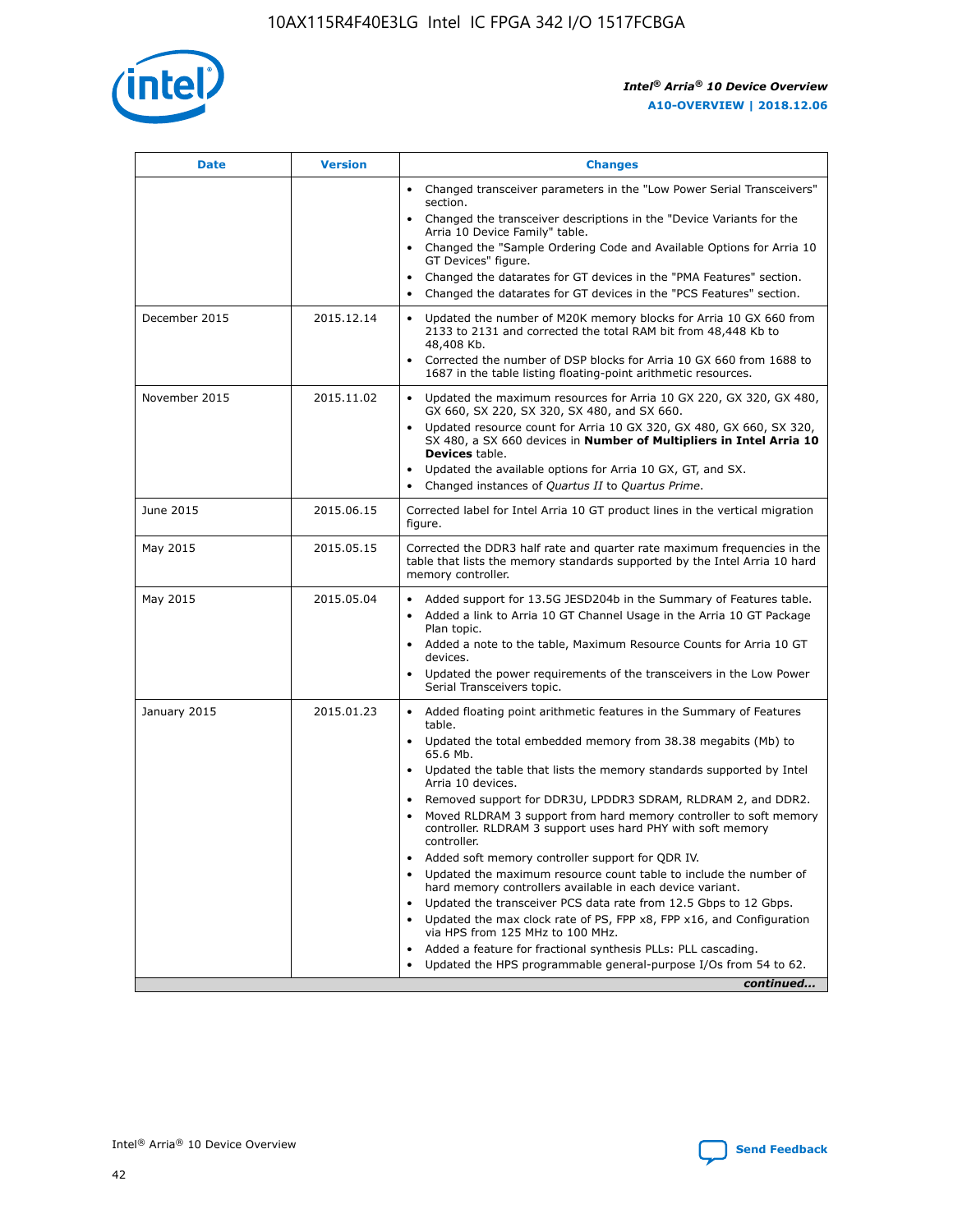r



| <b>Date</b>    | <b>Version</b> | <b>Changes</b>                                                                                                                                                                                                                                                                                                                                                                                                                                                                                                                                      |
|----------------|----------------|-----------------------------------------------------------------------------------------------------------------------------------------------------------------------------------------------------------------------------------------------------------------------------------------------------------------------------------------------------------------------------------------------------------------------------------------------------------------------------------------------------------------------------------------------------|
| September 2014 | 2014.09.30     | Corrected the 3 V I/O and LVDS I/O counts for F35 and F36 packages<br>$\bullet$<br>of Arria 10 GX.<br>Corrected the 3 V I/O, LVDS I/O, and transceiver counts for the NF40<br>$\bullet$<br>package of the Arria GX 570 and 660.<br>Removed 3 V I/O, LVDS I/O, and transceiver counts for the NF40<br>package of the Arria GX 900 and 1150. The NF40 package is not<br>available for Arria 10 GX 900 and 1150.                                                                                                                                       |
| August 2014    | 2014.08.18     | Updated Memory (Kb) M20K maximum resources for Arria 10 GX 660<br>devices from 42,660 to 42,620.<br>Added GPIO columns consisting of LVDS I/O Bank and 3V I/O Bank in<br>$\bullet$<br>the Package Plan table.<br>Added how to use memory interface clock frequency higher than 533<br>$\bullet$<br>MHz in the I/O vertical migration.<br>Added information to clarify that RLDRAM3 support uses hard PHY with<br>$\bullet$<br>soft memory controller.<br>Added variable precision DSP blocks support for floating-point<br>$\bullet$<br>arithmetic. |
| June 2014      | 2014.06.19     | Updated number of dedicated I/Os in the HPS block to 17.                                                                                                                                                                                                                                                                                                                                                                                                                                                                                            |
| February 2014  | 2014.02.21     | Updated transceiver speed grade options for GT devices in Figure 2.                                                                                                                                                                                                                                                                                                                                                                                                                                                                                 |
| February 2014  | 2014.02.06     | Updated data rate for Arria 10 GT devices from 28.1 Gbps to 28.3 Gbps.                                                                                                                                                                                                                                                                                                                                                                                                                                                                              |
| December 2013  | 2013.12.10     | Updated the HPS memory standards support from LPDDR2 to LPDDR3.<br>Updated HPS block diagram to include dedicated HPS I/O and FPGA<br>$\bullet$<br>Configuration blocks as well as repositioned SD/SDIO/MMC, DMA, SPI<br>and NAND Flash with ECC blocks.                                                                                                                                                                                                                                                                                            |
| December 2013  | 2013.12.02     | Initial release.                                                                                                                                                                                                                                                                                                                                                                                                                                                                                                                                    |